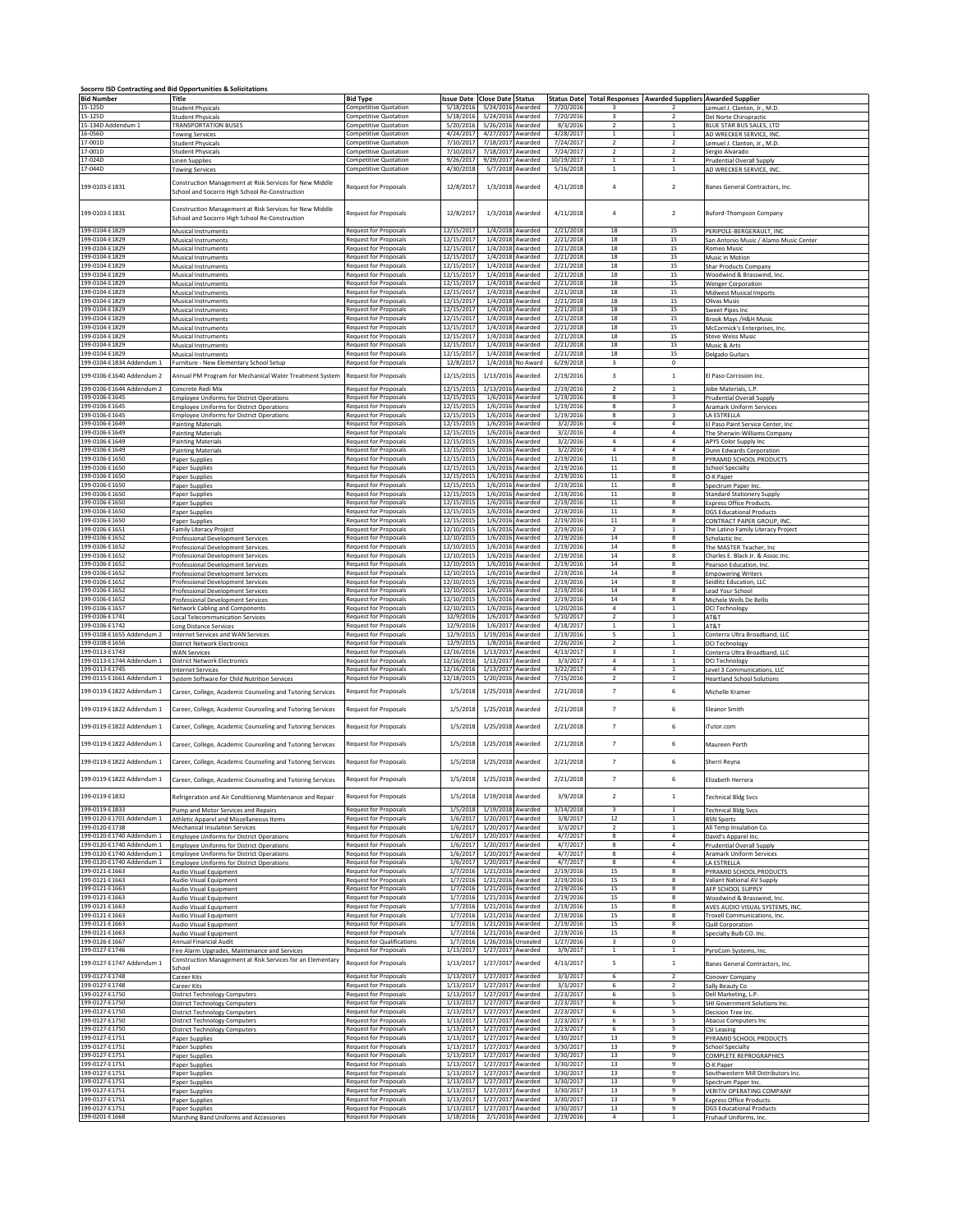| 199-0206-E1837                                         | Architectural Professional Services for Support<br>Services/Technology and High School Improvements Projects | Request for Qualifications                                   | 1/23/2018              | 2/6/2018                       | Awarded                     | 4/18/2018              | 16                             | $\overline{\mathbf{3}}$          | <b>PSRBB Architects</b>                                                             |
|--------------------------------------------------------|--------------------------------------------------------------------------------------------------------------|--------------------------------------------------------------|------------------------|--------------------------------|-----------------------------|------------------------|--------------------------------|----------------------------------|-------------------------------------------------------------------------------------|
| 199-0206-E1837                                         | Architectural Professional Services for Support<br>Services/Technology and High School Improvements Projects | Request for Qualifications                                   | 1/23/2018              | 2/6/2018 Awarded               |                             | 4/18/2018              | 16                             | $\overline{\mathbf{3}}$          | <b>MNK Architects, Inc.</b>                                                         |
| 199-0206-E1837                                         | Architectural Professional Services for Support<br>Services/Technology and High School Improvements Projects | Request for Qualifications                                   | 1/23/2018              | 2/6/2018 Awarded               |                             | 4/18/2018              | 16                             | 3                                | Carl Daniel Architects                                                              |
| 199-0206-E1838                                         | Construction Management at Risk Services for Support<br>Services/Technology and High School Improvements     | Request for Proposals                                        | 1/23/2018              | 2/6/2018                       | Awarded                     | 4/16/2018              | 5                              | $\overline{\mathbf{3}}$          | Banes General Contractors, Inc.                                                     |
| 199-0206-E1838                                         | Construction Management at Risk Services for Support<br>Services/Technology and High School Improvements     | Request for Proposals                                        | 1/23/2018              | 2/6/2018                       | Awarded                     | 4/16/2018              | 5                              | $\overline{\mathbf{3}}$          | Buford-Thompson Company                                                             |
| 199-0206-E1838                                         | Construction Management at Risk Services for Support<br>ervices/Technology and High School Improvements      | Request for Proposals                                        | 1/23/2018              | 2/6/2018                       | Awarded                     | 4/16/2018              | 5                              | $\overline{\mathbf{3}}$          | Dantex General Contractors                                                          |
| 199-0210-E1737                                         | Dust Mop Services                                                                                            | Request for Proposals                                        | 1/27/2017              | 2/10/2017                      | Awarded                     | 3/24/2017              | $\mathbf{1}$                   | $\mathbf{1}$                     | <b>Prudential Overall Supply</b>                                                    |
| 199-0210-E1754 Addendum 1                              | Video Security Equipment, Materials and Installation                                                         | <b>Request for Proposals</b>                                 | 1/31/2017              | 2/14/2017                      | Awarded                     | 4/3/2017               | $\Delta$                       | $\overline{2}$                   | Plan B Networks, Inc                                                                |
| 199-0210-E1754 Addendum 1                              | Video Security Equipment, Materials and Installation                                                         | Request for Proposals                                        | 1/31/2017              | 2/14/2017<br>2/13/2018 Awarded | Awarded                     | 4/3/2017               | $\overline{4}$<br>$\mathbf{1}$ | $\overline{2}$                   | STS360                                                                              |
| 199-0213-E1839<br>199-0213-E1840                       | Mini Blinds<br>Paper Supplies                                                                                | Request for Proposals<br><b>Request for Proposals</b>        | 1/30/2018<br>1/30/2018 | 2/13/2018 Awarded              |                             | 3/27/2018<br>3/28/2018 | 8                              | $\mathbf 1$<br>4                 | Southwest Decor El Paso<br><b>School Specialty</b>                                  |
| 199-0213-E1840                                         | Paper Supplies                                                                                               | <b>Request for Proposals</b>                                 | 1/30/2018              | 2/13/2018                      | Awarded                     | 3/28/2018              | 8                              | 4                                | O-K Paper                                                                           |
| 199-0213-E1840                                         | Paper Supplies                                                                                               | Request for Proposals                                        | 1/30/2018              | 2/13/2018                      | Awarded                     | 3/28/2018              | 8                              | $\overline{4}$                   | Spectrum Paper Inc.                                                                 |
| 199-0213-E1840                                         | Paper Supplies                                                                                               | Request for Proposals                                        | 1/30/2018              | 2/13/2018                      | warded                      | 3/28/2018              | 8                              | 4                                | <b>VERITIV OPERATING COMPANY</b>                                                    |
| 199-0224-E1639                                         | Alcohol and Drug Testing Services                                                                            | <b>Request for Proposals</b>                                 | 2/10/2016              | 2/24/2016                      | Awarded                     | 5/17/2016              | 5                              | $\mathbf{1}$                     | <b>EYE CUP 24/7</b>                                                                 |
| 199-0224-E1648                                         | Miscellaneous Reprographic Services                                                                          | Request for Proposals                                        | 2/10/2016              | 2/24/2016                      | Awarded                     | 5/4/2016               | $\overline{2}$                 | $\overline{z}$                   | COMPLETE REPROGRAPHICS                                                              |
| 199-0224-E1648                                         | Miscellaneous Reprographic Services                                                                          | <b>Request for Proposals</b>                                 | 2/10/2016              | 2/24/2016                      | warded                      | 5/4/2016               | $\overline{2}$                 | $\overline{\phantom{a}}$         | EL Paso Reprographics LLC                                                           |
| 199-0224-E1673                                         | <b>Employee Uniforms for Child Nutrition Services</b>                                                        | Request for Proposals                                        | 2/10/2016              | 2/24/2016                      | Awarded                     | 4/13/2016              | 12<br>12                       | $\overline{2}$<br>$\overline{2}$ | Bazaar Uniforms and Men's Store LLC                                                 |
| 199-0224-E1673<br>199-0226-E1612                       | Employee Uniforms for Child Nutrition Services<br>Letter Jackets                                             | Request for Proposals<br>Request for Proposals               | 2/10/2016<br>2/12/2016 | 2/24/2016 Awarded<br>2/26/2016 | Awarded                     | 4/13/2016<br>3/23/2016 | $\overline{\mathbf{3}}$        | $\mathbf{1}$                     | Aramark Uniform Services<br>Texas Chenille Embroidery                               |
| 199-0226-E1670                                         | <b>Physical Education Supplies</b>                                                                           | Request for Proposals                                        | 2/12/2016              | 2/26/2016                      | warded                      | 3/23/2016              | $21\,$                         | 8                                | Foledo PE Supply, Inc.                                                              |
| 199-0226-E1670                                         | <b>Physical Education Supplies</b>                                                                           | Request for Proposals                                        | 2/12/2016              | 2/26/2016                      | <b>Awarded</b>              | 3/23/2016              | $\bf{21}$                      | 8                                | <b>BSN Sports</b>                                                                   |
| 199-0226-E1670                                         | <b>Physical Education Supplies</b>                                                                           | Request for Proposals                                        | 2/12/2016              | 2/26/2016                      | Awarded                     | 3/23/2016              | $\bf{21}$                      | 8                                | J.S. Games                                                                          |
| 199-0226-E1670                                         | <b>Physical Education Supplie:</b>                                                                           | Request for Proposal:                                        | 2/12/2016              | 2/26/2016                      | warded                      | 3/23/2016              | $\bf{21}$                      | 8                                | chool Specialty                                                                     |
| 199-0226-E1670                                         | <b>Physical Education Supplies</b>                                                                           | Request for Proposals                                        | 2/12/2016              | 2/26/2016                      | Awarded                     | 3/23/2016              | $21\,$                         | 8                                | Nasco                                                                               |
| 199-0226-E1670                                         | <b>Physical Education Supplies</b>                                                                           | Request for Proposals                                        | 2/12/2016              | 2/26/2016                      | Awarded                     | 3/23/2016              | 21                             | 8                                | S & S WORLDWIDE, INC                                                                |
| 199-0226-E1670                                         | <b>Physical Education Supplies</b>                                                                           | Request for Proposals                                        | 2/12/2016<br>2/12/2016 | 2/26/2016 Awarded              |                             | 3/23/2016              | $\bf{21}$                      | 8                                | SCHOOL HEALTH CORPORATION                                                           |
| 199-0226-E1670<br>199-0303-E1749                       | <b>Physical Education Supplies</b><br><b>Sheet Music</b>                                                     | <b>Request for Proposals</b><br><b>Request for Proposals</b> | 2/17/2017              | 2/26/2016 Awarded<br>3/3/2017  | Awarded                     | 3/23/2016<br>3/29/2017 | 21<br>9                        | 8<br>5                           | <b>GOPHER SPORT</b><br>Woodwind & Brasswind, Inc.                                   |
| 199-0303-E1749                                         | Sheet Music                                                                                                  | Request for Proposals                                        | 2/17/2017              | 3/3/2017                       | Awarded                     | 3/29/2017              | 9                              | 5                                | The Mariachi Connection, Inc.                                                       |
| 199-0303-E1749                                         | Sheet Music                                                                                                  | Request for Proposals                                        | 2/17/2017              | 3/3/2017                       | Awarded                     | 3/29/2017              | 9                              | 5                                | Olivas Music                                                                        |
| 199-0303-E1749                                         | <b>Sheet Music</b>                                                                                           | Request for Proposals                                        | 2/17/2017              | 3/3/2017                       | Awarded                     | 3/29/2017              | $\mathbf{q}$                   | 5                                | JW Pepper and Son, Inc                                                              |
| 199-0303-F1749                                         | <b>Sheet Music</b>                                                                                           | Request for Proposals                                        | 2/17/2017              | 3/3/2017                       | Awarded                     | 3/29/2017              | 9                              | 5                                | Music Mart. Inc                                                                     |
| 199-0303-E1756                                         | <b>Musical Instruments</b><br>Musical Instruments                                                            | Request for Proposals                                        | 2/17/2017              | 3/3/2017                       | <b>Awarded</b>              | 3/29/2017<br>3/29/2017 | 19<br>19                       | $16\,$<br>16                     | PERIPOLE-BERGERAULT, INC                                                            |
| 199-0303-E1756<br>199-0303-E1756                       | Musical Instruments                                                                                          | Request for Proposals<br><b>Request for Proposals</b>        | 2/17/2017<br>2/17/2017 | 3/3/2017                       | Awarded<br>3/3/2017 Awarded | 3/29/2017              | 19                             | 16                               | San Antonio Music / Alamo Music Center<br>Washington Music Sales Center, Inc.       |
| 199-0303-E1756                                         | <b>Musical Instruments</b>                                                                                   | Request for Proposals                                        | 2/17/2017              | 3/3/2017                       | Awarded                     | 3/29/2017              | 19                             | 16                               | <b>Brook Mays Music</b>                                                             |
| 199-0303-E1756                                         | Musical Instruments                                                                                          | Request for Proposals                                        | 2/17/2017              | 3/3/2017                       | warded                      | 3/29/2017              | 19                             | 16                               | Romeo Music                                                                         |
| 199-0303-E1756                                         | <b>Musical Instruments</b>                                                                                   | Request for Proposals                                        | 2/17/2017              | 3/3/2017                       | <b>Awarded</b>              | 3/29/2017              | 19                             | $16\,$                           | Shar Products Company                                                               |
| 199-0303-E1756                                         | Musical Instruments                                                                                          | Request for Proposals                                        | 2/17/2017              | 3/3/2017                       | Awarded                     | 3/29/2017              | 19                             | 16                               | Woodwind & Brasswind, Inc.                                                          |
| 199-0303-E1756                                         | Musical Instruments                                                                                          | Request for Proposal:                                        | 2/17/2017              | 3/3/2017                       | <b>\warded</b>              | 3/29/2017              | 19                             | 16                               | <b>Wenger Corporation</b>                                                           |
| 199-0303-E1756                                         | Musical Instruments                                                                                          | Request for Proposals                                        | 2/17/2017              | 3/3/2017                       | Awarded                     | 3/29/2017              | 19                             | 16                               | <b>Midwest Musical Imports</b>                                                      |
| 199-0303-E1756                                         | <b>Musical Instruments</b>                                                                                   | Request for Proposals                                        | 2/17/2017              | 3/3/2017                       | Awarded                     | 3/29/2017              | 19                             | $16\,$                           | The Mariachi Connection, Inc.                                                       |
| 199-0303-E1756<br>199-0303-E1756                       | Musical Instruments<br><b>Musical Instruments</b>                                                            | <b>Request for Proposals</b><br>Request for Proposals        | 2/17/2017<br>2/17/2017 | 3/3/2017 Awarded               | 3/3/2017 Awarded            | 3/29/2017<br>3/29/2017 | 19<br>19                       | 16<br>16                         | Olivas Music<br>White's Music Box                                                   |
| 199-0303-E1756                                         | Musical Instruments                                                                                          | <b>Request for Proposals</b>                                 | 2/17/2017              | 3/3/2017                       | Awarded                     | 3/29/2017              | 19                             | 16                               | Sam Ash Quikship                                                                    |
| 199-0303-E1756                                         | <b>Musical Instruments</b>                                                                                   | Request for Proposals                                        | 2/17/2017              | 3/3/2017                       | Awarded                     | 3/29/2017              | 19                             | 16                               | Taylor Music, Inc.                                                                  |
| 199-0303-E1756                                         | Musical Instruments                                                                                          | Request for Proposals                                        | 2/17/2017              | 3/3/2017                       | Awarded                     | 3/29/2017              | 19                             | 16                               | McCormick's Enterprises, Inc.                                                       |
| 199-0303-E1756                                         | <b>Musical Instruments</b>                                                                                   | Request for Proposals                                        | 2/17/2017              | 3/3/2017                       | Awarded                     | 3/29/2017              | 19                             | 16                               | Music & Arts                                                                        |
| 199-0308-E1841 Addendum 1                              | Miscellaneous Professional Services District Wide                                                            | <b>Request for Qualifications</b>                            | 2/22/2018              | 3/8/2018                       | Awarded                     | 4/11/2018              | 35                             | 26                               | Parkhill, Smith & Cooper, Inc.<br>Wood Environment & Infrastructure Solutions, Inc. |
| 199-0308-E1841 Addendum 1                              | Miscellaneous Professional Services District Wide                                                            | <b>Request for Qualifications</b>                            | 2/22/2018              | 3/8/2018                       | Awarded                     | 4/11/2018              | 35                             | 26                               | formerly Amec Foster Wheeler Environment &                                          |
| 199-0308-E1841 Addendum 1                              | Miscellaneous Professional Services District Wide                                                            | <b>Request for Qualifications</b>                            | 2/22/2018              |                                | 3/8/2018 Awarded            | 4/11/2018              | 35                             | 26                               | Infrastructure, Inc.<br>Alegro Engineering, L.P.                                    |
| 199-0308-E1841 Addendum 1                              | Miscellaneous Professional Services District Wide                                                            | <b>Request for Qualifications</b>                            | 2/22/2018              | 3/8/2018                       | warded                      | 4/11/2018              | 35                             | 26                               | COC TESTING & ENGINEERING LLC                                                       |
| 199-0308-E1841 Addendum 1                              | Miscellaneous Professional Services District Wide                                                            | Request for Qualifications                                   | 2/22/2018              | 3/8/2018                       | <b>Awarded</b>              | 4/11/2018              | 35                             | 26                               | RBM Engineering, Inc.                                                               |
| 199-0308-E1841 Addendum 1                              | Miscellaneous Professional Services District Wide                                                            | Request for Qualifications                                   | 2/22/2018              | 3/8/2018                       | Awarded                     | 4/11/2018              | 35                             | 26                               | Professional Service Industries, Inc                                                |
| 199-0308-E1841 Addendum 1                              | Miscellaneous Professional Services District Wide                                                            | <b>Request for Qualifications</b>                            | 2/22/2018              | 3/8/2018                       | <b>\warded</b>              | 4/11/2018              | 35                             | 26                               | <b>Vew Republic Architect:</b>                                                      |
| 199-0308-E1841 Addendum 1                              | Miscellaneous Professional Services District Wide                                                            | <b>Request for Qualifications</b>                            | 2/22/2018              | 3/8/2018                       | Awarded                     | 4/11/2018              | 35                             | 26                               | Bath Engineering Corporation and Bath Commissioning                                 |
| 199-0308-E1841 Addendum 1                              | Miscellaneous Professional Services District Wide                                                            | <b>Request for Qualifications</b>                            | 2/22/2018              |                                | 3/8/2018 Awarded            | 4/11/2018              | 35                             | 26                               | Corporation<br>Sites Southwest LLC                                                  |
| 199-0308-E1841 Addendum 1                              | Miscellaneous Professional Services District Wide                                                            | <b>Request for Qualifications</b>                            | 2/22/2018              | 3/8/2018 Awarded               | Awarded                     | 4/11/2018              | 35                             | 26                               | <b>PSRBB Architects</b>                                                             |
| 199-0308-F1841 Addendum 1                              | Miscellaneous Professional Services District Wide                                                            | <b>Request for Qualifications</b>                            | 2/22/2018              | 3/8/2018                       |                             | 4/11/2018              | 35                             | 26                               | <b>ASA Architects</b>                                                               |
| 199-0308-E1841 Addendum 1                              | Miscellaneous Professional Services District Wide                                                            | Request for Qualifications                                   | 2/22/2018              | 3/8/2018                       | warded                      | 4/11/2018              | 35                             | 26                               | Borunda & Associates, Inc.                                                          |
| 199-0308-E1841 Addendum 1                              | Miscellaneous Professional Services District Wide                                                            | <b>Request for Qualifications</b>                            | 2/22/2018              | 3/8/2018                       | Awarded                     | 4/11/2018              | 35                             | 26                               | luid Systems, Inc.                                                                  |
| 199-0308-E1841 Addendum 1                              | Miscellaneous Professional Services District Wide                                                            | Request for Qualifications                                   | 2/22/2018              | 3/8/2018                       | Awarded                     | 4/11/2018              | 35                             | 26                               | GA Architecture, Inc.                                                               |
| 199-0308-E1841 Addendum 1                              | Miscellaneous Professional Services District Wide                                                            | <b>Request for Qualifications</b>                            | 2/22/2018              | 3/8/2018                       | Awarded                     | 4/11/2018              | 35                             | 26                               | AEG. LLC                                                                            |
| 199-0308-E1841 Addendum 1                              | Miscellaneous Professional Services District Wide                                                            | Request for Qualifications                                   | 2/22/2018              | 3/8/2018                       | warded                      | 4/11/2018              | 35                             | 26                               | Armko Industries, Inc.                                                              |
| 199-0308-E1841 Addendum 1                              | Miscellaneous Professional Services District Wide                                                            | <b>Request for Qualifications</b>                            | 2/22/2018              |                                | 3/8/2018 Awarded            | 4/11/2018              | 35                             | 26                               | MNK Architects, Inc.                                                                |
| 199-0308-E1841 Addendum 1                              | Miscellaneous Professional Services District Wide                                                            | <b>Request for Qualifications</b>                            | 2/22/2018              |                                | 3/8/2018 Awarded            | 4/11/2018              | 35                             | 26                               | Huitt-Zollars, Inc.                                                                 |
| 199-0308-E1841 Addendum 1<br>199-0308-E1841 Addendum 1 | Miscellaneous Professional Services District Wide<br>Miscellaneous Professional Services District Wide       | Request for Qualifications<br>Request for Qualifications     | 2/22/2018<br>2/22/2018 | 3/8/2018 Awarded               | 3/8/2018 Awarded            | 4/11/2018<br>4/11/2018 | 35<br>35                       | 26<br>26                         | iev Arch<br>Frank X. Spencer & Associates, Inc.                                     |
| 199-0308-E1841 Addendum 1                              | Miscellaneous Professional Services District Wide                                                            | Request for Qualifications                                   | 2/22/2018              |                                | 3/8/2018 Awarded            | 4/11/2018              | 35                             | 26                               | McCormick Architecture LLC                                                          |
| 199-0308-E1841 Addendum 1                              | Miscellaneous Professional Services District Wide                                                            | Request for Qualifications                                   | 2/22/2018              |                                | 3/8/2018 Awarded            | 4/11/2018              | 35                             | 26                               | Quantum Engineering Consultants, Inc.                                               |
| 199-0308-E1841 Addendum 1                              | Miscellaneous Professional Services District Wide                                                            | <b>Request for Qualifications</b>                            | 2/22/2018              | 3/8/2018                       | Awarded                     | 4/11/2018              | 35                             | 26                               | <b>EXIGO</b>                                                                        |
| 199-0308-E1841 Addendum 1                              |                                                                                                              | <b>Request for Qualifications</b>                            | 2/22/2018              | 3/8/2018                       | Awarded                     | 4/11/2018              | 35                             | 26                               | Wright & Dalbin Architects                                                          |
| 199-0308-E1841 Addendum 1                              | Miscellaneous Professional Services District Wide<br>Miscellaneous Professional Services District Wide       | <b>Request for Qualifications</b>                            | 2/22/2018              |                                | 3/8/2018 Awarded            | 4/11/2018              | 35                             | 26                               | VLK Architects, Inc.                                                                |
| 199-0308-E1841 Addendum 1<br>199-0314-E1824 Addendum 2 | Miscellaneous Professional Services District Wide<br><b>Medical Supplies</b>                                 | <b>Request for Qualifications</b><br>Request for Proposals   | 2/22/2018<br>2/28/2018 | 3/20/2018 Awarded              | 3/8/2018 Awarded            | 4/11/2018<br>4/18/2018 | 35<br>17                       | 26<br>8                          | DBR Engineering Consultants, Inc.<br>MacGill & Co.                                  |
| 199-0314-F1824 Addendum 2                              | <b>Medical Supplies</b>                                                                                      | <b>Request for Proposals</b>                                 | 2/28/2018              | 3/20/2018                      | Awarded                     | 4/18/2018              | 17                             | 8                                | Alert Services, Inc.                                                                |
| 199-0314-E1824 Addendum 2                              | <b>Medical Supplies</b>                                                                                      | Request for Proposals                                        | 2/28/2018              | 3/20/2018 Awarded              |                             | 4/18/2018              | 17                             | 8                                | SCHOOL NURSE SUPPLY INC                                                             |
| 199-0314-E1824 Addendum 2                              | <b>Medical Supplies</b>                                                                                      | Request for Proposals                                        | 2/28/2018              | 3/20/2018                      | Awarded                     | 4/18/2018              | 17                             | 8                                | <b>SCHOOL HEALTH CORPORATION</b>                                                    |
| 199-0314-E1824 Addendum 2                              | <b>Medical Supplies</b>                                                                                      | Request for Proposals                                        | 2/28/2018              | 3/20/2018                      | Awarded                     | 4/18/2018              | 17                             | 8                                | School Kids Healthcare                                                              |
| 199-0314-E1824 Addendum 2<br>199-0314-E1824 Addendum 2 | <b>Medical Supplies</b>                                                                                      | <b>Request for Proposals</b><br>Request for Proposals        | 2/28/2018<br>2/28/2018 | 3/20/2018<br>3/20/2018         | Awarded<br>Awarded          | 4/18/2018<br>4/18/2018 | 17<br>17                       | 8<br>8                           | HeartSafe America, Inc.                                                             |
| 199-0314-E1824 Addendum 2                              | <b>Medical Supplies</b><br><b>Medical Supplies</b>                                                           | <b>Request for Proposals</b>                                 | 2/28/2018              | 3/20/2018 Awarded              |                             | 4/18/2018              | 17                             | 8                                | Medco Supply Company<br><b>EMED Medical Company</b>                                 |
| 199-0314-E1824RB                                       | <b>Medical Services</b>                                                                                      | Request for Proposals                                        | 6/29/2018              | 7/13/2018 Awarded              | Awarded                     | 8/10/2018              | 3                              | $\overline{2}$                   | Sun City Scale Company                                                              |
| 199-0314-E1824RB                                       | <b>Medical Services</b>                                                                                      | <b>Request for Proposals</b>                                 | 6/29/2018              | 7/13/2018                      |                             | 8/10/2018              | $\overline{\mathbf{3}}$        | $\overline{2}$                   | Electro Medical Analysis, Inc                                                       |
| 199-0314-E1835                                         | Instructional Materials for Special Education                                                                | Request for Proposals                                        | 2/28/2018              | 3/14/2018                      | warded                      | 4/18/2018              | 95                             | 62                               | ETA hand2mind                                                                       |
| 199-0314-E1835                                         | Instructional Materials for Special Education                                                                | Request for Proposals                                        | 2/28/2018              | 3/14/2018                      | Awarded                     | 4/18/2018              | 95                             | 62                               | Capstone, Capstone Classroom                                                        |
| 199-0314-E1835                                         | Instructional Materials for Special Education                                                                | Request for Proposals                                        | 2/28/2018              | 3/14/2018                      | Awarded                     | 4/18/2018              | 95                             | 62                               | Houghton Mifflin Harcourt Publishing Company                                        |
| 199-0314-E1835                                         | Instructional Materials for Special Education                                                                | Request for Proposals                                        | 2/28/2018              | 3/14/2018                      | warded                      | 4/18/2018              | 95                             | 62                               | LAKESHORE LEARNING MATERIALS                                                        |
| 199-0314-E1835                                         | nstructional Materials for Special Education                                                                 | <b>Request for Proposals</b>                                 | 2/28/2018              | 3/14/2018                      | Awarded                     | 4/18/2018              | 95                             | 62                               | School Specialty                                                                    |
| 199-0314-E1835                                         | Instructional Materials for Special Education                                                                | Request for Proposals                                        | 2/28/2018              | 3/14/2018 Awarded              |                             | 4/18/2018              | 95                             | 62                               | SHI Government Solutions Inc.                                                       |
| 199-0314-E1835                                         | Instructional Materials for Special Education                                                                | <b>Request for Proposals</b>                                 | 2/28/2018              | 3/14/2018 Awarded              |                             | 4/18/2018              | 95                             | 62                               | Reynolds Manufacturing Corp.                                                        |
| 199-0314-E1835                                         | <b>Instructional Materials for Special Education</b>                                                         | Request for Proposals                                        | 2/28/2018              | 3/14/2018 Awarded              | Awarded                     | 4/18/2018              | 95                             | 62                               | Prentke Romich Company                                                              |
| 199-0314-E1835                                         | Instructional Materials for Special Education                                                                | Request for Proposals                                        | 2/28/2018              | 3/14/2018                      |                             | 4/18/2018              | 95                             | 62                               | Oriental Trading Company and MindWare                                               |
| 199-0314-E1835                                         | Instructional Materials for Special Education                                                                | Request for Proposals                                        | 2/28/2018              | 3/14/2018 Awarded              | Awarded                     | 4/18/2018              | 95                             | 62                               | Nasco                                                                               |
| 199-0314-E1835                                         | Instructional Materials for Special Education                                                                | Request for Proposals                                        | 2/28/2018              | 3/14/2018                      |                             | 4/18/2018              | 95                             | 62                               | <b>Rifton Equipment</b>                                                             |
| 199-0314-E1835<br>199-0314-E1835                       | nstructional Materials for Special Education                                                                 | <b>Request for Proposals</b><br><b>Request for Proposals</b> | 2/28/2018<br>2/28/2018 | 3/14/2018<br>3/14/2018         | Awarded<br>Awarded          | 4/18/2018<br>4/18/2018 | 95<br>95                       | 62<br>62                         | SUPER DUPER PUBLICATIONS                                                            |
| 199-0314-E1835                                         | Instructional Materials for Special Education<br>Instructional Materials for Special Education               | Request for Proposals                                        | 2/28/2018              | 3/14/2018 Awarded              |                             | 4/18/2018              | 95                             | 62                               | HB Pro Sound<br>Perfection Learning Corporation                                     |
| 199-0314-E1835                                         | Instructional Materials for Special Education                                                                | Request for Proposals                                        | 2/28/2018              | 3/14/2018 Awarded              |                             | 4/18/2018              | 95                             | 62                               | Teacher Created Materials, Inc.                                                     |
| 199-0314-E1835                                         | Instructional Materials for Special Education                                                                | Request for Proposals                                        | 2/28/2018              | 3/14/2018 Awarded              |                             | 4/18/2018              | 95                             | 62                               | Achieve3000 Inc.                                                                    |
| 199-0314-E1835                                         | Instructional Materials for Special Education                                                                | Request for Proposals                                        | 2/28/2018              | 3/14/2018                      | Awarded                     | 4/18/2018              | 95                             | 62                               | S & S WORLDWIDE, INC                                                                |
| 199-0314-E1835                                         | Instructional Materials for Special Education                                                                | Request for Proposals                                        | 2/28/2018              | 3/14/2018                      | warded                      | 4/18/2018              | 95                             | 62                               | station                                                                             |
| 199-0314-E1835                                         | Instructional Materials for Special Education                                                                | Request for Proposals                                        | 2/28/2018              | 3/14/2018                      | Awarded                     | 4/18/2018              | 95                             | 62                               | ailure Free Reading                                                                 |
| 199-0314-E1835                                         | Instructional Materials for Special Education                                                                | Request for Proposals                                        | 2/28/2018              | 3/14/2018                      | Awarded                     | 4/18/2018              | 95                             | 62                               | SCHOOL HEALTH CORPORATION                                                           |
| 199-0314-E1835                                         | Instructional Materials for Special Education                                                                | <b>Request for Proposals</b>                                 | 2/28/2018              | 3/14/2018                      | Awarded                     | 4/18/2018              | 95                             | 62                               | Curriculum Associates, LLC                                                          |
| 199-0314-E1835                                         | nstructional Materials for Special Education                                                                 | Request for Proposals                                        | 2/28/2018              | 3/14/2018                      | Awarded                     | 4/18/2018              | 95                             | 62                               | <b>ECS Learning Systems/Novel Units</b>                                             |
| 199-0314-E1835                                         | Instructional Materials for Special Education                                                                | <b>Request for Proposals</b>                                 | 2/28/2018              | 3/14/2018 Awarded              |                             | 4/18/2018              | 95                             | 62                               | Barnes & Noble Booksellers Inc.                                                     |
| 199-0314-E1835                                         | Instructional Materials for Special Education                                                                | Request for Proposals                                        | 2/28/2018              | 3/14/2018 Awarded              |                             | 4/18/2018              | 95                             | 62                               | Hawthorne Educational Services, Inc.                                                |
|                                                        |                                                                                                              |                                                              |                        |                                |                             |                        |                                |                                  |                                                                                     |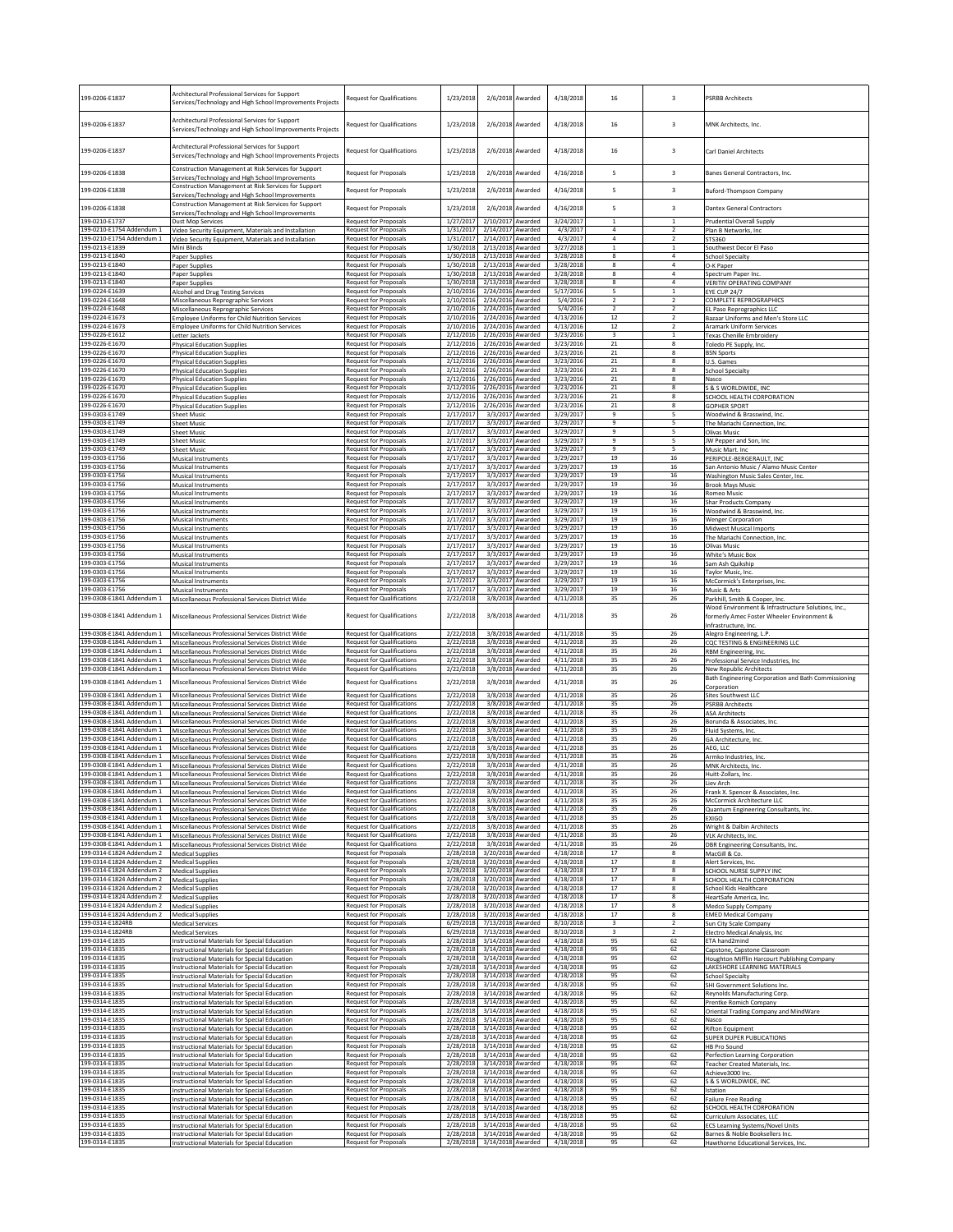| 199-0314-E1835                                         | Instructional Materials for Special Education                                                               | Request for Proposals                                        | 2/28/2018                                                        | 3/14/2018 Awarded<br>4/18/2018                                   | 95                   | 62                 | Therapro, Inc.                                                            |
|--------------------------------------------------------|-------------------------------------------------------------------------------------------------------------|--------------------------------------------------------------|------------------------------------------------------------------|------------------------------------------------------------------|----------------------|--------------------|---------------------------------------------------------------------------|
| 199-0314-E1835<br>199-0314-E1835                       | Instructional Materials for Special Education<br>Instructional Materials for Special Education              | Request for Proposals<br><b>Request for Proposals</b>        | 2/28/2018<br>3/14/2018 Awarded<br>2/28/2018<br>3/14/2018 Awarded | 4/18/2018<br>4/18/2018                                           | 95<br>95             | 62<br>62           | Frog Publications, Inc.<br>Saddleback Educational, Inc.                   |
| 199-0314-E1835                                         | Instructional Materials for Special Education                                                               | <b>Request for Proposals</b>                                 | 2/28/2018<br>3/14/2018 Awarded                                   | 4/18/2018                                                        | 95                   | 62                 | unior Library Guild                                                       |
| 199-0314-F1835<br>199-0314-E1835                       | <b>Instructional Materials for Special Education</b><br>Instructional Materials for Special Education       | <b>Request for Proposals</b><br>Request for Proposals        | 3/14/2018 Awarded<br>2/28/2018<br>2/28/2018<br>3/14/2018 Awarded | 4/18/2018<br>4/18/2018                                           | 95<br>95             | 62<br>62           | <b>Innovative Learning Concepts Inc</b><br><b>CONSTRUCTIVE PLAYTHINGS</b> |
| 199-0314-E1835<br>199-0314-E1835                       | Instructional Materials for Special Education                                                               | <b>Request for Proposals</b>                                 | 2/28/2018<br>3/14/2018 Awarded                                   | 4/18/2018                                                        | 95                   | 62                 | <b>GOPHER SPORT</b>                                                       |
| 199-0314-E1835                                         | Instructional Materials for Special Education<br>Instructional Materials for Special Education              | <b>Request for Proposals</b><br>Request for Proposals        | 2/28/2018<br>3/14/2018 Awarded<br>2/28/2018                      | 4/18/2018<br>3/14/2018 Awarded<br>4/18/2018                      | 95<br>95             | 62<br>62           | Mentoring Minds, L. P.<br>Prufrock Press, Inc.                            |
| 199-0314-E1835<br>199-0314-E1835                       | Instructional Materials for Special Education<br>Instructional Materials for Special Education              | Request for Proposals<br><b>Request for Proposals</b>        | 2/28/2018<br>2/28/2018                                           | 3/14/2018 Awarded<br>4/18/2018<br>3/14/2018 Awarded<br>4/18/2018 | 95<br>95             | 62<br>62           | Western Psychological Services (WPS)<br>McGraw-Hill School Education, LLC |
| 199-0314-E1835                                         | Instructional Materials for Special Education                                                               | <b>Request for Proposals</b>                                 | 2/28/2018<br>3/14/2018 Awarded                                   | 4/18/2018                                                        | 95                   | 62                 | Pearson Education, Inc.                                                   |
| 199-0314-F1835<br>199-0314-E1835                       | Instructional Materials for Special Education<br>Instructional Materials for Special Education              | <b>Request for Proposals</b><br><b>Request for Proposals</b> | 3/14/2018 Awarded<br>2/28/2018<br>2/28/2018<br>3/14/2018 Awarded | 4/18/2018<br>4/18/2018                                           | 95<br>95             | 62<br>62           | Multi-Health Systems Inc.<br>Heinemann                                    |
| 199-0314-E1835<br>199-0314-E1835                       | Instructional Materials for Special Education                                                               | Request for Proposals                                        | 2/28/2018<br>3/14/2018 Awarded<br>2/28/2018                      | 4/18/2018<br>4/18/2018                                           | 95<br>95             | 62<br>62           | <b>ACE Educational Supplies</b>                                           |
| 199-0314-E1835                                         | Instructional Materials for Special Education<br>Instructional Materials for Special Education              | <b>Request for Proposals</b><br><b>Request for Proposals</b> | 3/14/2018 Awarded<br>2/28/2018<br>3/14/2018 Awarded              | 4/18/2018                                                        | 95                   | 62                 | School Outfitters<br>REALLY GOOD STUFF, LLC                               |
| 199-0314-E1835<br>199-0314-E1835                       | Instructional Materials for Special Education<br>Instructional Materials for Special Education              | <b>Request for Proposals</b><br>Request for Proposals        | 2/28/2018<br>2/28/2018<br>3/14/2018 Awarded                      | 3/14/2018 Awarded<br>4/18/2018<br>4/18/2018                      | 95<br>95             | 62<br>62           | Wood Etc. Co.<br>Medco Supply Company                                     |
| 199-0314-E1835                                         | Instructional Materials for Special Education                                                               | <b>Request for Proposals</b>                                 | 2/28/2018<br>3/14/2018 Awarded                                   | 4/18/2018                                                        | 95                   | 62                 | <b>Texas Educational Solutions</b>                                        |
| 199-0314-E1835<br>199-0314-E1835                       | Instructional Materials for Special Education<br>Instructional Materials for Special Education              | <b>Request for Proposals</b><br><b>Request for Proposals</b> | 2/28/2018<br>3/14/2018 Awarded<br>2/28/2018<br>3/14/2018 Awarded | 4/18/2018<br>4/18/2018                                           | 95<br>95             | 62<br>62           | Audio Resource Group<br><b>Benchmark Education Company</b>                |
| 199-0314-E1835                                         | Instructional Materials for Special Education                                                               | Request for Proposals                                        | 2/28/2018<br>3/14/2018 Awarded                                   | 4/18/2018                                                        | 95                   | 62                 | <b>Really Great Reading Company</b>                                       |
| 199-0314-E1835<br>199-0314-E1835                       | Instructional Materials for Special Education<br><b>Instructional Materials for Special Education</b>       | <b>Request for Proposals</b><br><b>Request for Proposals</b> | 2/28/2018<br>3/14/2018 Awarded<br>2/28/2018<br>3/14/2018 Awarded | 4/18/2018<br>4/18/2018                                           | 95<br>95             | 62<br>62           | <b>Rally Education</b><br>University of Oklahoma                          |
| 199-0314-E1835<br>199-0314-E1835                       | Instructional Materials for Special Education                                                               | <b>Request for Proposals</b><br>Request for Proposals        | 2/28/2018<br>2/28/2018<br>3/14/2018 Awarded                      | 3/14/2018 Awarded<br>4/18/2018<br>4/18/2018                      | 95<br>95             | 62<br>62           | Enslow Publishing OR Blue Wave Classroom                                  |
| 199-0314-E1835                                         | Instructional Materials for Special Education<br>Instructional Materials for Special Education              | <b>Request for Proposals</b>                                 | 2/28/2018<br>3/14/2018 Awarded                                   | 4/18/2018                                                        | 95                   | 62                 | Northern Speech Services<br>Maxi Aids, Inc.                               |
| 199-0314-E1835<br>199-0314-E1835                       | Instructional Materials for Special Education<br><b>Instructional Materials for Special Education</b>       | Request for Proposals<br><b>Request for Proposals</b>        | 2/28/2018<br>3/14/2018 Awarded<br>3/14/2018 Awarded<br>2/28/2018 | 4/18/2018<br>4/18/2018                                           | 95<br>95             | 62<br>62           | Center for the Collaborative Classroom<br><b>EAI Education</b>            |
| 199-0314-E1835                                         | Instructional Materials for Special Education                                                               | Request for Proposals                                        | 2/28/2018<br>3/14/2018 Awarded                                   | 4/18/2018                                                        | 95                   | 62                 | Mattingly Low Vision, Inc.                                                |
| 199-0314-E1835<br>199-0314-E1835                       | Instructional Materials for Special Education<br>Instructional Materials for Special Education              | <b>Request for Proposals</b><br><b>Request for Proposals</b> | 2/28/2018<br>3/14/2018 Awarded<br>2/28/2018<br>3/14/2018 Awarded | 4/18/2018<br>4/18/2018                                           | 95<br>95             | 62<br>62           | Lexia Learning Systems LLC<br>IXL Learning, Inc.                          |
| 199-0314-E1835<br>199-0314-E1835                       | Instructional Materials for Special Education<br>Instructional Materials for Special Education              | <b>Request for Proposals</b><br><b>Request for Proposals</b> | 2/28/2018<br>3/14/2018 Awarded<br>2/28/2018                      | 4/18/2018<br>3/14/2018 Awarded<br>4/18/2018                      | 95<br>95             | 62<br>62           | Channing Bete Company, Inc.<br>youthlight, Inc.                           |
| 199-0314-E1835                                         | Instructional Materials for Special Education                                                               | <b>Request for Proposals</b>                                 | 2/28/2018                                                        | 3/14/2018 Awarded<br>4/18/2018                                   | 95                   | 62                 | CLASSROOM PRODUCTS LLC                                                    |
| 199-0314-E1835<br>199-0314-E1835                       | Instructional Materials for Special Education<br>Instructional Materials for Special Education              | <b>Request for Proposals</b><br><b>Request for Proposals</b> | 3/14/2018 Awarded<br>2/28/2018<br>2/28/2018<br>3/14/2018 Awarded | 4/18/2018<br>4/18/2018                                           | 95<br>95             | 62<br>62           | Discount School Supply<br>FASTENation, Inc.                               |
| 199-0314-E1844                                         | Identification System Equipment & Supplies                                                                  | <b>Request for Proposals</b>                                 | 2/28/2018<br>3/14/2018 Awarded                                   | 4/18/2018                                                        | 6                    | 6                  | Rol-N Enterprise, Inc.                                                    |
| 199-0314-E1844<br>199-0314-F1844                       | Identification System Equipment & Supplies<br>Identification System Equipment & Supplies                    | <b>Request for Proposals</b><br><b>Request for Proposals</b> | 2/28/2018<br>3/14/2018 Awarded<br>2/28/2018<br>3/14/2018 Awarded | 4/18/2018<br>4/18/2018                                           | 6<br>6               | 6<br>6             | Decision Tree Inc.<br>Plan B Networks, Inc.                               |
| 199-0314-E1844<br>199-0314-E1844                       | Identification System Equipment & Supplies                                                                  | <b>Request for Proposals</b>                                 | 2/28/2018<br>3/14/2018 Awarded                                   | 4/18/2018<br>3/14/2018 Awarded                                   | 6                    | 6                  | Multicard, Inc.                                                           |
| 199-0314-E1844                                         | Identification System Equipment & Supplies<br>Identification System Equipment & Supplies                    | Request for Proposals<br>Request for Proposals               | 2/28/2018<br>2/28/2018                                           | 4/18/2018<br>3/14/2018 Awarded<br>4/18/2018                      | 6<br>6               | 6<br>6             | CI SOLUTIONS<br>IRIS Ltd., Inc.                                           |
| 199-0323-E1851 Addendum 1<br>199-0323-E1852            | Financial TPA Services                                                                                      | <b>Request for Proposals</b>                                 | 3/9/2018<br>3/29/2018 Unsealed                                   | 3/29/2018                                                        | $\overline{2}$<br>13 | 0<br>$\mathbf{1}$  |                                                                           |
| 199-0327-F1760 Addendum 1                              | Bullying Prevention Program, Resources, and Materials<br>Career & Technical Curriculum Equipment & Supplies | <b>Request for Proposals</b><br><b>Request for Proposals</b> | 3/23/2018 Awarded<br>3/9/2018<br>4/11/2017 Awarded<br>3/13/2017  | 5/16/2018<br>5/18/2017                                           | 56                   | 47                 | Hazelden Publishing<br><b>FRANK'S SUPPLY CO., INC</b>                     |
| 199-0327-E1760 Addendum 1<br>199-0327-E1760 Addendum 1 | Career & Technical Curriculum Equipment & Supplies<br>Career & Technical Curriculum Equipment & Supplies    | Request for Proposals<br><b>Request for Proposals</b>        | 3/13/2017<br>4/11/2017 Awarded<br>3/13/2017<br>4/11/2017 Awarded | 5/18/2017<br>5/18/2017                                           | 56<br>56             | 47<br>47           | Paxton Patterson LLC<br><b>Fisher Science Education</b>                   |
| 199-0327-E1760 Addendum 1                              | Career & Technical Curriculum Equipment & Supplies                                                          | <b>Request for Proposals</b>                                 | 3/13/2017                                                        | 4/11/2017 Awarded<br>5/18/2017                                   | 56                   | 47                 | <b>School Specialty</b>                                                   |
| 199-0327-F1760 Addendum 1<br>199-0327-E1760 Addendum 1 | Career & Technical Curriculum Equipment & Supplies<br>Career & Technical Curriculum Equipment & Supplies    | Request for Proposals<br>Request for Proposals               | 3/13/2017<br>3/13/2017                                           | 4/11/2017 Awarded<br>5/18/2017<br>4/11/2017 Awarded<br>5/18/2017 | 56<br>56             | 47<br>47           | SHI Government Solutions Inc.<br>Henry Schein                             |
| 199-0327-E1760 Addendum 1                              | Career & Technical Curriculum Equipment & Supplies                                                          | <b>Request for Proposals</b>                                 | 3/13/2017                                                        | 4/11/2017 Awarded<br>5/18/2017                                   | 56                   | 47                 | Nasco                                                                     |
| 199-0327-E1760 Addendum 1<br>199-0327-E1760 Addendum 1 | Career & Technical Curriculum Equipment & Supplies<br>Career & Technical Curriculum Equipment & Supplies    | <b>Request for Proposals</b><br><b>Request for Proposals</b> | 3/13/2017<br>3/13/2017<br>4/11/2017 Awarded                      | 4/11/2017 Awarded<br>5/18/2017<br>5/18/2017                      | 56<br>56             | 47<br>47           | Lab Resources<br>MSC Industrial Supply Co.                                |
| 199-0327-E1760 Addendum 1<br>199-0327-E1760 Addendum 1 | Career & Technical Curriculum Equipment & Supplies                                                          | <b>Request for Proposals</b><br><b>Request for Proposals</b> | 3/13/2017<br>4/11/2017 Awarded<br>3/13/2017<br>4/11/2017 Awarded | 5/18/2017<br>5/18/2017                                           | 56<br>56             | 47<br>47           | Pitsco<br><b>RDA Pro Mart</b>                                             |
| 199-0327-E1760 Addendum 1                              | Career & Technical Curriculum Equipment & Supplies<br>Career & Technical Curriculum Equipment & Supplies    | Request for Proposals                                        | 4/11/2017 Awarded<br>3/13/2017                                   | 5/18/2017                                                        | 56                   | 47                 | NATIONAL RESTAURANT SUPPLY                                                |
| 199-0327-E1760 Addendum 1<br>199-0327-E1760 Addendum 1 | Career & Technical Curriculum Equipment & Supplies<br>Career & Technical Curriculum Equipment & Supplies    | <b>Request for Proposals</b><br>Request for Proposals        | 3/13/2017<br>4/11/2017 Awarded<br>3/13/2017                      | 5/18/2017<br>4/11/2017 Awarded<br>5/18/2017                      | 56<br>56             | 47<br>47           | MIDWEST TECHNOLOGY PRODUCTS<br>The Burmax Co., Inc.                       |
| 199-0327-E1760 Addendum 1                              | Career & Technical Curriculum Equipment & Supplies                                                          | Request for Proposals                                        | 3/13/2017<br>4/11/2017 Awarded                                   | 5/18/2017                                                        | 56                   | 47                 | ARGYLE WELDING SUPPLY INC                                                 |
| 199-0327-E1760 Addendum 1<br>199-0327-E1760 Addendum 1 | Career & Technical Curriculum Equipment & Supplies<br>Career & Technical Curriculum Equipment & Supplies    | Request for Proposals<br><b>Request for Proposals</b>        | 3/13/2017<br>3/13/2017<br>4/11/2017 Awarded                      | 4/11/2017 Awarded<br>5/18/2017<br>5/18/2017                      | 56<br>56             | 47<br>47           | Conover Company<br>El Paso Metals & Supply, Inc.                          |
| 199-0327-E1760 Addendum 1                              | Career & Technical Curriculum Equipment & Supplies                                                          | Request for Proposals                                        | 3/13/2017<br>4/11/2017 Awarded                                   | 5/18/2017                                                        | 56                   | 47                 | The Company Store                                                         |
| 199-0327-E1760 Addendum 1<br>199-0327-E1760 Addendum 1 | Career & Technical Curriculum Equipment & Supplies<br>Career & Technical Curriculum Equipment & Supplies    | Request for Proposals<br>Request for Proposals               | 3/13/2017<br>4/11/2017 Awarded<br>3/13/2017<br>4/11/2017 Awarded | 5/18/2017<br>5/18/2017                                           | 56<br>56             | 47<br>47           | Sargent-Welch<br>Barnes & Noble Booksellers Inc.                          |
| 199-0327-E1760 Addendum 1<br>199-0327-E1760 Addendum 1 | Career & Technical Curriculum Equipment & Supplies                                                          | Request for Proposals<br>Request for Proposals               | 3/13/2017<br>3/13/2017                                           | 4/11/2017 Awarded<br>5/18/2017<br>4/11/2017 Awarded<br>5/18/2017 | 56<br>56             | 47<br>47           | Quintero's Meat Company, Inc.                                             |
| 199-0327-E1760 Addendum 1                              | Career & Technical Curriculum Equipment & Supplies<br>Career & Technical Curriculum Equipment & Supplies    | <b>Request for Proposals</b>                                 | 3/13/2017                                                        | 4/11/2017 Awarded<br>5/18/2017                                   | 56                   | 47                 | Goodheart-Willcox Publisher<br>Pocket Nurse                               |
| 199-0327-E1760 Addendum 1<br>199-0327-E1760 Addendum 1 | Career & Technical Curriculum Equipment & Supplies<br>Career & Technical Curriculum Equipment & Supplies    | <b>Request for Proposals</b><br><b>Request for Proposals</b> | 3/13/2017<br>4/11/2017 Awarded<br>3/13/2017                      | 5/18/2017<br>4/11/2017 Awarded<br>5/18/2017                      | 56<br>56             | 47<br>47           | B&H Photo-Video-Pro-Audio<br>Cengage Learning, Inc.                       |
| 199-0327-E1760 Addendum 1                              | Career & Technical Curriculum Equipment & Supplies                                                          | <b>Request for Proposals</b>                                 | 3/13/2017<br>4/11/2017 Awarded                                   | 5/18/2017                                                        | 56                   | 47                 | <b>FREY SCIENTIFIC</b>                                                    |
| 199-0327-E1760 Addendum 1<br>199-0327-E1760 Addendum 1 | Career & Technical Curriculum Equipment & Supplies<br>Career & Technical Curriculum Equipment & Supplies    | Request for Proposals<br><b>Request for Proposals</b>        | 3/13/2017<br>4/11/2017 Awarded<br>3/13/2017<br>4/11/2017 Awarded | 5/18/2017<br>5/18/2017                                           | 56<br>56             | 47<br>47           | Complete book & Media Supply, Inc<br>Vernier Software & Technology, LLC   |
| 199-0327-E1760 Addendum 1<br>199-0327-E1760 Addendum 1 | Career & Technical Curriculum Equipment & Supplies                                                          | Request for Proposals<br><b>Request for Proposals</b>        | 3/13/2017<br>4/11/2017 Awarded<br>3/13/2017<br>4/11/2017 Awarded | 5/18/2017<br>5/18/2017                                           | 56<br>56             | 47<br>47           | The Happy Chef, Inc                                                       |
| 199-0327-E1760 Addendum 1                              | Career & Technical Curriculum Equipment & Supplies<br>Career & Technical Curriculum Equipment & Supplies    | Request for Proposals                                        | 3/13/2017                                                        | 4/11/2017 Awarded<br>5/18/2017                                   | 56                   | 47                 | Cash Register Systems of EL Paso<br>McGraw-Hill School Education, LLC     |
| 199-0327-E1760 Addendum 1<br>199-0327-E1760 Addendum 1 | Career & Technical Curriculum Equipment & Supplies<br>Career & Technical Curriculum Equipment & Supplies    | Request for Proposals<br><b>Request for Proposals</b>        | 3/13/2017<br>4/11/2017 Awarded<br>3/13/2017<br>4/11/2017 Awarded | 5/18/2017<br>5/18/2017                                           | 56<br>56             | 47<br>47           | Pearson Education, Inc.<br>Electronix Express/SciencePurchase.com         |
| 199-0327-E1760 Addendum 1                              | Career & Technical Curriculum Equipment & Supplies                                                          | Request for Proposals                                        | 3/13/2017<br>4/11/2017 Awarded                                   | 5/18/2017                                                        | 56                   | 47                 | sun city public safety and supply                                         |
| 199-0327-E1760 Addendum 1<br>199-0327-E1760 Addendum 1 | Career & Technical Curriculum Equipment & Supplies<br>Career & Technical Curriculum Equipment & Supplies    | Request for Proposals<br><b>Request for Proposals</b>        | 3/13/2017<br>4/11/2017 Awarded<br>3/13/2017<br>4/11/2017 Awarded | 5/18/2017<br>5/18/2017                                           | 56<br>56             | 47<br>47           | Teaching Systems, Inc.<br>Project Lead The Way                            |
| 199-0327-E1760 Addendum 1<br>199-0327-E1760 Addendum 1 | Career & Technical Curriculum Equipment & Supplies                                                          | Request for Proposals<br>Request for Proposals               | 3/13/2017<br>4/11/2017 Awarded<br>3/13/2017                      | 5/18/2017<br>4/11/2017 Awarded<br>5/18/2017                      | 56<br>56             | 47<br>47           | Sirchie                                                                   |
| 199-0327-E1760 Addendum 1                              | Career & Technical Curriculum Equipment & Supplies<br>Career & Technical Curriculum Equipment & Supplies    | Request for Proposals                                        | 3/13/2017                                                        | 4/11/2017 Awarded<br>5/18/2017                                   | 56                   | 47                 | Matco Tools Corporation<br>Shamrock FoodService Warehouse                 |
| 199-0327-E1760 Addendum 1<br>199-0327-E1760 Addendum 1 | Career & Technical Curriculum Equipment & Supplies<br>Career & Technical Curriculum Equipment & Supplies    | Request for Proposals<br>Request for Proposals               | 3/13/2017<br>3/13/2017<br>4/11/2017 Awarded                      | 4/11/2017 Awarded<br>5/18/2017<br>5/18/2017                      | 56<br>56             | 47<br>47           | <b>LEGO Education North America</b><br>All About Nails                    |
| 199-0327-E1760 Addendum 1                              | Career & Technical Curriculum Equipment & Supplies                                                          | <b>Request for Proposals</b>                                 | 3/13/2017                                                        | 4/11/2017 Awarded<br>5/18/2017                                   | 56                   | 47                 | Dakota Premium Hardwoods El Paso                                          |
| 199-0327-E1760 Addendum 1<br>199-0327-E1760 Addendum 1 | Career & Technical Curriculum Equipment & Supplies<br>Career & Technical Curriculum Equipment & Supplies    | <b>Request for Proposals</b><br>Request for Proposals        | 3/13/2017<br>3/13/2017<br>4/11/2017 Awarded                      | 4/11/2017 Awarded<br>5/18/2017<br>5/18/2017                      | 56<br>56             | 47<br>47           | Gizmo Dorks<br><b>iDESIGN Solutions USA Corp.</b>                         |
| 199-0327-E1760 Addendum 1<br>199-0327-E1760 Addendum 1 | Career & Technical Curriculum Equipment & Supplies                                                          | Request for Proposals                                        | 3/13/2017<br>4/11/2017 Awarded                                   | 5/18/2017                                                        | 56                   | 47<br>47           | Sally Beauty Co                                                           |
| 199-0327-F1760 Addendum 1                              | Career & Technical Curriculum Equipment & Supplies<br>Career & Technical Curriculum Equipment & Supplies    | Request for Proposals<br>Request for Proposals               | 3/13/2017<br>3/13/2017                                           | 4/11/2017 Awarded<br>5/18/2017<br>4/11/2017 Awarded<br>5/18/2017 | 56<br>56             | 47                 | <b>WhiteBox Learning</b><br>Texas Furniture Source, Inc.                  |
| 199-0327-E1764 Addendum 2<br>199-0329-E1757            | Printers/Multi-Function Devices<br><b>Automotive Services</b>                                               | Request for Proposals<br>Request for Proposals               | 3/13/2017<br>3/15/2017                                           | 4/6/2017 Awarded<br>5/19/2017<br>3/29/2017 Awarded<br>7/26/2017  | $\overline{7}$<br>15 | $\mathbf{1}$<br>12 | Spectrum Technologies<br>Rush Truck Center of Texas L.P.                  |
| 199-0329-E1757                                         | <b>Automotive Services</b>                                                                                  | Request for Proposals                                        | 3/15/2017                                                        | 3/29/2017 Awarded<br>7/26/2017                                   | 15                   | 12                 | FAR WEST SERVICES INC                                                     |
| 199-0329-E1757<br>199-0329-E1757                       | <b>Automotive Services</b><br><b>Automotive Services</b>                                                    | Request for Proposals<br><b>Request for Proposals</b>        | 3/15/2017<br>3/15/2017<br>3/29/2017 Awarded                      | 3/29/2017 Awarded<br>7/26/2017<br>7/26/2017                      | 15<br>15             | 12<br>$12\,$       | Border International<br>Stanley Spring & Suspension                       |
| 199-0329-E1757<br>199-0329-E1757                       | <b>Automotive Services</b>                                                                                  | <b>Request for Proposals</b>                                 | 3/15/2017<br>3/29/2017 Awarded                                   | 7/26/2017                                                        | 15                   | $12\,$             | Pronto Body Shop Inc                                                      |
| 199-0329-E1757                                         | <b>Automotive Services</b><br><b>Automotive Services</b>                                                    | Request for Proposals<br>Request for Proposals               | 3/15/2017<br>3/29/2017 Awarded<br>3/15/2017<br>3/29/2017 Awarded | 7/26/2017<br>7/26/2017                                           | 15<br>15             | 12<br>12           | Emmett Radiator Service, Inc.<br>Excel Body Shop Inc                      |
| 199-0329-F1757<br>199-0329-E1757                       | <b>Automotive Services</b><br><b>Automotive Services</b>                                                    | <b>Request for Proposals</b><br><b>Request for Proposals</b> | 3/15/2017<br>3/29/2017<br>3/15/2017                              | Awarded<br>7/26/2017<br>3/29/2017 Awarded<br>7/26/2017           | 15<br>15             | $12\,$<br>12       | <b>BXW Rebuilders</b><br>INTEGRATED MECHANICS, LLC                        |
| 199-0329-E1757                                         | <b>Automotive Services</b>                                                                                  | Request for Proposals                                        | 3/15/2017<br>3/29/2017 Awarded                                   | 7/26/2017                                                        | 15                   | 12                 | TRUCKPRO LLC                                                              |
| 199-0329-E1757<br>199-0329-E1757                       | <b>Automotive Services</b><br><b>Automotive Services</b>                                                    | <b>Request for Proposals</b><br><b>Request for Proposals</b> | 3/15/2017<br>3/29/2017 Awarded<br>3/15/2017<br>3/29/2017 Awarded | 7/26/2017<br>7/26/2017                                           | 15<br>15             | 12<br>$12\,$       | Mike & Son's Machine Shop<br>DA Defense Logistics HQ, LLC                 |
| 199-0329-E1768 Addendum 2                              | <b>Vending Machines Services</b>                                                                            | <b>Request for Proposals</b>                                 | 4/13/2017 Awarded<br>3/15/2017                                   | 8/16/2018                                                        | $\overline{2}$       | $\circ$            |                                                                           |
| 199-0331-E1664<br>199-0331-E1664                       | Science and Laboratory Equipment<br>Science and Laboratory Equipment                                        | Request for Proposals<br>Request for Proposals               | 3/17/2016<br>3/31/2016 Awarded<br>3/17/2016<br>3/31/2016 Awarded | 4/21/2016<br>4/21/2016                                           | 25<br>25             | 14<br>14           | <b>Fisher Science Education</b><br><b>Bio Corporation</b>                 |
| 199-0331-E1664<br>199-0331-E1664                       | Science and Laboratory Equipment<br>Science and Laboratory Equipment                                        | <b>Request for Proposals</b><br>Request for Proposals        | 3/17/2016<br>3/31/2016 Awarded<br>3/17/2016<br>3/31/2016 Awarded | 4/21/2016<br>4/21/2016                                           | 25<br>25             | 14<br>14           | Nasco<br>Lab Resources                                                    |
| 199-0331-E1664                                         | Science and Laboratory Equipment                                                                            | Request for Proposals                                        | 3/17/2016<br>3/31/2016 Awarded                                   | 4/21/2016                                                        | 25                   | 14                 | Sargent-Welch                                                             |
| 199-0331-E1664<br>199-0331-E1664                       | Science and Laboratory Equipment<br>Science and Laboratory Equipment                                        | <b>Request for Proposals</b><br><b>Request for Proposals</b> | 3/31/2016 Awarded<br>3/17/2016<br>3/17/2016<br>3/31/2016 Awarded | 4/21/2016<br>4/21/2016                                           | 25<br>25             | 14<br>14           | Flinn Scientific Inc<br>The Science Lab                                   |
| 199-0331-E1664                                         | Science and Laboratory Equipment                                                                            | Request for Proposals                                        | 3/17/2016 3/31/2016 Awarded                                      | 4/21/2016                                                        | 25                   | $14\,$             | Technical Laboratory Systems, Inc.                                        |
| 199-0331-E1664<br>199-0331-E1664                       | Science and Laboratory Equipment<br>Science and Laboratory Equipment                                        | Request for Proposals<br>Request for Proposals               | 3/17/2016 3/31/2016 Awarded<br>3/17/2016<br>3/31/2016 Awarded    | 4/21/2016<br>4/21/2016                                           | 25<br>25             | 14<br>14           | <b>FREY SCIENTIFIC</b><br>Vernier Software & Technology, LLC              |
| 199-0331-E1664<br>199-0331-E1664                       | Science and Laboratory Equipment<br>Science and Laboratory Equipment                                        | Request for Proposals<br>Request for Proposals               | 3/17/2016<br>3/17/2016                                           | 4/21/2016<br>3/31/2016 Awarded<br>3/31/2016 Awarded<br>4/21/2016 | 25<br>25             | 14<br>$14\,$       | EDVOTEK, Inc.<br>Carolina Biological Supply Company                       |
| 199-0331-E1664<br>199-0331-E1664                       | Science and Laboratory Equipment                                                                            | Request for Proposals                                        | 3/17/2016<br>3/31/2016 Awarded                                   | 4/21/2016                                                        | 25                   | 14                 | LAB-AIDS Inc                                                              |
|                                                        | Science and Laboratory Equipment                                                                            | Request for Proposals                                        | 3/17/2016<br>3/31/2016 Awarded                                   | 4/21/2016                                                        | 25                   | 14                 | Cynmar, LLC                                                               |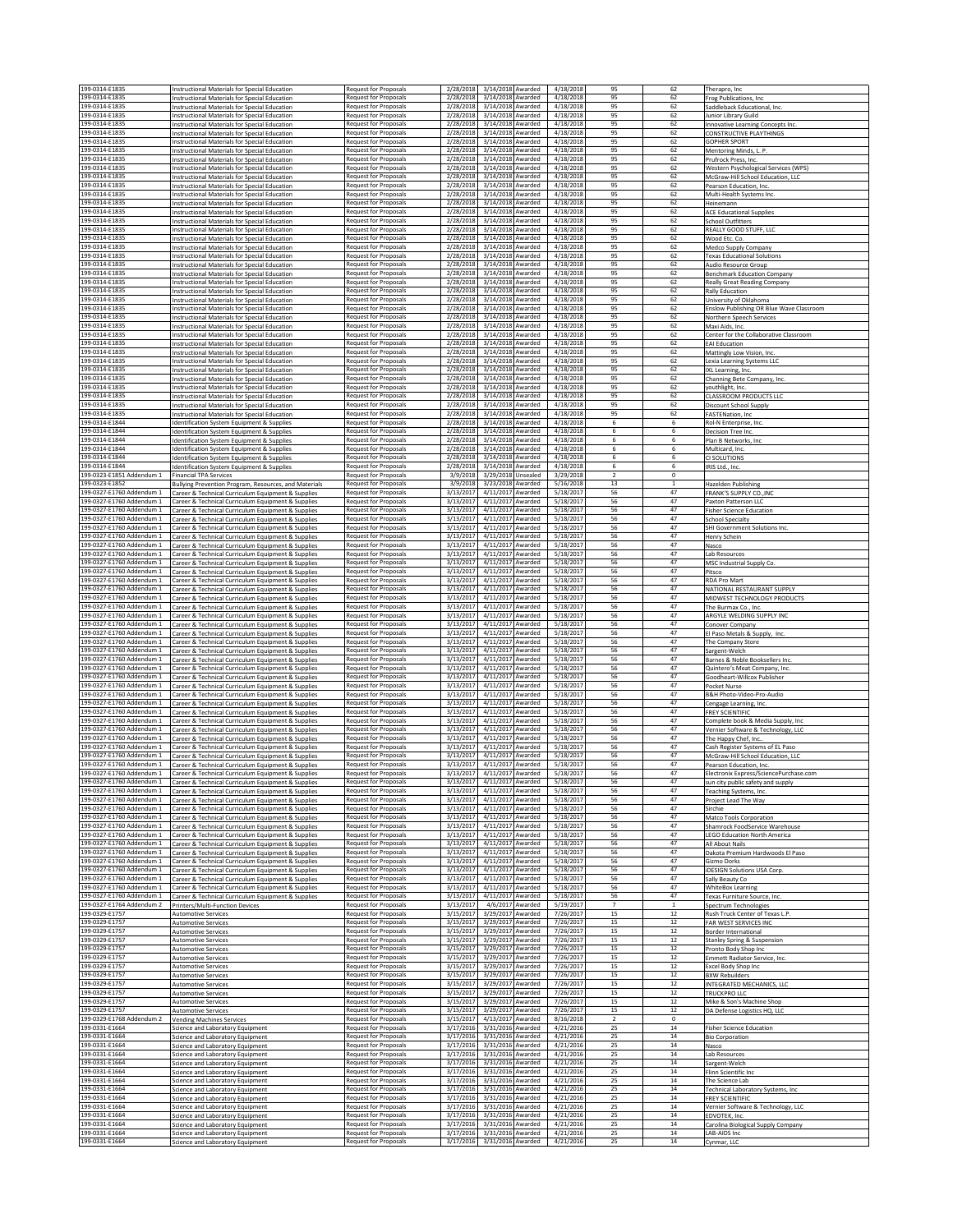| 199-0331-E1665                                         | Calculators                                                                   | Request for Proposals                                                      | 3/17/2016                                        | 3/31/2016 Awarded                      | 4/21/2016              |                       | $\overline{2}$        | <b>D&amp;H Distributing Company</b>                                                |
|--------------------------------------------------------|-------------------------------------------------------------------------------|----------------------------------------------------------------------------|--------------------------------------------------|----------------------------------------|------------------------|-----------------------|-----------------------|------------------------------------------------------------------------------------|
| 199-0331-E1665<br>199-0331-F1753 Addendum 1            | Calculators<br>District Instructional Curriculum                              | Request for Proposals<br><b>Competitive Sealed Proposals</b>               | 3/17/2016<br>3/13/2017                           | 3/31/2016 Awarded<br>4/12/2017 Awarded | 4/21/2016<br>5/19/2017 | $\overline{7}$<br>160 | $\overline{z}$<br>141 | AFP SCHOOL SUPPLY<br>Triumph Learning                                              |
| 199-0331-E1753 Addendum 1                              | <b>District Instructional Curriculum</b>                                      | <b>Competitive Sealed Proposals</b>                                        | 3/13/2017                                        | 4/12/2017 Awarded                      | 5/19/2017              | 160                   | 141                   | Capstone Classroom                                                                 |
| 199-0331-E1753 Addendum 1                              | District Instructional Curriculum                                             | Competitive Sealed Proposals                                               | 3/13/2017<br>3/13/2017                           | 4/12/2017 Awarded                      | 5/19/2017<br>5/19/2017 | 160<br>160            | 141<br>141            | Capstone, Capstone Classroom                                                       |
| 199-0331-E1753 Addendum 1<br>199-0331-E1753 Addendum 1 | District Instructional Curriculum<br>District Instructional Curriculum        | Competitive Sealed Proposals<br><b>Competitive Sealed Proposals</b>        | 3/13/2017                                        | 4/12/2017 Awarded<br>4/12/2017 Awarded | 5/19/2017              | 160                   | 141                   | W.T. Cox Information Services<br>Houghton Mifflin Harcourt Publishing Company      |
| 199-0331-E1753 Addendum 1                              | District Instructional Curriculum                                             | <b>Competitive Sealed Proposals</b>                                        | 3/13/2017                                        | 4/12/2017 Awarded                      | 5/19/2017              | 160                   | 141                   | <b>Mackin Educational Resources</b>                                                |
| 199-0331-E1753 Addendum 1<br>199-0331-E1753 Addendum 1 | District Instructional Curriculum<br><b>District Instructional Curriculum</b> | <b>Competitive Sealed Proposals</b><br><b>Competitive Sealed Proposals</b> | 3/13/2017<br>3/13/2017                           | 4/12/2017 Awarded<br>4/12/2017 Awarded | 5/19/2017<br>5/19/2017 | 160<br>160            | 141<br>141            | ABRAMS LEARNING TRENDS<br><b>Fisher Science Education</b>                          |
| 199-0331-E1753 Addendum 1                              | District Instructional Curriculum                                             | <b>Competitive Sealed Proposals</b>                                        | 3/13/2017                                        | 4/12/2017 Awarded                      | 5/19/2017              | 160                   | 141                   | LAKESHORE LEARNING MATERIALS                                                       |
| 199-0331-E1753 Addendum 1<br>199-0331-E1753 Addendum 1 | District Instructional Curriculum<br>District Instructional Curriculum        | <b>Competitive Sealed Proposals</b><br>Competitive Sealed Proposals        | 3/13/2017<br>3/13/2017                           | 4/12/2017 Awarded<br>4/12/2017 Awarded | 5/19/2017<br>5/19/2017 | 160<br>160            | 141<br>141            | National Educational Systems Inc<br><b>School Specialty</b>                        |
| 199-0331-E1753 Addendum 1                              | District Instructional Curriculum                                             | <b>Competitive Sealed Proposals</b>                                        | 3/13/2017                                        | 4/12/2017 Awarded                      | 5/19/2017              | 160                   | 141                   | SHI Government Solutions Inc.                                                      |
| 199-0331-E1753 Addendum 1<br>199-0331-E1753 Addendum 1 | District Instructional Curriculum<br>District Instructional Curriculum        | <b>Competitive Sealed Proposals</b><br><b>Competitive Sealed Proposals</b> | 3/13/2017<br>3/13/2017<br>4/12/2017              | 4/12/2017 Awarded<br>Awarded           | 5/19/2017<br>5/19/2017 | 160<br>160            | 141<br>141            | Scholastic Library Publishing, Inc.<br>Camico Instructional Media, Inc.            |
| 199-0331-E1753 Addendum 1                              | District Instructional Curriculum                                             | <b>Competitive Sealed Proposals</b>                                        | 3/13/2017                                        | 4/12/2017 Awarded                      | 5/19/2017              | 160                   | 141                   | lealth Edco a division of WRS Group, LTD                                           |
| 199-0331-E1753 Addendum 1<br>199-0331-E1753 Addendum 1 | District Instructional Curriculum<br>District Instructional Curriculum        | <b>Competitive Sealed Proposals</b><br><b>Competitive Sealed Proposals</b> | 3/13/2017<br>3/13/2017                           | 4/12/2017 Awarded<br>4/12/2017 Awarded | 5/19/2017<br>5/19/2017 | 160<br>160            | 141<br>141            | Renaissance Learning, Inc.<br>Attainment Company, Inc                              |
| 199-0331-E1753 Addendum 1                              | <b>District Instructional Curriculum</b>                                      | <b>Competitive Sealed Proposals</b>                                        | 3/13/2017                                        | 4/12/2017 Awarded                      | 5/19/2017              | 160                   | 141                   | <b>Bio Corporation</b>                                                             |
| 199-0331-E1753 Addendum 1<br>199-0331-E1753 Addendum 1 | District Instructional Curriculum<br>District Instructional Curriculum        | <b>Competitive Sealed Proposals</b><br><b>Competitive Sealed Proposals</b> | 3/13/2017<br>3/13/2017                           | 4/12/2017 Awarded<br>4/12/2017 Awarded | 5/19/2017<br>5/19/2017 | 160<br>160            | 141<br>141            | <b>TCI</b><br><b>Mastery Education</b>                                             |
| 199-0331-E1753 Addendum 1                              | District Instructional Curriculum                                             | <b>Competitive Sealed Proposals</b>                                        | 3/13/2017                                        | 4/12/2017 Awarded                      | 5/19/2017              | 160                   | ${\bf 141}$           | <b>Wilson Language Training</b>                                                    |
| 199-0331-E1753 Addendum 1<br>199-0331-E1753 Addendum 1 | District Instructional Curriculum<br>District Instructional Curriculum        | <b>Competitive Sealed Proposals</b><br><b>Competitive Sealed Proposals</b> | 3/13/2017<br>3/13/2017                           | 4/12/2017 Awarded<br>4/12/2017 Awarded | 5/19/2017<br>5/19/2017 | 160<br>160            | 141<br>141            | Agile Mind Educational Holdings, Inc.<br>Adventures in Learning                    |
| 199-0331-E1753 Addendum 1                              | District Instructional Curriculum                                             | <b>Competitive Sealed Proposals</b>                                        | 3/13/2017                                        | 4/12/2017 Awarded                      | 5/19/2017              | 160                   | 141                   | Perfection Learning Corporation                                                    |
| 199-0331-E1753 Addendum 1<br>199-0331-E1753 Addendum 1 | District Instructional Curriculun<br>District Instructional Curriculum        | <b>Competitive Sealed Proposals</b><br><b>Competitive Sealed Proposals</b> | 3/13/2017<br>3/13/2017                           | 4/12/2017 Awarded<br>4/12/2017 Awarded | 5/19/2017<br>5/19/2017 | 160<br>160            | 141<br>141            | The College Board<br><b>Feacher Created Materials, Inc.</b>                        |
| 199-0331-E1753 Addendum 1                              | District Instructional Curriculum                                             | <b>Competitive Sealed Proposals</b>                                        | 3/13/2017                                        | 4/12/2017 Awarded                      | 5/19/2017              | 160                   | 141                   | Follett School Solutions, Inc                                                      |
| 199-0331-E1753 Addendum 1<br>199-0331-E1753 Addendum 1 | District Instructional Curriculum                                             | <b>Competitive Sealed Proposals</b><br><b>Competitive Sealed Proposals</b> | 3/13/2017<br>3/13/2017                           | 4/12/2017 Awarded<br>4/12/2017 Awarded | 5/19/2017<br>5/19/2017 | 160<br>160            | 141<br>${\bf 141}$    | Kagan Professional Development                                                     |
| 199-0331-E1753 Addendum 1                              | District Instructional Curriculum<br>District Instructional Curriculum        | Competitive Sealed Proposals                                               | 3/13/2017                                        | 4/12/2017 Awarded                      | 5/19/2017              | 160                   | 141                   | Learning Without Tears<br><b>BrainPOP</b>                                          |
| 199-0331-E1753 Addendum 1<br>199-0331-E1753 Addendum 1 | District Instructional Curriculum                                             | Competitive Sealed Proposals<br>Competitive Sealed Proposals               | 3/13/2017<br>3/13/2017                           | 4/12/2017 Awarded<br>4/12/2017 Awarded | 5/19/2017<br>5/19/2017 | 160<br>160            | 141<br>141            | Santillana USA Publishing Co., Inc.                                                |
| 199-0331-E1753 Addendum 1                              | District Instructional Curriculum<br><b>District Instructional Curriculum</b> | <b>Competitive Sealed Proposals</b>                                        | 3/13/2017                                        | 4/12/2017 Awarded                      | 5/19/2017              | 160                   | 141                   | one Star Learning<br>Achieve3000 Inc                                               |
| 199-0331-E1753 Addendum 1<br>199-0331-E1753 Addendum 1 | District Instructional Curriculum<br>District Instructional Curriculum        | <b>Competitive Sealed Proposals</b>                                        | 3/13/2017                                        | 4/12/2017 Awarded                      | 5/19/2017<br>5/19/2017 | 160                   | 141                   | Istation                                                                           |
| 199-0331-E1753 Addendum 1                              | District Instructional Curriculum                                             | Competitive Sealed Proposals<br><b>Competitive Sealed Proposals</b>        | 3/13/2017<br>3/13/2017                           | 4/12/2017 Awarded<br>4/12/2017 Awarded | 5/19/2017              | 160<br>160            | 141<br>141            | Scholastic Inc<br>DynaStudy, Inc.                                                  |
| 199-0331-E1753 Addendum 1<br>199-0331-F1753 Addendum 1 | District Instructional Curriculum                                             | <b>Competitive Sealed Proposals</b>                                        | 3/13/2017                                        | 4/12/2017 Awarded                      | 5/19/2017              | 160                   | 141                   | <b>Failure Free Reading</b>                                                        |
| 199-0331-E1753 Addendum 1                              | District Instructional Curriculum<br>District Instructional Curriculum        | <b>Competitive Sealed Proposals</b><br>Competitive Sealed Proposals        | 3/13/2017<br>3/13/2017                           | 4/12/2017 Awarded<br>4/12/2017 Awarded | 5/19/2017<br>5/19/2017 | 160<br>160            | 141<br>141            | PRO-ED, INC<br>Sargent-Welch                                                       |
| 199-0331-E1753 Addendum 1                              | District Instructional Curriculum                                             | <b>Competitive Sealed Proposals</b>                                        | 3/13/2017                                        | 4/12/2017 Awarded                      | 5/19/2017              | 160                   | 141                   | The MASTER Teacher, Inc                                                            |
| 199-0331-E1753 Addendum 1<br>199-0331-E1753 Addendum 1 | District Instructional Curriculum<br><b>District Instructional Curriculum</b> | <b>Competitive Sealed Proposals</b><br><b>Competitive Sealed Proposals</b> | 3/13/2017<br>3/13/2017                           | 4/12/2017 Awarded<br>4/12/2017 Awarded | 5/19/2017<br>5/19/2017 | 160<br>160            | ${\bf 141}$<br>141    | ECS Learning Systems/Novel Units<br>NOVEL UNITS, INC                               |
| 199-0331-E1753 Addendum 1                              | <b>District Instructional Curriculum</b>                                      | <b>Competitive Sealed Proposals</b>                                        | 3/13/2017                                        | 4/12/2017 Awarded                      | 5/19/2017              | 160                   | 141                   | Barnes & Noble Booksellers Inc                                                     |
| 199-0331-E1753 Addendum 1<br>199-0331-E1753 Addendum 1 | District Instructional Curriculum<br>District Instructional Curriculum        | <b>Competitive Sealed Proposals</b><br><b>Competitive Sealed Proposals</b> | 3/13/2017<br>3/13/2017                           | 4/12/2017 Awarded<br>4/12/2017 Awarded | 5/19/2017<br>5/19/2017 | 160<br>160            | 141<br>141            | QEP. Inc. Professional Books<br>Zaner-Bloser, Inc.                                 |
| 199-0331-F1753 Addendum 1                              |                                                                               | Competitive Sealed Proposals                                               | 3/13/2017<br>4/12/2017                           | Awarded                                | 5/19/2017              | 160                   | 141                   | Rosen Classroom OR Rosen Digital OR Jackdaw                                        |
|                                                        | District Instructional Curriculum                                             |                                                                            |                                                  | 4/12/2017 Awarded                      |                        |                       |                       | <b>Publications</b>                                                                |
| 199-0331-E1753 Addendum 1<br>199-0331-E1753 Addendum 1 | District Instructional Curriculum<br>District Instructional Curriculum        | <b>Competitive Sealed Proposals</b><br>Competitive Sealed Proposals        | 3/13/2017<br>3/13/2017                           | 4/12/2017 Awarded                      | 5/19/2017<br>5/19/2017 | 160<br>160            | 141<br>141            | Rosetta Stone Ltd.<br>Saddleback Educational, Inc                                  |
| 199-0331-E1753 Addendum 1                              | District Instructional Curriculum                                             | <b>Competitive Sealed Proposals</b>                                        | 3/13/2017<br>4/12/2017                           | Awarded                                | 5/19/2017              | 160                   | 141                   | National Science Teachers Association                                              |
| 199-0331-E1753 Addendum 1                              | District Instructional Curriculum                                             | Competitive Sealed Proposals                                               | 3/13/2017<br>4/12/2017                           | Awarded                                | 5/19/2017              | 160                   | 141                   | Gareth Stevens Publishing OR Gareth Stevens Classroom<br>OR Gareth Stevens Digital |
| 199-0331-E1753 Addendum 1                              | District Instructional Curriculum                                             | <b>Competitive Sealed Proposals</b>                                        | 3/13/2017                                        | 4/12/2017 Awarded                      | 5/19/2017              | 160                   | 141                   | Innovative Learning Concepts Inc.                                                  |
| 199-0331-E1753 Addendum 1<br>199-0331-E1753 Addendum 1 | District Instructional Curriculum<br>District Instructional Curriculum        | <b>Competitive Sealed Proposals</b><br><b>Competitive Sealed Proposals</b> | 3/13/2017<br>3/13/2017                           | 4/12/2017 Awarded<br>4/12/2017 Awarded | 5/19/2017<br>5/19/2017 | 160<br>160            | 141<br>141            | Art In History, INC.<br>Cengage Learning, Inc.                                     |
| 199-0331-E1753 Addendum 1                              | District Instructional Curriculum                                             | Competitive Sealed Proposals                                               | 3/13/2017<br>4/12/2017                           | Awarded                                | 5/19/2017              | 160                   | 141                   | Time to Know U.S. Inc                                                              |
| 199-0331-E1753 Addendum 1<br>199-0331-E1753 Addendum 1 | District Instructional Curriculum<br>District Instructional Curriculum        | Competitive Sealed Proposals<br>Competitive Sealed Proposals               | 3/13/2017<br>3/13/2017                           | 4/12/2017 Awarded<br>4/12/2017 Awarded | 5/19/2017<br>5/19/2017 | 160<br>160            | 141<br>141            | SureScore, Campus2Careers, SureScore K12<br><b>Express Booksellers</b>             |
| 199-0331-E1753 Addendum 1                              | District Instructional Curriculum                                             | <b>Competitive Sealed Proposals</b>                                        | 3/13/2017                                        | 4/12/2017 Awarded                      | 5/19/2017              | 160                   | 141                   | ACT, Inc.                                                                          |
| 199-0331-E1753 Addendum 1<br>199-0331-E1753 Addendum 1 | District Instructional Curriculum<br>District Instructional Curriculum        | Competitive Sealed Proposals<br>Competitive Sealed Proposals               | 3/13/2017<br>3/13/2017                           | 4/12/2017 Awarded<br>4/12/2017 Awarded | 5/19/2017<br>5/19/2017 | 160<br>160            | 141<br>141            | Jarrett Publishing Company<br>Frog Street Press, LLC                               |
| 199-0331-E1753 Addendum 1                              | District Instructional Curriculum                                             | Competitive Sealed Proposals                                               | 3/13/2017                                        | 4/12/2017 Awarded                      | 5/19/2017              | 160                   | 141                   | <b>TEACHERS DISCOVERY</b>                                                          |
| 199-0331-E1753 Addendum 1                              | District Instructional Curriculum                                             | <b>Competitive Sealed Proposals</b>                                        | 3/13/2017                                        | 4/12/2017 Awarded                      | 5/19/2017              | 160                   | 141                   | Mentoring Minds, L. P.                                                             |
| 199-0331-E1753 Addendum 1<br>199-0331-E1753 Addendum 1 | District Instructional Curriculum<br>District Instructional Curriculum        | Competitive Sealed Proposals<br>Competitive Sealed Proposals               | 3/13/2017<br>4/12/2017<br>3/13/2017<br>4/12/2017 | Awarded<br>Awarded                     | 5/19/2017<br>5/19/2017 | 160<br>160            | 141<br>141            | MathWarm-Ups.com<br>Region 4 Education Service Center                              |
| 199-0331-E1753 Addendum 1                              | District Instructional Curriculum                                             | <b>Competitive Sealed Proposals</b>                                        | 3/13/2017                                        | 4/12/2017 Awarded                      | 5/19/2017              | 160                   | 141                   | Prufrock Press, Inc.                                                               |
| 199-0331-E1753 Addendum 1<br>199-0331-E1753 Addendum 1 | District Instructional Curriculur<br>District Instructional Curriculum        | <b>Competitive Sealed Proposals</b><br><b>Competitive Sealed Proposals</b> | 3/13/2017<br>3/13/2017                           | 4/12/2017 Awarded<br>4/12/2017 Awarded | 5/19/2017<br>5/19/2017 | 160<br>160            | 141<br>141            | Forde-Ferrier LLC<br>NINE Enterprises, Inc                                         |
| 199-0331-E1753 Addendum 1                              | District Instructional Curriculum                                             | Competitive Sealed Proposals                                               | 3/13/2017                                        | 4/12/2017 Awarded                      | 5/19/2017              | 160                   | 141                   | Shmoop University Inc                                                              |
| 199-0331-E1753 Addendum 1<br>199-0331-E1753 Addendum 1 | District Instructional Curriculum<br>District Instructional Curriculum        | <b>Competitive Sealed Proposals</b><br>Competitive Sealed Proposals        | 3/13/2017<br>3/13/2017                           | 4/12/2017 Awarded<br>4/12/2017 Awarded | 5/19/2017<br>5/19/2017 | 160<br>160            | 141<br>141            | <b>AVID Center</b><br>Movie Licensing USA                                          |
| 199-0331-E1753 Addendum 1                              | District Instructional Curriculum                                             | Competitive Sealed Proposals                                               | 3/13/2017                                        | 4/12/2017 Awarded                      | 5/19/2017              | 160                   | 141                   | McGraw-Hill School Education, LLC                                                  |
| 199-0331-E1753 Addendum 1<br>199-0331-E1753 Addendum 1 | District Instructional Curriculum<br>District Instructional Curriculum        | <b>Competitive Sealed Proposals</b><br><b>Competitive Sealed Proposals</b> | 3/13/2017<br>3/13/2017                           | 4/12/2017 Awarded<br>4/12/2017 Awarded | 5/19/2017<br>5/19/2017 | 160<br>160            | 141<br>141            | Pearson Education, Inc.<br><b>Empowering Writers</b>                               |
| 199-0331-E1753 Addendum 1                              | District Instructional Curriculum                                             | <b>Competitive Sealed Proposals</b>                                        | 3/13/2017                                        | 4/12/2017 Awarded                      | 5/19/2017              | 160                   | 141                   | nfobase Learning (Facts on File)                                                   |
| 199-0331-E1753 Addendum 1<br>199-0331-E1753 Addendum 1 | District Instructional Curriculum<br>District Instructional Curriculum        | <b>Competitive Sealed Proposals</b><br><b>Competitive Sealed Proposals</b> | 3/13/2017<br>3/13/2017                           | 4/12/2017 Awarded<br>4/12/2017 Awarded | 5/19/2017<br>5/19/2017 | 160<br>160            | 141<br>141            | Responsive Learning, LP<br>DreamBox Learning, Inc.                                 |
| 199-0331-E1753 Addendum 1                              | District Instructional Curriculum                                             | <b>Competitive Sealed Proposals</b>                                        | 3/13/2017<br>4/12/2017 Awarded                   |                                        | 5/19/2017              | 160                   | 141                   | Heinemann                                                                          |
| 199-0331-E1753 Addendum 1<br>199-0331-E1753 Addendum 1 | <b>District Instructional Curriculum</b>                                      | <b>Competitive Sealed Proposals</b><br><b>Competitive Sealed Proposals</b> | 3/13/2017<br>4/12/2017 Awarded<br>3/13/2017      | 4/12/2017 Awarded                      | 5/19/2017<br>5/19/2017 | 160<br>160            | 141<br>141            | <b>ACE Educational Supplies</b>                                                    |
| 199-0331-E1753 Addendum 1                              | District Instructional Curriculum<br><b>District Instructional Curriculum</b> | <b>Competitive Sealed Proposals</b>                                        | 3/13/2017<br>4/12/2017                           | Awarded                                | 5/19/2017              | 160                   | 141                   | Kaplan Early Learning Company<br>Edgenuity Inc.                                    |
| 199-0331-E1753 Addendum 1<br>199-0331-E1753 Addendum 1 | District Instructional Curriculum                                             | Competitive Sealed Proposals                                               | 3/13/2017                                        | 4/12/2017 Awarded                      | 5/19/2017<br>5/19/2017 | 160<br>160            | 141<br>141            | REALLY GOOD STUFF, LLC<br>Sundance/Newbridge Publishing, LLC                       |
| 199-0331-E1753 Addendum 1                              | District Instructional Curriculum<br>District Instructional Curriculum        | Competitive Sealed Proposals<br><b>Competitive Sealed Proposals</b>        | 3/13/2017<br>3/13/2017                           | 4/12/2017 Awarded<br>4/12/2017 Awarded | 5/19/2017              | 160                   | 141                   | Adventures In Learning New Mexico                                                  |
| 199-0331-F1753 Addendum 1                              | District Instructional Curriculum                                             | Competitive Sealed Proposals                                               | 3/13/2017                                        | 4/12/2017 Awarded                      | 5/19/2017              | 160<br>160            | 141                   | Classroom Library Company                                                          |
| 199-0331-E1753 Addendum 1<br>199-0331-E1753 Addendum 1 | District Instructional Curriculum<br>District Instructional Curriculum        | Competitive Sealed Proposals<br><b>Competitive Sealed Proposals</b>        | 3/13/2017<br>3/13/2017                           | 4/12/2017 Awarded<br>4/12/2017 Awarded | 5/19/2017<br>5/19/2017 | 160                   | 141<br>141            | eduphoria incorporated<br>Math Teachers Press, Inc.                                |
| 199-0331-E1753 Addendum 1                              | District Instructional Curriculum                                             | Competitive Sealed Proposals                                               | 3/13/2017                                        | 4/12/2017 Awarded                      | 5/19/2017              | 160                   | ${\bf 141}$           | <b>Texas Educational Solutions</b>                                                 |
| 199-0331-F1753 Addendum 1<br>199-0331-E1753 Addendum 1 | District Instructional Curriculum<br>District Instructional Curriculum        | Competitive Sealed Proposals<br>Competitive Sealed Proposals               | 3/13/2017<br>3/13/2017                           | 4/12/2017 Awarded<br>4/12/2017 Awarded | 5/19/2017<br>5/19/2017 | 160<br>160            | 141<br>141            | Edmentum Holdings, Inc.<br><b>EL Saber Enterprises</b>                             |
| 199-0331-E1753 Addendum 1                              | District Instructional Curriculum                                             | <b>Competitive Sealed Proposals</b>                                        | 3/13/2017                                        | 4/12/2017 Awarded                      | 5/19/2017              | 160                   | 141                   | The Latino Family Literacy Project                                                 |
| 199-0331-E1753 Addendum 1<br>199-0331-E1753 Addendum 1 | <b>District Instructional Curriculum</b><br>District Instructional Curriculum | <b>Competitive Sealed Proposals</b><br><b>Competitive Sealed Proposals</b> | 3/13/2017<br>3/13/2017                           | 4/12/2017 Awarded<br>4/12/2017 Awarded | 5/19/2017<br>5/19/2017 | 160<br>160            | 141<br>141            | Okapi Educational Publishing, Inc<br>Measurement Incorporated                      |
| 199-0331-E1753 Addendum 1                              | District Instructional Curriculum                                             | <b>Competitive Sealed Proposals</b>                                        | 3/13/2017                                        | 4/12/2017 Awarded                      | 5/19/2017              | 160                   | 141                   | <b>3P Learning</b>                                                                 |
| 199-0331-E1753 Addendum 1<br>199-0331-E1753 Addendum 1 | District Instructional Curriculum<br>District Instructional Curriculum        | Competitive Sealed Proposals<br><b>Competitive Sealed Proposals</b>        | 3/13/2017<br>3/13/2017                           | 4/12/2017 Awarded<br>4/12/2017 Awarded | 5/19/2017<br>5/19/2017 | 160<br>160            | 141<br>141            | Booksource<br>Cavendish Square OR Cavendish Square Digital                         |
| 199-0331-F1753 Addendum 1                              | District Instructional Curriculum                                             | <b>Competitive Sealed Proposals</b>                                        | 3/13/2017                                        | 4/12/2017 Awarded                      | 5/19/2017              | 160                   | 141                   | LAB-AIDS Inc                                                                       |
| 199-0331-E1753 Addendum 1<br>199-0331-E1753 Addendum 1 | District Instructional Curriculum<br>District Instructional Curriculum        | Competitive Sealed Proposals<br>Competitive Sealed Proposals               | 3/13/2017<br>3/13/2017                           | 4/12/2017 Awarded<br>4/12/2017 Awarded | 5/19/2017<br>5/19/2017 | 160<br>160            | 141<br>141            | <b>Acorn Naturalists</b><br><b>Education Galaxy</b>                                |
| 199-0331-E1753 Addendum 1                              | District Instructional Curriculum                                             | Competitive Sealed Proposals                                               | 3/13/2017                                        | 4/12/2017 Awarded                      | 5/19/2017              | 160                   | 141                   | <b>DBA Young Rembrandts</b>                                                        |
| 199-0331-E1753 Addendum 1<br>199-0331-E1753 Addendum 1 | District Instructional Curriculum<br><b>District Instructional Curriculum</b> | <b>Competitive Sealed Proposals</b><br><b>Competitive Sealed Proposals</b> | 3/13/2017<br>3/13/2017                           | 4/12/2017 Awarded<br>4/12/2017 Awarded | 5/19/2017<br>5/19/2017 | 160<br>160            | 141<br>141            | Davis Publications, Inc.<br><b>Benchmark Education Company</b>                     |
| 199-0331-E1753 Addendum 1                              | District Instructional Curriculum                                             | <b>Competitive Sealed Proposals</b>                                        | 3/13/2017                                        | 4/12/2017 Awarded                      | 5/19/2017              | 160                   | 141                   | Cosenza & Associates, LLC                                                          |
| 199-0331-E1753 Addendum 1                              | <b>District Instructional Curriculum</b>                                      | <b>Competitive Sealed Proposals</b>                                        | 3/13/2017                                        | 4/12/2017 Awarded                      | 5/19/2017              | 160                   | 141                   | <b>Really Great Reading Company</b>                                                |
| 199-0331-E1753 Addendum 1                              | District Instructional Curriculum                                             | <b>Competitive Sealed Proposals</b>                                        | 3/13/2017                                        | 4/12/2017 Awarded                      | 5/19/2017              | 160                   | 141                   | Opal Booz & Associates                                                             |
| 199-0331-E1753 Addendum 1                              | District Instructional Curriculum                                             | Competitive Sealed Proposals                                               | 3/13/2017<br>4/12/2017                           | Awarded                                | 5/19/2017              | 160                   | 141                   | MPS c/o Bedford, Freeman & Worth Publishing Group                                  |
| 199-0331-E1753 Addendum 1<br>199-0331-E1753 Addendum 1 | District Instructional Curriculum<br>District Instructional Curriculum        | Competitive Sealed Proposals<br>Competitive Sealed Proposals               | 3/13/2017<br>3/13/2017                           | 4/12/2017 Awarded<br>4/12/2017 Awarded | 5/19/2017<br>5/19/2017 | 160<br>160            | 141<br>141            | Accelerate Learning Inc.<br>Rally Education                                        |
| 199-0331-E1753 Addendum 1                              | District Instructional Curriculum                                             | <b>Competitive Sealed Proposals</b>                                        | 3/13/2017                                        | 4/12/2017 Awarded                      | 5/19/2017              | 160                   | 141                   | Odysseyware                                                                        |
| 199-0331-E1753 Addendum 1<br>199-0331-E1753 Addendum 1 | District Instructional Curriculum<br>District Instructional Curriculum        | Competitive Sealed Proposals<br>Competitive Sealed Proposals               | 3/13/2017<br>3/13/2017                           | 4/12/2017 Awarded<br>4/12/2017 Awarded | 5/19/2017<br>5/19/2017 | 160<br>160            | 141<br>141            | <b>IDESIGN Solutions USA Corp</b><br>education plus                                |
| 199-0331-E1753 Addendum 1                              | District Instructional Curriculum                                             | <b>Competitive Sealed Proposals</b>                                        | 3/13/2017                                        | 4/12/2017 Awarded                      | 5/19/2017              | 160                   | 141                   | Seidlitz Education, LLC                                                            |
| 199-0331-E1753 Addendum 1<br>199-0331-E1753 Addendum 1 | District Instructional Curriculum<br>District Instructional Curriculum        | <b>Competitive Sealed Proposals</b><br>Competitive Sealed Proposals        | 3/13/2017<br>3/13/2017                           | 4/12/2017 Awarded<br>4/12/2017 Awarded | 5/19/2017<br>5/19/2017 | 160<br>160            | 141<br>141            | Enslow Publishing OR Blue Wave Classroom<br>3.E Publishing                         |
| 199-0331-E1753 Addendum 1                              | District Instructional Curriculum                                             | Competitive Sealed Proposals                                               | 3/13/2017                                        | 4/12/2017 Awarded                      | 5/19/2017              | 160                   | 141                   | earning A-Z, LLC                                                                   |
| 199-0331-E1753 Addendum 1<br>199-0331-E1753 Addendum 1 | District Instructional Curriculum<br>District Instructional Curriculum        | <b>Competitive Sealed Proposals</b><br><b>Competitive Sealed Proposals</b> | 3/13/2017<br>3/13/2017                           | 4/12/2017 Awarded<br>4/12/2017 Awarded | 5/19/2017<br>5/19/2017 | 160<br>160            | 141<br>141            | AbleNet, Inc.<br><b>Lead Your School</b>                                           |
| 199-0331-E1753 Addendum 1                              | District Instructional Curriculum                                             | <b>Competitive Sealed Proposals</b>                                        | 3/13/2017                                        | 4/12/2017 Awarded                      | 5/19/2017              | 160                   | 141                   | NATIONAL SCHOOL PRODUCTS                                                           |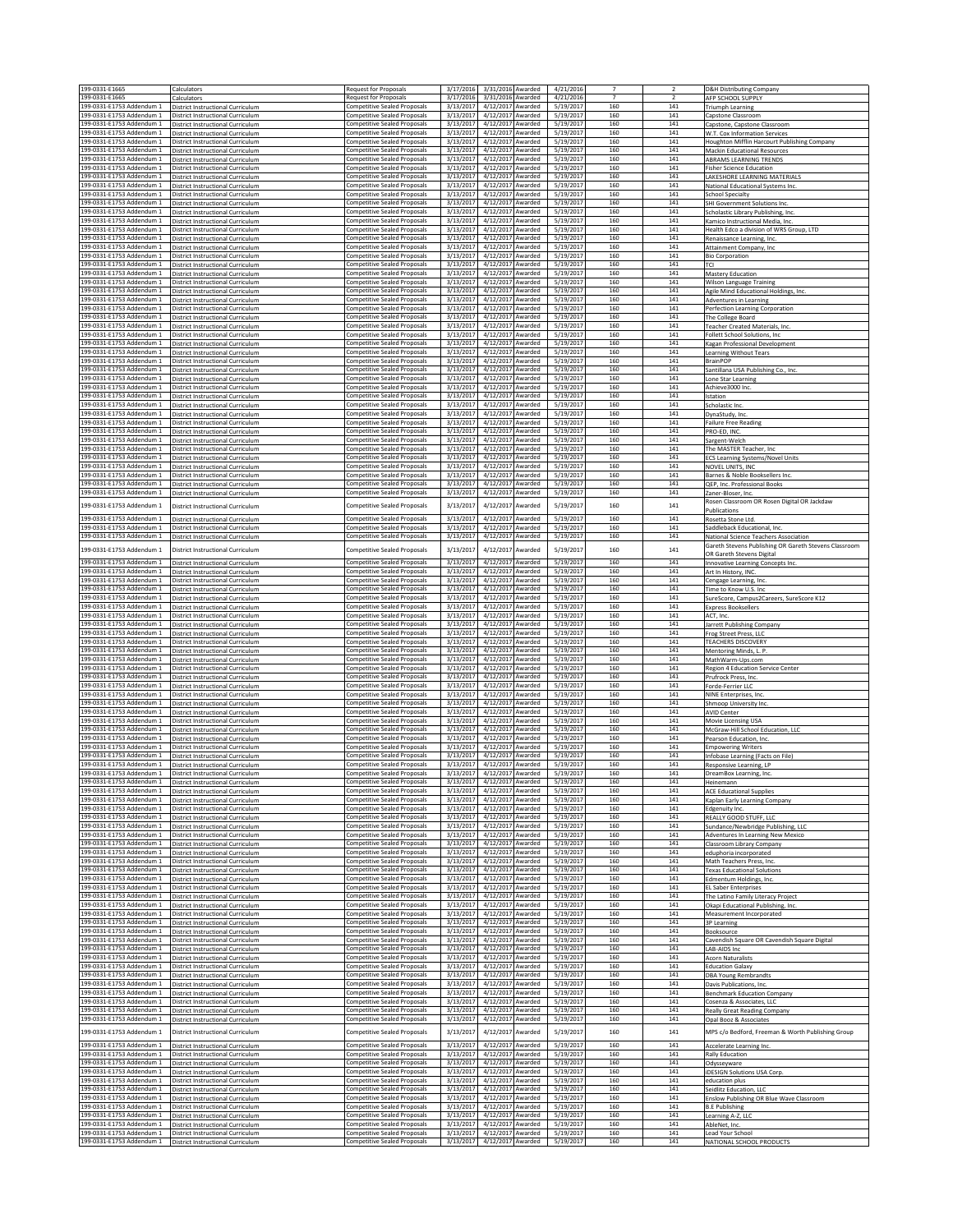| 199-0331-E1753 Addendum 1<br>199-0331-E1753 Addendum 1 | District Instructional Curriculum<br>District Instructional Curriculum                         | Competitive Sealed Proposals<br><b>Competitive Sealed Proposals</b>        | 3/13/2017<br>4/12/2017 Awarded<br>3/13/2017<br>4/12/2017 Awarded |                                      | 5/19/2017<br>5/19/2017 | 160<br>160                                         | 141<br>141                              | Newmark Learning, LLC<br>Aptiris                                              |
|--------------------------------------------------------|------------------------------------------------------------------------------------------------|----------------------------------------------------------------------------|------------------------------------------------------------------|--------------------------------------|------------------------|----------------------------------------------------|-----------------------------------------|-------------------------------------------------------------------------------|
| 199-0331-E1753 Addendum 1<br>199-0331-E1753 Addendum 1 | District Instructional Curriculum                                                              | Competitive Sealed Proposals<br><b>Competitive Sealed Proposals</b>        | 3/13/2017<br>4/12/2017 Awarded<br>3/13/2017                      |                                      | 5/19/2017<br>5/19/2017 | 160<br>160                                         | ${\bf 141}$<br>141                      | Center for the Collaborative Classroom                                        |
| 199-0331-E1753 Addendum 1                              | District Instructional Curriculum<br>District Instructional Curriculum                         | <b>Competitive Sealed Proposals</b>                                        | 3/13/2017<br>4/12/2017 Awarded                                   | 4/12/2017 Awarded                    | 5/19/2017              | 160                                                | 141                                     | HATCH, Inc.<br>MIND Research Institute                                        |
| 199-0331-E1753 Addendum 1<br>199-0331-E1753 Addendum 1 | District Instructional Curriculum<br>District Instructional Curriculum                         | <b>Competitive Sealed Proposals</b><br><b>Competitive Sealed Proposals</b> | 3/13/2017<br>4/12/2017 Awarded<br>4/12/2017 Awarded<br>3/13/2017 |                                      | 5/19/2017<br>5/19/2017 | 160<br>160                                         | 141<br>141                              | <b>Sirius Education Solutions</b><br>Monarch Teaching Technologies Inc        |
| 199-0331-E1753 Addendum 1<br>199-0331-E1753 Addendum 1 | District Instructional Curriculum<br>District Instructional Curriculum                         | <b>Competitive Sealed Proposals</b><br><b>Competitive Sealed Proposals</b> | 3/13/2017<br>4/12/2017 Awarded<br>3/13/2017<br>4/12/2017 Awarded |                                      | 5/19/2017<br>5/19/2017 | 160<br>160                                         | 141<br>141                              | American Legacy Publishing<br>Mattingly Low Vision, Inc.                      |
| 199-0331-E1753 Addendum 1<br>199-0331-E1753 Addendum 1 | District Instructional Curriculum<br>District Instructional Curriculum                         | <b>Competitive Sealed Proposals</b><br>Competitive Sealed Proposals        | 3/13/2017<br>4/12/2017 Awarded<br>3/13/2017<br>4/12/2017 Awarded |                                      | 5/19/2017<br>5/19/2017 | 160<br>160                                         | 141<br>141                              | Nearpod<br><b>Learning Dynamics Reading</b>                                   |
| 199-0331-E1753 Addendum 1<br>199-0331-E1753 Addendum 1 | District Instructional Curriculum<br><b>District Instructional Curriculum</b>                  | <b>Competitive Sealed Proposals</b><br><b>Competitive Sealed Proposals</b> | 3/13/2017<br>4/12/2017 Awarded<br>3/13/2017<br>4/12/2017         | Awarded                              | 5/19/2017<br>5/19/2017 | 160<br>160                                         | 141<br>141                              | Waterford Research Institute                                                  |
| 199-0331-E1753 Addendum 1                              | District Instructional Curriculum                                                              | Competitive Sealed Proposals                                               | 3/13/2017<br>4/12/2017 Awarded                                   |                                      | 5/19/2017              | 160                                                | 141                                     | Lexia Learning Systems LLC<br>Apex Learning Inc.                              |
| 199-0331-E1753 Addendum 1                              | District Instructional Curriculum                                                              | Competitive Sealed Proposals                                               | 4/12/2017<br>3/13/201                                            | Awarded                              | 5/19/2017              | 160                                                | 141                                     | Mark My Words LLC (Charter Textbooks, Walker<br>Bookstore]                    |
| 199-0331-E1753 Addendum 1<br>199-0331-E1753 Addendum 1 | <b>District Instructional Curriculum</b><br>District Instructional Curriculum                  | <b>Competitive Sealed Proposals</b><br><b>Competitive Sealed Proposals</b> | 3/13/2017<br>4/12/2017 Awarded<br>3/13/2017<br>4/12/2017 Awarded |                                      | 5/19/2017<br>5/19/2017 | 160<br>160                                         | 141<br>141                              | IXL Learning, Inc.<br>myON, LLC                                               |
| 199-0331-E1753 Addendum 1<br>199-0331-E1753 Addendum 1 | District Instructional Curriculum<br>District Instructional Curriculum                         | <b>Competitive Sealed Proposals</b><br><b>Competitive Sealed Proposals</b> | 3/13/2017<br>4/12/2017 Awarded<br>3/13/2017<br>4/12/2017 Awarded |                                      | 5/19/2017<br>5/19/2017 | 160<br>160                                         | 141<br>141                              | <b>Lincoln Learning Solutions</b><br>Thinking Maps, Inc.                      |
| 199-0331-E1753 Addendum 1                              | District Instructional Curriculum                                                              | <b>Competitive Sealed Proposals</b>                                        | 3/13/2017<br>4/12/2017 Awarded<br>4/12/2017 Awarded              |                                      | 5/19/2017              | 160                                                | 141                                     | <b>Creative Mathematics</b>                                                   |
| 199-0331-E1753 Addendum 1<br>199-0331-E1753 Addendum 1 | District Instructional Curriculum<br>District Instructional Curriculum                         | <b>Competitive Sealed Proposals</b><br><b>Competitive Sealed Proposals</b> | 3/13/2017<br>3/13/2017<br>4/12/2017 Awarded                      |                                      | 5/19/2017<br>5/19/2017 | 160<br>160                                         | 141<br>141                              | Blackboard, Inc.<br><b>Bebop Books</b>                                        |
| 199-0331-E1753 Addendum 1<br>199-0331-E1753 Addendum 1 | <b>District Instructional Curriculum</b><br><b>District Instructional Curriculum</b>           | <b>Competitive Sealed Proposals</b><br><b>Competitive Sealed Proposals</b> | 4/12/2017 Awarded<br>3/13/2017<br>3/13/2017<br>4/12/2017 Awarded |                                      | 5/19/2017<br>5/19/2017 | 160<br>160                                         | 141<br>141                              | n2y, LLC<br>Career Cruising                                                   |
| 199-0331-E1753 Addendum 1<br>199-0401-E1643            | District Instructional Curriculum<br><b>Backflow Preventers</b>                                | <b>Competitive Sealed Proposals</b><br>Request for Proposals               | 3/13/2017<br>4/12/2017 Awarded<br>3/18/2016                      | 4/1/2016 Awarded                     | 5/19/2017<br>4/27/2016 | 160<br>$\boldsymbol{7}$                            | 141<br>$\overline{\mathbf{3}}$          | NoodleTools, Inc<br>Dale Boren Service Supply                                 |
| 199-0401-E1643<br>199-0401-E1643                       | <b>Backflow Preventers</b><br><b>Backflow Preventers</b>                                       | <b>Request for Proposals</b><br><b>Request for Proposals</b>               | 3/18/2016<br>3/18/2016                                           | 4/1/2016 Awarded<br>4/1/2016 Awarded | 4/27/2016<br>4/27/2016 | $\boldsymbol{7}$<br>$\overline{7}$                 | 3<br>3                                  | SiteOne Landscape Supply<br>American Backflow Products Company                |
| 199-0401-E1674<br>199-0401-E1674                       | Tires                                                                                          | Request for Proposals<br><b>Request for Proposals</b>                      | 3/18/2016<br>3/18/2016                                           | 4/1/2016 Awarded<br>4/1/2016 Awarded | 4/22/2016<br>4/22/2016 | 5<br>5                                             | 5                                       | A to Z Tire & Battery, Inc.                                                   |
| 199-0401-E1674                                         | Tires<br>Tires                                                                                 | Request for Proposals                                                      | 3/18/2016                                                        | 4/1/2016 Awarded                     | 4/22/2016              | 5                                                  | 5                                       | Martin Tire Company<br>American Tire Distributors                             |
| 199-0401-E1674<br>199-0401-E1674                       | Tires<br>Tires                                                                                 | <b>Request for Proposals</b><br>Request for Proposals                      | 3/18/2016<br>3/18/2016                                           | 4/1/2016 Awarded<br>4/1/2016 Awarded | 4/22/2016<br>4/22/2016 | 5<br>5                                             | 5<br>5                                  | Pep Boys<br><b>Bill Williams tire centers</b>                                 |
| 199-0407-E15102 Part 3<br>199-0407-F15102 Part 3       | <b>Fund Raising</b><br><b>Fund Raising</b>                                                     | <b>Request for Qualifications</b><br><b>Request for Qualifications</b>     | 3/17/2016<br>3/17/2016                                           | 4/7/2016 Awarded<br>4/7/2016 Awarded | 5/2/2016<br>5/2/2016   | 15<br>15                                           | 8<br>8                                  | iLaserDesigns<br>Collective Goods formerly known as Books Are Fun             |
| 199-0407-E15102 Part 3<br>199-0407-E15102 Part 3       | Fund Raising<br><b>Fund Raising</b>                                                            | <b>Request for Qualifications</b><br><b>Request for Qualifications</b>     | 3/17/2016<br>3/17/2016                                           | 4/7/2016 Awarded<br>4/7/2016 Awarded | 5/2/2016<br>5/2/2016   | 15<br>15                                           | 8<br>8                                  | El Paso Stadium Operations Company<br>Ozark Delight Candy Company, Inc.       |
| 199-0407-E15102 Part 3<br>199-0407-E15102 Part 3       | Fund Raising                                                                                   | <b>Request for Qualifications</b>                                          | 3/17/2016                                                        | 4/7/2016 Awarded                     | 5/2/2016               | 15<br>15                                           | 8<br>$\mathbf{R}$                       | <b>USA FUNDRAISERS</b>                                                        |
| 199-0407-E15102 Part 3                                 | <b>Fund Raising</b><br><b>Fund Raising</b>                                                     | <b>Request for Qualifications</b><br><b>Request for Qualifications</b>     | 3/17/2016<br>3/17/2016                                           | 4/7/2016 Awarded<br>4/7/2016 Awarded | 5/2/2016<br>5/2/2016   | 15                                                 | 8                                       | <b>Signature Fundraising</b><br>joy4scents                                    |
| 199-0407-E15102 Part 3<br>199-0409-E1842               | <b>Fund Raising</b><br><b>Armored Car Services</b>                                             | <b>Request for Qualifications</b><br><b>Request for Proposals</b>          | 3/17/2016<br>3/26/2018                                           | 4/7/2016 Awarded<br>4/9/2018 Awarded | 5/2/2016<br>6/12/2018  | 15<br>$\overline{2}$                               | 8<br>$\mathbf{1}$                       | Craze<br>Trans America Protection Corp.                                       |
| 199-0409-E1853                                         | Architectural Professional Services for Support<br>Services/Technology                         | <b>Request for Qualifications</b>                                          | 3/26/2018                                                        | 4/9/2018 Awarded                     | 6/13/2018              | 16                                                 | $\,$ 1 $\,$                             | EXIGO                                                                         |
| 199-0409-E1854                                         | Architectural Professional Services for Mutli-Purpose Room at                                  | <b>Request for Qualifications</b>                                          | 3/26/2018                                                        | 4/9/2018 Awarded                     | 6/14/2018              | 15                                                 | $\mathbf{1}$                            | archiPELI                                                                     |
| 199-0420-E1843 Addendum 2                              | Sixteen (16) Campuses District Wide<br><b>Asset Surplus Services</b>                           | <b>Request for Proposals</b>                                               | 4/6/2018                                                         | 4/24/2018 No Award                   | 6/25/2018              | 5                                                  | $\overline{2}$                          | Wistron GreenTech Texas                                                       |
| 199-0420-E1843 Addendum 2<br>199-0420-E1845            | Asset Surplus Service<br><b>Automotive Parts</b>                                               | Request for Proposals<br><b>Request for Proposals</b>                      | 4/6/2018<br>4/6/2018<br>4/20/2018 Awarded                        | 4/24/2018 No Award                   | 6/25/2018<br>5/16/2018 | 5<br>19                                            | $\overline{2}$<br>18                    | Imaan International Inc<br>Westfleet                                          |
| 199-0420-E1845<br>199-0420-E1845                       | <b>Automotive Parts</b><br><b>Automotive Parts</b>                                             | Request for Proposals<br><b>Request for Proposals</b>                      | 4/6/2018<br>4/20/2018 Awarded<br>4/6/2018<br>4/20/2018 Awarded   |                                      | 5/16/2018<br>5/16/2018 | 19<br>19                                           | 18<br>18                                | O'Reilly Auto Parts<br>Rush Truck Center of Texas L.P.                        |
| 199-0420-E1845<br>199-0420-E1845                       | <b>Automotive Parts</b><br><b>Automotive Parts</b>                                             | <b>Request for Proposals</b><br><b>Request for Proposals</b>               | 4/6/2018<br>4/20/2018 Awarded<br>4/6/2018<br>4/20/2018 Awarded   |                                      | 5/16/2018<br>5/16/2018 | 19<br>19                                           | 18<br>18                                | Chalk's Truck Parts<br>USD Inc                                                |
| 199-0420-E1845                                         | <b>Automotive Parts</b>                                                                        | Request for Proposals                                                      | 4/6/2018<br>4/20/2018 Awarded                                    |                                      | 5/16/2018              | 19                                                 | 18                                      | C&R Distributing, LLC                                                         |
| 199-0420-E1845<br>199-0420-E1845                       | <b>Automotive Parts</b><br><b>Automotive Parts</b>                                             | <b>Request for Proposals</b><br><b>Request for Proposals</b>               | 4/6/2018<br>4/20/2018 Awarded<br>4/6/2018<br>4/20/2018 Awarded   |                                      | 5/16/2018<br>5/16/2018 | 19<br>19                                           | 18<br>18                                | Wofford Truck Parts, Inc.<br>Copper State Bolt & Nut Co., Inc.                |
| 199-0420-E1845<br>199-0420-E1845                       | <b>Automotive Parts</b><br><b>Automotive Parts</b>                                             | <b>Request for Proposals</b><br>Request for Proposals                      | 4/6/2018<br>4/20/2018 Awarded<br>4/6/2018<br>4/20/2018 Awarded   |                                      | 5/16/2018<br>5/16/2018 | 19<br>19                                           | 18<br>18                                | <b>FLEETPRIDE</b><br>continental battery                                      |
| 199-0420-E1845<br>199-0420-E1845                       | <b>Automotive Parts</b><br><b>Automotive Parts</b>                                             | Request for Proposals<br><b>Request for Proposals</b>                      | 4/6/2018<br>4/20/2018 Awarded<br>4/6/2018<br>4/20/2018 Awarded   |                                      | 5/16/2018<br>5/16/2018 | 19<br>19                                           | 18<br>18                                | RELIABLE TRANSMISSION SERVICE<br><b>BXW Rebuilders</b>                        |
| 199-0420-E1845<br>199-0420-E1845                       | <b>Automotive Parts</b><br><b>Automotive Parts</b>                                             | <b>Request for Proposals</b><br>Request for Proposals                      | 4/6/2018<br>4/20/2018 Awarded<br>4/6/2018<br>4/20/2018           | Awarded                              | 5/16/2018<br>5/16/2018 | 19<br>19                                           | 18<br>18                                | Auto Plus Auto Parts<br><b>SCHOOL BUS PARTS CO</b>                            |
| 199-0420-E1845                                         | <b>Automotive Parts</b>                                                                        | <b>Request for Proposals</b>                                               | 4/6/2018<br>4/20/2018 Awarded                                    |                                      | 5/16/2018              | 19                                                 | 18                                      | Advance Auto Parts                                                            |
| 199-0420-E1845<br>199-0420-E1845                       | <b>Automotive Parts</b><br><b>Automotive Parts</b>                                             | <b>Request for Proposals</b><br>Request for Proposals                      | 4/6/2018<br>4/20/2018 Awarded<br>4/20/2018 Awarded<br>4/6/2018   |                                      | 5/16/2018<br>5/16/2018 | 19<br>19                                           | 18<br>18                                | TexStar<br>-800 Radiator & A/C of El Paso                                     |
| 199-0420-E1845<br>199-0421-E1752                       | <b>Automotive Parts</b><br>Grounds Keeping Equipment Parts - OEM                               | <b>Request for Proposals</b><br>Request for Proposals                      | 4/6/2018<br>4/20/2018 Awarded<br>4/7/2017<br>4/21/2017 Awarded   |                                      | 5/16/2018<br>5/17/2017 | 19<br>$\overline{4}$                               | 18<br>$\overline{4}$                    | Wood Alternator and Starter Service<br>Ryan Supply Inc                        |
| 199-0421-E1752<br>199-0421-E1752                       | Grounds Keeping Equipment Parts - OEM<br>Grounds Keeping Equipment Parts - OEM                 | <b>Request for Proposals</b><br><b>Request for Proposals</b>               | 4/7/2017<br>4/21/2017 Awarded<br>4/21/2017 Awarded<br>4/7/2017   |                                      | 5/17/2017<br>5/17/2017 | $\overline{4}$<br>$\sqrt{4}$                       | $\overline{4}$<br>4                     | BISSETT SPECIALTY EQ. INC<br>Austin Turf and Tractor                          |
| 199-0421-E1752<br>199-0421-E1755                       | Grounds Keeping Equipment Parts - OEM                                                          | <b>Request for Proposals</b><br>Request for Proposals                      | 4/7/2017<br>4/21/2017 Awarded<br>4/7/2017<br>4/21/2017 Awarded   |                                      | 5/17/2017<br>7/31/2017 | $\overline{4}$<br>$\overline{\mathbf{3}}$          | 4<br>3                                  | Socorro Ace Hardware                                                          |
| 199-0421-E1755                                         | Medical Services for Athletic Events<br>Medical Services for Athletic Events                   | Request for Proposals                                                      | 4/7/2017<br>4/21/2017 Awarded                                    |                                      | 7/31/2017              | 3                                                  |                                         | ProAction Emergency Services Institute<br>Cynthia L. Rains                    |
| 199-0421-E1755<br>199-0421-E1758                       | Medical Services for Athletic Events<br><b>Electrical Installations and Services</b>           | Request for Proposals<br><b>Request for Proposals</b>                      | 4/7/2017<br>4/21/2017 Awarded<br>4/7/2017<br>4/21/2017 Awarded   |                                      | 7/31/2017<br>6/8/201   | $\overline{\mathbf{3}}$<br>$\overline{\mathbf{3}}$ | $\overline{\mathbf{3}}$<br>$\mathbf{1}$ | Marcia L. Strutz<br>AMPTX Electric, LP                                        |
| 199-0421-E1762<br>199-0421-E1765 Addendum 1            | <b>Dairy Products</b><br><b>Underwriter Services</b>                                           | Request for Proposals<br><b>Request for Qualifications</b>                 | 4/7/2017<br>4/21/2017 Awarded<br>4/7/2017<br>4/25/2017 Awarded   |                                      | 5/25/2017<br>5/18/2017 | $\overline{\mathbf{3}}$<br>19                      | $\mathbf{1}$<br>19                      | <b>GH Dairy</b><br>Citigroup Global Markets Inc.                              |
| 199-0421-E1765 Addendum 1<br>199-0421-E1765 Addendum 1 | <b>Underwriter Services</b><br><b>Underwriter Services</b>                                     | <b>Request for Qualifications</b><br><b>Request for Qualifications</b>     | 4/7/2017<br>4/25/2017 Awarded<br>4/25/2017 Awarded<br>4/7/2017   |                                      | 5/18/2017<br>5/18/2017 | 19<br>19                                           | 19<br>19                                | National Financial Services LLC                                               |
| 199-0421-E1765 Addendum 1                              | Underwriter Services                                                                           | Request for Qualifications                                                 | 4/7/2017<br>4/25/2017 Awarded                                    |                                      | 5/18/2017              | 19                                                 | 19                                      | <b>RBC Capital Markets</b><br>SAMCO Capital Markets, Inc                      |
| 199-0421-E1765 Addendum 1<br>199-0421-E1765 Addendum 1 | <b>Underwriter Services</b><br><b>Underwriter Services</b>                                     | <b>Request for Qualifications</b><br><b>Request for Qualifications</b>     | 4/25/2017 Awarded<br>4/7/2017<br>4/25/2017 Awarded<br>4/7/2017   |                                      | 5/18/2017<br>5/18/2017 | 19<br>19                                           | 19<br>19                                | Raymond James & Associates, Inc.<br>Frost Bank                                |
| 199-0421-E1765 Addendum 1<br>199-0421-E1765 Addendum 1 | <b>Underwriter Services</b><br><b>Underwriter Services</b>                                     | <b>Request for Qualifications</b><br><b>Request for Qualifications</b>     | 4/25/2017 Awarded<br>4/7/2017<br>4/7/2017<br>4/25/2017 Awarded   |                                      | 5/18/2017<br>5/18/2017 | 19<br>19                                           | 19<br>19                                | BOK Financial Securities, Inc.<br>Piper Jaffray & Co.                         |
| 199-0421-E1765 Addendum 1<br>199-0421-E1765 Addendum 1 | <b>Underwriter Services</b><br><b>Underwriter Services</b>                                     | <b>Request for Qualifications</b><br><b>Request for Qualifications</b>     | 4/7/2017 4/25/2017 Awarded<br>4/7/2017 4/25/2017 Awarded         |                                      | 5/18/2017<br>5/18/2017 | 19<br>19                                           | 19<br>19                                | Samuel A. Ramirez & Co., Inc.<br>George K. Baum & Company                     |
| 199-0421-E1765 Addendum 1<br>199-0421-E1765 Addendum 1 | <b>Underwriter Services</b>                                                                    | <b>Request for Qualifications</b><br><b>Request for Qualifications</b>     | 4/25/2017 Awarded<br>4/7/2017<br>4/7/2017<br>4/25/2017 Awarded   |                                      | 5/18/2017<br>5/18/2017 | 19<br>19                                           | 19<br>19                                | Stifel, Nicolaus & Company, Incorporated<br>Estrada Hinojosa & Co., Inc.      |
| 199-0421-E1765 Addendum 1                              | <b>Underwriter Services</b><br><b>Underwriter Services</b>                                     | <b>Request for Qualifications</b>                                          | 4/7/2017<br>4/25/2017 Awarded                                    |                                      | 5/18/2017              | 19                                                 | 19                                      | FTN Financial Capital Markets                                                 |
| 199-0421-E1765 Addendum 1<br>199-0421-E1765 Addendum 1 | <b>Underwriter Services</b><br><b>Underwriter Services</b>                                     | <b>Request for Qualifications</b><br><b>Request for Qualifications</b>     | 4/7/2017<br>4/25/2017 Awarded<br>4/25/2017 Awarded<br>4/7/2017   |                                      | 5/18/2017<br>5/18/2017 | 19<br>19                                           | 19<br>19                                | Bank of America Merrill lynch<br>Wells Fargo Bank, NA                         |
| 199-0421-E1765 Addendum 1<br>199-0421-E1765 Addendum 1 | <b>Underwriter Services</b><br><b>Underwriter Services</b>                                     | <b>Request for Qualifications</b><br><b>Request for Qualifications</b>     | 4/7/2017<br>4/25/2017 Awarded<br>4/7/2017<br>4/25/2017 Awarded   |                                      | 5/18/2017<br>5/18/2017 | 19<br>19                                           | 19<br>19                                | Siebert Cisneros Shank & Co., L.L.C.<br><b>William Blair</b>                  |
| 199-0421-E1765 Addendum 1<br>199-0421-E1765 Addendum 1 | <b>Underwriter Services</b><br><b>Underwriter Services</b>                                     | Request for Qualifications<br><b>Request for Qualifications</b>            | 4/7/2017<br>4/25/2017 Awarded<br>4/7/2017<br>4/25/2017 Awarded   |                                      | 5/18/2017<br>5/18/2017 | 19<br>19                                           | 19<br>19                                | Jefferies LLC<br>UMB Bank, n.a.                                               |
| 199-0421-E1770 Addendum 1<br>199-0421-E1770 Addendum 1 | <b>Grant Evaluation Services</b><br><b>Grant Evaluation Services</b>                           | Request for Proposals<br>Request for Proposals                             | 4/28/2017 Awarded<br>4/7/2017<br>4/7/2017<br>4/28/2017 Awarded   |                                      | 5/25/2017<br>5/25/2017 | $\overline{9}$<br>9                                | 9<br>9                                  | Ravir LLC<br><b>RMC REsearch Corporation</b>                                  |
| 199-0421-E1770 Addendum 1                              | <b>Grant Evaluation Services</b>                                                               | Request for Proposals                                                      | 4/7/2017<br>4/28/2017 Awarded                                    |                                      | 5/25/2017              | 9                                                  | 9                                       | <b>Prismatic Services</b>                                                     |
| 199-0421-E1770 Addendum 1<br>199-0421-E1770 Addendum 1 | <b>Grant Evaluation Services</b><br><b>Grant Evaluation Services</b>                           | Request for Proposals<br><b>Request for Proposals</b>                      | 4/28/2017 Awarded<br>4/7/2017<br>4/7/2017<br>4/28/2017 Awarded   |                                      | 5/25/2017<br>5/25/2017 | 9<br>9                                             | $\mathbf{q}$<br>$\mathbf{q}$            | Arroyo Research Services<br>Evergreen Solutions, LLC                          |
| 199-0421-E1770 Addendum 1<br>199-0421-E1770 Addendum 1 | <b>Grant Evaluation Services</b><br><b>Grant Evaluation Services</b>                           | <b>Request for Proposals</b><br><b>Request for Proposals</b>               | 4/7/2017<br>4/28/2017 Awarded<br>4/7/2017<br>4/28/2017 Awarded   |                                      | 5/25/2017<br>5/25/2017 | 9<br>9                                             | 9<br>9                                  | <b>Helix Solutions</b><br>Community Training and Assistance Center Inc.       |
| 199-0421-E1770 Addendum 1<br>199-0421-E1770 Addendum 1 | <b>Grant Evaluation Services</b><br><b>Grant Evaluation Services</b>                           | Request for Proposals<br><b>Request for Proposals</b>                      | 4/7/2017<br>4/28/2017 Awarded<br>4/28/2017 Awarded<br>4/7/2017   |                                      | 5/25/2017<br>5/25/2017 | 9<br>9                                             | 9<br>9                                  | <b>Hagedorn Evaluation Services</b><br><b>Educational Policy Institute</b>    |
| 199-0428-E1771<br>199-0428-E1771                       | Professional Development Services & Materials                                                  | Request for Proposals<br>Request for Proposals                             | 4/14/2017<br>4/28/2017 Awarded<br>4/14/2017<br>4/28/2017 Awarded |                                      | 5/18/2017<br>5/18/2017 | 28<br>28                                           | 19<br>19                                | Houghton Mifflin Harcourt Publishing Company                                  |
| 199-0428-E1771                                         | Professional Development Services & Materials<br>Professional Development Services & Materials | Request for Proposals                                                      | 4/14/2017<br>4/28/2017 Awarded                                   |                                      | 5/18/2017              | 28                                                 | 19                                      | LAKESHORE LEARNING MATERIALS<br>Kamico Instructional Media, Inc.              |
| 199-0428-E1771<br>199-0428-E1771                       | Professional Development Services & Materials<br>Professional Development Services & Materials | <b>Request for Proposals</b><br><b>Request for Proposals</b>               | 4/14/2017<br>4/28/2017 Awarded<br>4/14/2017<br>4/28/2017 Awarded |                                      | 5/18/2017<br>5/18/2017 | 28<br>28                                           | 19<br>19                                | Teacher Created Materials, Inc.<br>Scholastic Inc                             |
| 199-0428-E1771<br>199-0428-E1771                       | Professional Development Services & Materials<br>Professional Development Services & Materials | Request for Proposals<br>Request for Proposals                             | 4/14/2017<br>4/28/2017 Awarded<br>4/14/2017 4/28/2017 Awarded    |                                      | 5/18/2017<br>5/18/2017 | 28<br>28                                           | 19<br>19                                | National Science Teachers Association<br>Charles E. Black Jr. & Assoc.Inc.    |
| 199-0428-E1771<br>199-0428-E1771                       | Professional Development Services & Materials<br>Professional Development Services & Materials | <b>Request for Proposals</b><br>Request for Proposals                      | 4/28/2017 Awarded<br>4/14/2017<br>4/28/2017 Awarded<br>4/14/2017 |                                      | 5/18/2017<br>5/18/2017 | 28<br>28                                           | 19<br>19                                | Frog Street Press, LLC<br>NINE Enterprises, Inc.                              |
| 199-0428-E1771<br>199-0428-E1771                       | Professional Development Services & Materials<br>Professional Development Services & Materials | Request for Proposals<br>Request for Proposals                             | 4/14/2017<br>4/28/2017 Awarded<br>4/14/2017<br>4/28/2017 Awarded |                                      | 5/18/2017<br>5/18/2017 | 28<br>28                                           | 19<br>19                                | Pearson Education, Inc.<br>Kaplan Early Learning Company                      |
| 199-0428-E1771                                         | Professional Development Services & Materials                                                  | <b>Request for Proposals</b>                                               | 4/28/2017 Awarded<br>4/14/2017                                   |                                      | 5/18/2017              | 28                                                 | 19                                      | Benchmark Education Company                                                   |
| 199-0428-E1771<br>199-0428-E1771                       | Professional Development Services & Materials<br>Professional Development Services & Materials | Request for Proposals<br>Request for Proposals                             | 4/14/2017<br>4/28/2017 Awarded<br>4/14/2017 4/28/2017 Awarded    |                                      | 5/18/2017<br>5/18/2017 | 28<br>28                                           | 19<br>19                                | Accelerate Learning Inc.<br>Walsh Gallegos Treviño Russo & Kyle P.C.          |
| 199-0428-E1771<br>199-0428-E1771                       | Professional Development Services & Materials<br>Professional Development Services & Materials | Request for Proposals<br>Request for Proposals                             | 4/14/2017<br>4/28/2017 Awarded<br>4/14/2017<br>4/28/2017 Awarded |                                      | 5/18/2017<br>5/18/2017 | 28<br>28                                           | 19<br>19                                | Stronge and Associates Educational Consulting, LLC<br>Seidlitz Education, LLC |
| 199-0428-E1771                                         | Professional Development Services & Materials                                                  | Request for Proposals                                                      | 4/14/2017 4/28/2017 Awarded                                      |                                      | 5/18/2017              | 28                                                 | 19                                      | New Horizons CLCenter of El Paso                                              |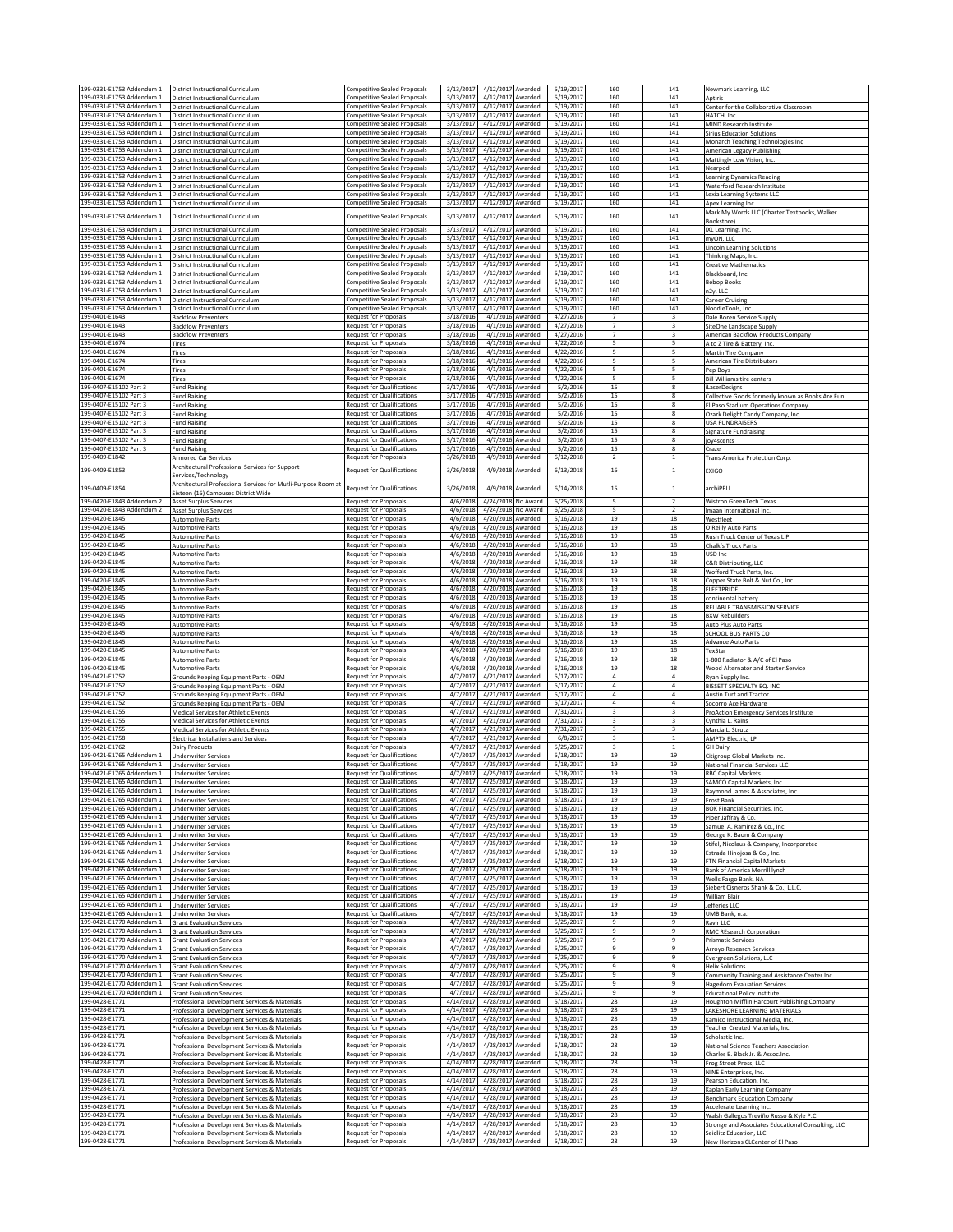| 199-0428-E1771                                         |                                                                                                                      |                                                                        | 4/14/2017              | 4/28/2017 Awarded               |                                 | 5/18/2017              | 28                           | 19                       | National Math and Science Initiative                                               |
|--------------------------------------------------------|----------------------------------------------------------------------------------------------------------------------|------------------------------------------------------------------------|------------------------|---------------------------------|---------------------------------|------------------------|------------------------------|--------------------------|------------------------------------------------------------------------------------|
| 199-0428-E1771                                         | Professional Development Services & Materials<br>Professional Development Services & Materials                       | <b>Request for Proposals</b><br>Request for Proposals                  | 4/14/2017              | 4/28/2017 Awarded               |                                 | 5/18/2017              | 28                           | 19                       | Action Learning Systems, Inc                                                       |
| 199-0429-E1679 Addendum 1                              | Identification System Equipment & Supplies                                                                           | <b>Request for Proposals</b>                                           | 4/15/2016              | 4/29/2016 Awarded               |                                 | 5/10/2016              | 3                            | $\mathbf{1}$             | Multicard, Inc.                                                                    |
| 199-0429-E1681<br>199-0429-E1684 Addendum 1            | <b>Student Planners / Agendas</b><br><b>Photography Services</b>                                                     | Request for Proposals<br><b>Request for Qualifications</b>             | 4/15/2016<br>4/15/2016 | 4/29/2016 No Award<br>5/6/2016  | Awarded                         | 7/27/2016<br>5/26/2016 | 5<br>6                       | $\circ$<br>6             | Pixy Studios                                                                       |
| 199-0429-E1684 Addendum 1                              | <b>Photography Services</b>                                                                                          | <b>Request for Qualifications</b>                                      | 4/15/2016              | 5/6/2016                        | Awarded                         | 5/26/2016              | 6                            | 6                        | <b>Glamour Shots</b>                                                               |
| 199-0429-E1684 Addendum 1                              | Photography Services                                                                                                 | <b>Request for Qualifications</b>                                      | 4/15/2016              | 5/6/2016                        | Awarded<br>Awarded              | 5/26/2016              | 6<br>6                       | 6<br>6                   | CD PHOTOGRAPHY                                                                     |
| 199-0429-E1684 Addendum 1<br>199-0429-E1684 Addendum 1 | <b>Photography Services</b><br><b>Photography Services</b>                                                           | <b>Request for Qualifications</b><br><b>Request for Qualifications</b> | 4/15/2016<br>4/15/2016 | 5/6/2016<br>5/6/2016            | Awarded                         | 5/26/2016<br>5/26/2016 | 6                            | 6                        | Hotshots by Lomeli's photo<br>Portraits With Attitude                              |
| 199-0429-E1684 Addendum 1                              | <b>Photography Services</b>                                                                                          | <b>Request for Qualifications</b>                                      | 4/15/2016              | 5/6/2016                        | Awarded                         | 5/26/2016              | 6                            | 6                        | <b>Lifetouch National School Stud</b>                                              |
| 199-0510-E1855<br>199-0510-E1856                       | <b>Financial Advisor Services</b><br>Sewage and Grease Trap Services                                                 | Request for Proposals<br>Request for Proposals                         | 4/26/2018<br>4/26/2018 | 5/10/2018 Awarded<br>5/10/2018  | Awarded                         | 7/10/2018<br>8/3/2018  | $\sqrt{4}$<br>$\overline{2}$ | $1\,$<br>$\mathbf{1}$    | <b>Hilltop Securities Inc.</b><br>Ivan's Pumping Service DBA Ivan's Portable Jons  |
| 199-0510-E1859                                         | Concrete Redi Mix                                                                                                    | <b>Request for Proposals</b>                                           | 4/26/2018              | 5/10/2018                       | Awarded                         | 7/11/2018              | $\overline{2}$               | $\mathbf{1}$             | Miniconcrete Materials Inc.                                                        |
| 199-0513-E1628<br>199-0513-E1672                       | <b>STAAR Item Test Bank</b><br>Visual Performing Arts Supplies and Accessories                                       | Request for Proposals<br>Request for Proposals                         | 4/29/2016<br>4/29/2016 | 5/13/2016<br>5/13/2016          | <b>warded</b><br>warded         | 6/22/2016<br>6/22/2016 | 6<br>$14\,$                  | $1\,$<br>12              | Progress Testing, Inc<br>Fred J. Miller Inc.                                       |
| 199-0513-E1672                                         | Visual Performing Arts Supplies and Accessories                                                                      | Request for Proposals                                                  | 4/29/2016              | 5/13/2016                       | Awarded                         | 6/22/2016              | 14                           | 12                       | Varsity Spirit Fashion & Supplies, LLC                                             |
| 199-0513-E1672<br>199-0513-E1672                       | Visual Performing Arts Supplies and Accessories<br>Visual Performing Arts Supplies and Accessories                   | <b>Request for Proposals</b><br>Request for Proposals                  | 4/29/2016<br>4/29/2016 | 5/13/2016<br>5/13/2016          | Awarded<br><b>Awarded</b>       | 6/22/2016<br>6/22/2016 | 14<br>14                     | 12<br>$12\,$             | Distractions, Inc<br>Texas Scenic Company, Inc.                                    |
| 199-0513-E1672                                         | Visual Performing Arts Supplies and Accessories                                                                      | <b>Request for Proposals</b>                                           | 4/29/2016              | 5/13/2016 Awarded               |                                 | 6/22/2016              | $14\,$                       | 12                       | <b>Dance Designs</b>                                                               |
| 199-0513-E1672<br>199-0513-E1672                       | Visual Performing Arts Supplies and Accessories<br>Visual Performing Arts Supplies and Accessories                   | Request for Proposals<br><b>Request for Proposals</b>                  | 4/29/2016<br>4/29/2016 | 5/13/2016 Awarded<br>5/13/2016  | Awarded                         | 6/22/2016<br>6/22/2016 | 14<br>14                     | 12<br>12                 | Barbizon Light of Texas<br><b>GTM SPORTSWEAR</b>                                   |
| 199-0513-E1672                                         | Visual Performing Arts Supplies and Accessories                                                                      | <b>Request for Proposals</b>                                           | 4/29/2016              | 5/13/2016                       | Awarded                         | 6/22/2016              | 14                           | 12                       | Jimmy Olivas Uniforms                                                              |
| 199-0513-E1672<br>199-0513-E1672                       | Visual Performing Arts Supplies and Accessories<br>Visual Performing Arts Supplies and Accessories                   | <b>Request for Proposals</b><br>Request for Proposals                  | 4/29/2016<br>4/29/2016 | 5/13/2016<br>5/13/2016          | Awarded<br>Awarded              | 6/22/2016<br>6/22/2016 | $14\,$<br>$14\,$             | $12\,$<br>12             | Southwest Decor El Paso<br>Norcostco, Inc                                          |
| 199-0513-E1672                                         | Visual Performing Arts Supplies and Accessories                                                                      | Request for Proposals                                                  | 4/29/2016              | 5/13/2016                       | Awarded                         | 6/22/2016              | $14\,$                       | $12\,$                   | McCormick's Enterprises, Inc.                                                      |
| 199-0513-E1672<br>199-0513-E1678                       | Visual Performing Arts Supplies and Accessories<br><b>Athletic Training Supplies</b>                                 | <b>Request for Proposals</b><br><b>Request for Proposals</b>           | 4/29/2016<br>4/29/2016 | 5/13/2016<br>5/13/2016          | Awarded<br>Awarded              | 6/22/2016<br>6/22/2016 | $14\,$<br>20                 | 12<br>5                  | <b>I A FSTREILA</b><br>Cornish Medical Electronics, Inc.                           |
| 199-0513-E1678                                         | <b>Athletic Training Supplies</b>                                                                                    | Request for Proposals                                                  | 4/29/2016              | 5/13/2016                       | Awarded                         | 6/22/2016              | 20                           | 5                        | Henry Schein                                                                       |
| 199-0513-E1678<br>199-0513-E1678                       | <b>Athletic Training Supplies</b><br><b>Athletic Training Supplies</b>                                               | Request for Proposals<br><b>Request for Proposals</b>                  | 4/29/2016<br>4/29/2016 | 5/13/2016<br>5/13/2016          | Awarded<br>Awarded              | 6/22/2016<br>6/22/2016 | $20\,$<br>20                 | 5<br>5                   | Alert Services, Inc.<br>SCHOOL HEALTH CORPORATION                                  |
| 199-0513-E1678                                         | <b>Athletic Training Supplies</b>                                                                                    | <b>Request for Proposals</b>                                           | 4/29/2016              | 5/13/2016                       | <b>Awarded</b>                  | 6/22/2016              | 20                           | 5                        | Medco Supply Company                                                               |
| 199-0513-E1680<br>199-0513-E1680                       | Career and Technical STEM and Cluster Modules<br>Career and Technical STEM and Cluster Modules                       | <b>Request for Proposals</b><br>Request for Proposals                  | 4/29/2016<br>4/29/2016 | 5/13/2016<br>5/13/2016          | Awarded<br>Awarded              | 6/22/2016<br>6/22/2016 | $\bf{4}$<br>$\overline{4}$   | $\overline{\mathbf{3}}$  | Lab Resources                                                                      |
| 199-0513-E1680                                         | Career and Technical STEM and Cluster Modules                                                                        | <b>Request for Proposals</b>                                           | 4/29/2016              | 5/13/2016                       | Awarded                         | 6/22/2016              | $\overline{4}$               | 3                        | Technical Laboratory Systems, Inc<br>Teaching Systems, Inc.                        |
| 199-0513-E1683<br>199-0524-E1685 Addendum 2            | <b>Graduation Items and Accessories</b><br><b>Voluntary Disability Insurance</b>                                     | Request for Proposals<br>Request for Proposals                         | 4/29/2016<br>5/3/2016  | 5/13/2016<br>5/26/2016 Unsealed | No Award                        | 7/27/2016<br>5/26/2016 | $\overline{4}$<br>6          | $\circ$<br>0             |                                                                                    |
| 199-0530-E1772 Addendum 2                              |                                                                                                                      |                                                                        |                        |                                 |                                 |                        | $\overline{7}$               | $\,$ 0                   |                                                                                    |
| 199-0531-E1761                                         | Consulting Services for Employee Health Clinic and Pharmacy<br><b>Employee Uniforms for Child Nutrition Services</b> | Request for Proposals<br>Request for Proposals                         | 5/16/2017<br>5/17/2017 | 6/7/2017<br>5/31/2017           | No Award<br><b>Awarded</b>      | 9/22/2017<br>6/22/2017 | 8                            | $\overline{2}$           | David's Apparel Inc.                                                               |
| 199-0531-E1761                                         | Employee Uniforms for Child Nutrition Services                                                                       | Request for Proposals                                                  | 5/17/201               | 5/31/2017                       | Awarded                         | 6/22/2017              | 8                            | $\overline{2}$           | Premier Uniforms & Tactical Supply                                                 |
| 199-0531-E1763                                         | Energy Management Controls, OEM Parts and Equipment                                                                  | Request for Proposals                                                  | 5/17/2017              | 6/7/2017                        | Awarded                         | 7/27/2017              | 8                            | $\overline{\phantom{a}}$ | PC Automated Controls, Inc.                                                        |
|                                                        |                                                                                                                      |                                                                        |                        |                                 |                                 |                        |                              |                          |                                                                                    |
| 199-0531-E1763                                         | Energy Management Controls, OEM Parts and Equipment                                                                  | <b>Request for Proposals</b>                                           | 5/17/2017              | 6/7/2017                        | Awarded                         | 7/27/2017              | 8                            | $\overline{7}$           | Sigler Wholesale Distributors                                                      |
| 199-0531-E1763                                         | Energy Management Controls, OEM Parts and Equipment                                                                  | Request for Proposals                                                  | 5/17/2017              | 6/7/2017                        | Awarded                         | 7/27/2017              | 8                            | $\overline{7}$           | <b>Technical Bldg Svcs</b>                                                         |
| 199-0531-E1763                                         | Energy Management Controls, OEM Parts and Equipment                                                                  | <b>Request for Proposals</b>                                           | 5/17/2017              | 6/7/2017                        | <b>Awarded</b>                  | 7/27/2017              | 8                            | $\overline{7}$           | Johnstone supply                                                                   |
|                                                        |                                                                                                                      |                                                                        |                        |                                 |                                 |                        |                              |                          |                                                                                    |
| 199-0531-E1763                                         | Energy Management Controls, OEM Parts and Equipment                                                                  | Request for Proposals                                                  | 5/17/2017              | 6/7/2017                        | Awarded                         | 7/27/2017              | 8                            | $\overline{7}$           | Trane U.S. Inc.                                                                    |
| 199-0531-E1763                                         | Energy Management Controls, OEM Parts and Equipment                                                                  | <b>Request for Proposals</b>                                           | 5/17/2017              | 6/7/2017                        | Awarded                         | 7/27/2017              | 8                            | $\overline{7}$           | H.A. Gray & Associates, Inc.                                                       |
| 199-0531-E1763                                         | Energy Management Controls, OEM Parts and Equipment                                                                  | <b>Request for Proposals</b>                                           | 5/17/2017              | 6/7/2017                        | Awarded                         | 7/27/2017              | 8                            | $\overline{7}$           | NORMAN S. WRIGHT                                                                   |
| 199-0531-E1848 Addendum 1                              |                                                                                                                      | <b>Request for Qualifications</b>                                      | 5/11/2018              | 6/12/2018                       | Awarded                         | 6/28/2018              | 103                          | 97                       |                                                                                    |
| 199-0531-E1848 Addendum 1                              | <b>Fundraising Services</b><br><b>Fundraising Services</b>                                                           | <b>Request for Qualifications</b>                                      | 5/11/2018              | 6/12/2018                       | Awarded                         | 6/28/2018              | 103                          | 97                       | <b>BSN Sports</b><br>School Wear -aka- Rocks                                       |
| 199-0531-E1848 Addendum 1                              | <b>Fundraising Services</b>                                                                                          | <b>Request for Qualifications</b>                                      | 5/11/2018              | 6/12/2018                       | Awarded                         | 6/28/2018              | 103<br>103                   | 97<br>97                 | David's Apparel Inc.                                                               |
| 199-0531-E1848 Addendum 1<br>199-0531-E1848 Addendum 1 | <b>Fundraising Services</b><br><b>Fundraising Services</b>                                                           | <b>Request for Qualifications</b><br><b>Request for Qualifications</b> | 5/11/2018<br>5/11/2018 | 6/12/2018<br>6/12/2018          | Awarded<br>Awarded              | 6/28/2018<br>6/28/2018 | 103                          | 97                       | DKAST, INC<br>Follett School Solutions, Inc                                        |
| 199-0531-E1848 Addendum 1<br>199-0531-E1848 Addendum 1 | <b>Fundraising Services</b>                                                                                          | <b>Request for Qualifications</b><br><b>Request for Qualifications</b> | 5/11/2018<br>5/11/2018 | 6/12/2018<br>6/12/2018          | <b>Awarded</b><br>Awarded       | 6/28/2018<br>6/28/2018 | 103<br>103                   | 97<br>97                 | Peter Piper Pizza                                                                  |
| 199-0531-E1848 Addendum 1                              | <b>Fundraising Services</b><br><b>Fundraising Services</b>                                                           | <b>Request for Qualifications</b>                                      | 5/11/2018              | 6/12/2018                       | Awarded                         | 6/28/2018              | 103                          | 97                       | A & A Custom Engravers<br>Apparel Enterprises Inc.                                 |
| 199-0531-E1848 Addendum 1                              | <b>Fundraising Services</b>                                                                                          | <b>Request for Qualifications</b>                                      | 5/11/2018              | 6/12/2018                       | Awarded                         | 6/28/2018              | 103                          | 97                       | Pizza Hut                                                                          |
| 199-0531-E1848 Addendum 1<br>199-0531-E1848 Addendum 1 | <b>Fundraising Services</b><br><b>Fundraising Services</b>                                                           | <b>Request for Qualifications</b><br><b>Request for Qualifications</b> | 5/11/2018<br>5/11/2018 | 6/12/2018<br>6/12/2018          | <b>Awarded</b><br><b>warded</b> | 6/28/2018<br>6/28/2018 | 103<br>103                   | 97<br>97                 | Inkspress Urself!<br>Ye-Ye kitchen Inc.                                            |
| 199-0531-E1848 Addendum 1                              | <b>Fundraising Services</b>                                                                                          | <b>Request for Qualifications</b>                                      | 5/11/2018              | 6/12/2018                       | warded                          | 6/28/2018              | 103                          | 97                       | Papa John's Pizza                                                                  |
| 199-0531-E1848 Addendum 1                              | <b>Fundraising Services</b>                                                                                          | <b>Request for Qualifications</b>                                      | 5/11/2018              | 6/12/2018                       | <b>\warded</b>                  | 6/28/2018              | 103                          | 97                       | Southwest kettlecorn<br>Pollo Kid Restaurants Inc DBA Chick-fil-A at Zaragosa Road |
| 199-0531-E1848 Addendum 1                              | <b>Fundraising Services</b>                                                                                          | <b>Request for Qualifications</b>                                      | 5/11/2018              | 6/12/2018                       | Awarded                         | 6/28/2018              | 103                          | 97                       | <b>FSU</b>                                                                         |
| 199-0531-E1848 Addendum 1<br>199-0531-E1848 Addendum 1 | <b>Fundraising Services</b><br><b>Fundraising Services</b>                                                           | <b>Request for Qualifications</b><br><b>Request for Qualifications</b> | 5/11/2018<br>5/11/2018 | 6/12/2018<br>6/12/2018          | Awarded<br>Awarded              | 6/28/2018<br>6/28/2018 | 103<br>103                   | 97<br>97                 | The Classroom Uniforms<br>VAGO Sports World Inc.                                   |
| 199-0531-F1848 Addendum 1                              | <b>Fundraising Services</b>                                                                                          | <b>Request for Qualifications</b>                                      | 5/11/2018              | 6/12/2018                       | Awarded                         | 6/28/2018              | 103                          | 97                       | David D'Angelo Productions                                                         |
| 199-0531-E1848 Addendum 1<br>199-0531-E1848 Addendum 1 | <b>Fundraising Services</b><br><b>Fundraising Services</b>                                                           | <b>Request for Qualifications</b><br><b>Request for Qualifications</b> | 5/11/2018<br>5/11/2018 | 6/12/2018<br>6/12/2018          | Awarded<br>Awarded              | 6/28/2018<br>6/28/2018 | 103<br>103                   | 97<br>97                 | <b>Scholastic Book Fairs</b><br>CUSTOM SPORTSWEAR, INC                             |
| 199-0531-E1848 Addendum 1                              | <b>Fundraising Services</b>                                                                                          | <b>Request for Qualifications</b>                                      | 5/11/2018              | 6/12/2018                       | Awarded                         | 6/28/2018              | 103                          | 97                       | <b>VIP Savings LLC</b>                                                             |
| 199-0531-F1848 Addendum 1<br>199-0531-E1848 Addendum 1 | <b>Fundraising Services</b><br><b>Fundraising Services</b>                                                           | <b>Request for Qualifications</b><br><b>Request for Qualifications</b> | 5/11/2018<br>5/11/2018 | 6/12/2018<br>6/12/2018          | Awarded<br>warded               | 6/28/2018<br>6/28/2018 | 103<br>103                   | 97<br>97                 | iLaserDesigns<br>Fan Cloth LLC                                                     |
| 199-0531-E1848 Addendum 1                              | <b>Fundraising Services</b>                                                                                          | <b>Request for Qualifications</b>                                      | 5/11/2018              | 6/12/2018 Awarded               |                                 | 6/28/2018              | 103                          | 97                       | XTREME PIZZA, WINGS AND THINGS LLP                                                 |
| 199-0531-E1848 Addendum 1<br>199-0531-E1848 Addendum 1 | <b>Fundraising Services</b>                                                                                          | <b>Request for Qualifications</b><br><b>Request for Qualifications</b> | 5/11/2018<br>5/11/2018 | 6/12/2018 Awarded<br>6/12/2018  | Awarded                         | 6/28/2018<br>6/28/2018 | 103<br>103                   | 97<br>97                 | <b>Believe Kids</b>                                                                |
| 199-0531-E1848 Addendum 1                              | <b>Fundraising Services</b><br><b>Fundraising Services</b>                                                           | <b>Request for Qualifications</b>                                      | 5/11/2018              | 6/12/2018                       | Awarded                         | 6/28/2018              | 103                          | 97                       | Cherrydale Farms<br>Flag Tees LLC                                                  |
| 199-0531-E1848 Addendum 1<br>199-0531-E1848 Addendum 1 | <b>Fundraising Services</b><br><b>Fundraising Services</b>                                                           | <b>Request for Qualifications</b><br><b>Request for Qualifications</b> | 5/11/2018<br>5/11/2018 | 6/12/2018<br>6/12/2018          | Awarded<br>Awarded              | 6/28/2018<br>6/28/2018 | 103<br>103                   | 97<br>97                 | Subway #26693<br>Collective Goods formerly known as Books Are Fun                  |
| 199-0531-E1848 Addendum 1                              | <b>Fundraising Services</b>                                                                                          | <b>Request for Qualifications</b>                                      | 5/11/2018              | 6/12/2018                       | <b>Awarded</b>                  | 6/28/2018              | 103                          | 97                       | LA ESTRELLA                                                                        |
| 199-0531-E1848 Addendum 1<br>199-0531-E1848 Addendum 1 | <b>Fundraising Services</b><br><b>Fundraising Services</b>                                                           | <b>Request for Qualifications</b><br><b>Request for Qualifications</b> | 5/11/2018<br>5/11/2018 | 6/12/2018<br>6/12/2018          | <b>Awarded</b><br>Awarded       | 6/28/2018<br>6/28/2018 | 103<br>103                   | 97<br>97                 | Spier Marketing Co.<br>Big Boy Concessions, Inc.                                   |
| 199-0531-E1848 Addendum 1                              | <b>Fundraising Services</b>                                                                                          | <b>Request for Qualifications</b>                                      | 5/11/2018              | 6/12/2018 Awarded               |                                 | 6/28/2018              | 103                          | 97                       | Great American Opportunities, Inc.                                                 |
| 199-0531-E1848 Addendum 1<br>199-0531-F1848 Addendum 1 | <b>Fundraising Services</b>                                                                                          | <b>Request for Qualifications</b><br><b>Request for Qualifications</b> | 5/11/2018<br>5/11/2018 | 6/12/2018<br>6/12/2018          | Awarded<br>Awarded              | 6/28/2018<br>6/28/2018 | 103<br>103                   | 97<br>97                 | MT Needles Embroidery, LLC                                                         |
| 199-0531-E1848 Addendum 1                              | <b>Fundraising Services</b><br><b>Fundraising Services</b>                                                           | <b>Request for Qualifications</b>                                      | 5/11/2018              | 6/12/2018                       | Awarded                         | 6/28/2018              | 103                          | 97                       | The Funding Tree, LLC<br>Family T-Shirts                                           |
| 199-0531-E1848 Addendum 1<br>199-0531-E1848 Addendum 1 | <b>Fundraising Services</b>                                                                                          | <b>Request for Qualifications</b>                                      | 5/11/2018              | 6/12/2018                       | Awarded                         | 6/28/2018              | 103<br>103                   | 97<br>97                 | Spirit Worx                                                                        |
| 199-0531-E1848 Addendum 1                              | <b>Fundraising Services</b><br><b>Fundraising Services</b>                                                           | <b>Request for Qualifications</b><br><b>Request for Qualifications</b> | 5/11/2018<br>5/11/2018 | 6/12/2018<br>6/12/2018          | Awarded<br>Awarded              | 6/28/2018<br>6/28/2018 | 103                          | 97                       | The Fund Raiser Guy<br>Mirna mum's                                                 |
| 199-0531-E1848 Addendum 1<br>199-0531-E1848 Addendum 1 | <b>Fundraising Services</b>                                                                                          | <b>Request for Qualifications</b><br><b>Request for Qualifications</b> | 5/11/2018<br>5/11/2018 | 6/12/2018<br>6/12/2018          | Awarded<br>Awarded              | 6/28/2018<br>6/28/2018 | 103<br>103                   | 97<br>97                 | ALL STAR FUNDRAISING EP                                                            |
| 199-0531-E1848 Addendum 1                              | <b>Fundraising Services</b><br><b>Fundraising Services</b>                                                           | <b>Request for Qualifications</b>                                      | 5/11/2018              | 6/12/2018                       | Awarded                         | 6/28/2018              | 103                          | 97                       | rubber ducky screenprinting<br>Fund Raising Solutions of EP                        |
| 199-0531-E1848 Addendum 1                              | <b>Fundraising Services</b>                                                                                          | <b>Request for Qualifications</b>                                      | 5/11/2018              | 6/12/2018                       | Awarded                         | 6/28/2018<br>6/28/2018 | 103<br>103                   | 97                       | America's Best Karate                                                              |
| 199-0531-E1848 Addendum 1<br>199-0531-E1848 Addendum 1 | <b>Fundraising Services</b><br><b>Fundraising Services</b>                                                           | <b>Request for Qualifications</b><br><b>Request for Qualifications</b> | 5/11/2018<br>5/11/2018 | 6/12/2018<br>6/12/2018          | <b>Awarded</b><br>warded        | 6/28/2018              | 103                          | 97<br>97                 | <b>Burritos Crisostomo</b><br>Bahama Buck's Original Shaved Ice Co.                |
| 199-0531-E1848 Addendum 1<br>199-0531-E1848 Addendum 1 | <b>Fundraising Services</b>                                                                                          | <b>Request for Qualifications</b><br><b>Request for Qualifications</b> | 5/11/2018              | 6/12/2018                       | <b>\warded</b><br>Awarded       | 6/28/2018<br>6/28/2018 | 103<br>103                   | 97<br>97                 | Dayanna's                                                                          |
| 199-0531-E1848 Addendum 1                              | <b>Fundraising Services</b><br><b>Fundraising Services</b>                                                           | <b>Request for Qualifications</b>                                      | 5/11/2018<br>5/11/2018 | 6/12/2018<br>6/12/2018          | <b>Awarded</b>                  | 6/28/2018              | 103                          | 97                       | Linda Sermeno-Gold Canyon<br>Speedy's Pizza                                        |
| 199-0531-E1848 Addendum 1                              | <b>Fundraising Services</b>                                                                                          | <b>Request for Qualifications</b>                                      | 5/11/2018              | 6/12/2018                       | Awarded                         | 6/28/2018              | 103                          | 97                       | Elite Fundraising, Premium Gold Fundraising, Generation,                           |
| 199-0531-E1848 Addendum 1                              | <b>Fundraising Services</b>                                                                                          | <b>Request for Qualifications</b>                                      | 5/11/2018              | 6/12/2018                       | Awarded                         | 6/28/2018              | 103                          | 97                       | <b>HD Fundraising</b><br>El Paso Stadium Operations Company                        |
| 199-0531-E1848 Addendum 1                              | <b>Fundraising Services</b>                                                                                          | <b>Request for Qualifications</b>                                      | 5/11/2018              | 6/12/2018                       | Awarded                         | 6/28/2018              | 103                          | 97                       | Old Fashion Candy Co Inc                                                           |
| 199-0531-E1848 Addendum 1<br>199-0531-E1848 Addendum 1 | <b>Fundraising Services</b><br><b>Fundraising Services</b>                                                           | <b>Request for Qualifications</b><br><b>Request for Qualifications</b> | 5/11/2018<br>5/11/2018 | 6/12/2018<br>6/12/2018          | Awarded<br>Awarded              | 6/28/2018<br>6/28/2018 | 103<br>103                   | 97<br>97                 | veronica soto<br>Deanan Gourmet Popcorn                                            |
| 199-0531-E1848 Addendum 1                              | <b>Fundraising Services</b>                                                                                          | <b>Request for Qualifications</b>                                      | 5/11/2018              | 6/12/2018                       | Awarded                         | 6/28/2018              | 103                          | 97                       | Mister Car Wash                                                                    |
| 199-0531-E1848 Addendum 1<br>199-0531-E1848 Addendum 1 | <b>Fundraising Services</b><br><b>Fundraising Services</b>                                                           | <b>Request for Qualifications</b><br><b>Request for Qualifications</b> | 5/11/2018<br>5/11/2018 | 6/12/2018<br>6/12/2018          | warded<br>Awarded               | 6/28/2018<br>6/28/2018 | 103<br>103                   | 97<br>97                 | <b>Graphics Store</b><br>Golden Rule Fundraising                                   |
| 199-0531-E1848 Addendum 1                              | <b>Fundraising Services</b>                                                                                          | <b>Request for Qualifications</b>                                      | 5/11/2018              | 6/12/2018 Awarded               |                                 | 6/28/2018              | 103                          | 97                       | Clover Ranch, Inc.                                                                 |
| 199-0531-E1848 Addendum 1<br>199-0531-E1848 Addendum 1 | <b>Fundraising Services</b><br><b>Fundraising Services</b>                                                           | <b>Request for Qualifications</b><br><b>Request for Qualifications</b> | 5/11/2018<br>5/11/2018 | 6/12/2018<br>6/12/2018          | Awarded<br>Awarded              | 6/28/2018<br>6/28/2018 | 103<br>103                   | 97<br>97                 | <b>Bush's Chicken</b><br>Abigails flowers                                          |
| 199-0531-E1848 Addendum 1                              | <b>Fundraising Services</b>                                                                                          | <b>Request for Qualifications</b>                                      | 5/11/2018              | 6/12/2018                       | Awarded                         | 6/28/2018              | 103                          | 97                       | <b>Big Burger Mexican Eatery</b>                                                   |
| 199-0531-E1848 Addendum 1<br>199-0531-E1848 Addendum 1 | <b>Fundraising Services</b><br><b>Fundraising Services</b>                                                           | <b>Request for Qualifications</b><br><b>Request for Qualifications</b> | 5/11/2018<br>5/11/2018 | 6/12/2018<br>6/12/2018          | Awarded<br>warded               | 6/28/2018<br>6/28/2018 | 103<br>103                   | 97<br>97                 | Cazares Burritos<br>OFF THE GRILL FOOD TRUCK                                       |
| 199-0531-E1848 Addendum 1                              | <b>Fundraising Services</b>                                                                                          | <b>Request for Qualifications</b>                                      | 5/11/2018              | 6/12/2018                       | Awarded                         | 6/28/2018              | 103                          | 97                       | Maribu's Mexican Restaurant                                                        |
| 199-0531-E1848 Addendum 1<br>199-0531-E1848 Addendum 1 | <b>Fundraising Services</b><br><b>Fundraising Services</b>                                                           | <b>Request for Qualifications</b><br><b>Request for Qualifications</b> | 5/11/2018<br>5/11/2018 | 6/12/2018<br>6/12/2018 Awarded  | Awarded                         | 6/28/2018<br>6/28/2018 | 103<br>103                   | 97<br>97                 | <b>USA FUNDRAISERS</b><br>AQS Jeans                                                |
| 199-0531-E1848 Addendum 1                              | <b>Fundraising Services</b>                                                                                          | <b>Request for Qualifications</b>                                      | 5/11/2018              | 6/12/2018 Awarded               |                                 | 6/28/2018              | 103                          | 97                       | Krispy Kreme                                                                       |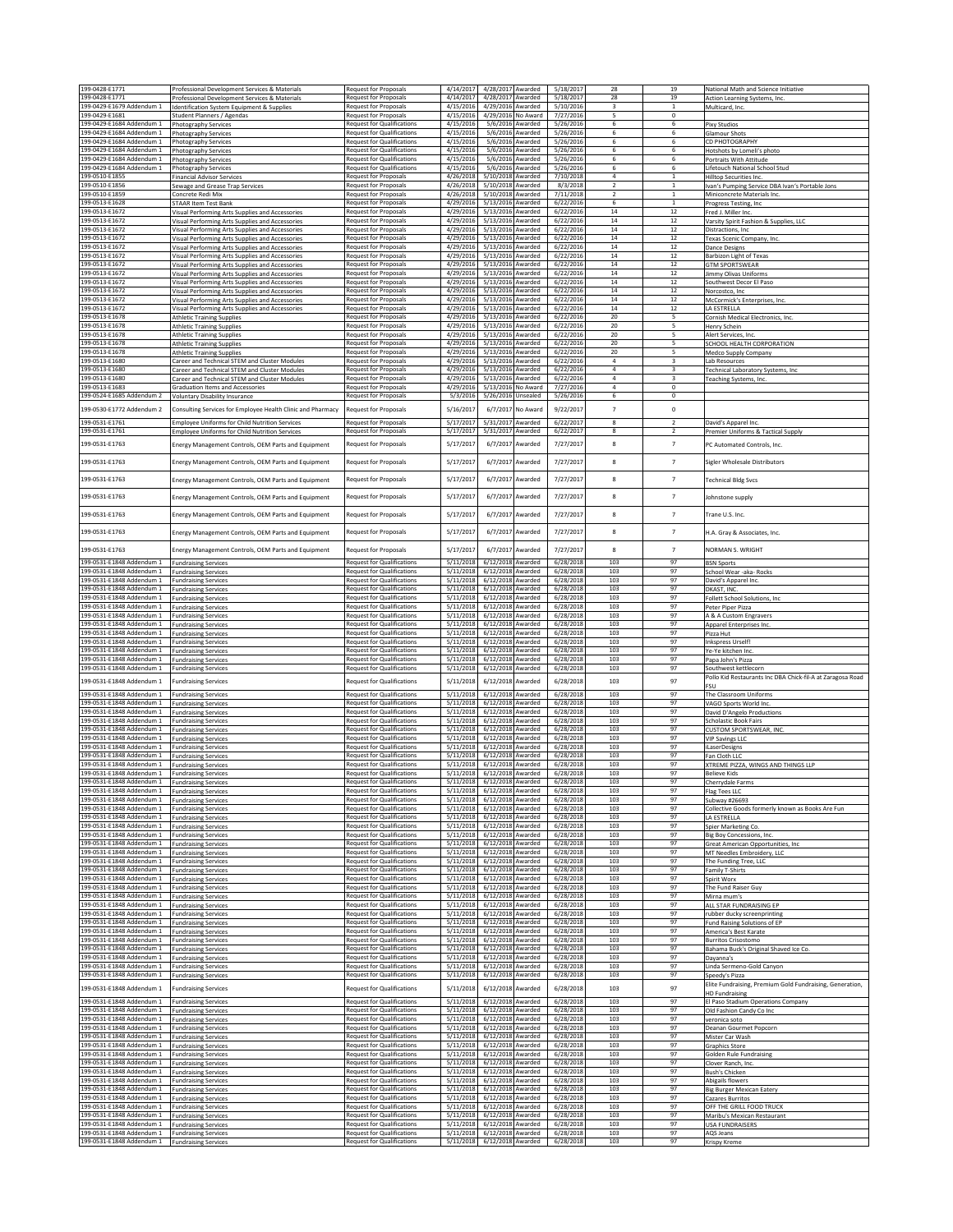| 199-0531-E1848 Addendum 1                              | <b>Fundraising Services</b>                                                                | <b>Request for Qualifications</b>                                      | 5/11/2018              | 6/12/2018 Awarded              |                                      | 6/28/2018              | 103                                                | 97                               | Nothingbundtcakes                                                          |
|--------------------------------------------------------|--------------------------------------------------------------------------------------------|------------------------------------------------------------------------|------------------------|--------------------------------|--------------------------------------|------------------------|----------------------------------------------------|----------------------------------|----------------------------------------------------------------------------|
| 199-0531-E1848 Addendum 1                              | <b>Fundraising Service:</b>                                                                | <b>Request for Qualifications</b>                                      | 5/11/2018              | 6/12/2018                      | Awarded                              | 6/28/2018              | 103                                                | 97                               | WORLD'S FINEST CHOCOLATE                                                   |
| 199-0531-E1848 Addendum 1<br>199-0531-E1848 Addendum 1 | <b>Fundraising Services</b><br><b>Fundraising Services</b>                                 | <b>Request for Qualifications</b><br><b>Request for Qualifications</b> | 5/11/2018<br>5/11/2018 | 6/12/2018<br>6/12/2018 Awarded | Awarded                              | 6/28/2018<br>6/28/2018 | 103<br>103                                         | 97<br>97                         | Signature Fundraising<br>Xtreme Pizza & Wings                              |
| 199-0531-E1848 Addendum 1                              | <b>Fundraising Services</b>                                                                | <b>Request for Qualifications</b>                                      | 5/11/2018              | 6/12/2018                      | Awarded                              | 6/28/2018              | 103                                                | 97                               | Craze                                                                      |
| 199-0531-F1848 Addendum 1                              | <b>Fundraising Services</b>                                                                | <b>Request for Qualifications</b>                                      | 5/11/2018              | 6/12/2018                      | Awarded                              | 6/28/2018              | 103                                                | 97                               | Alchemy Karate Academy                                                     |
| 199-0531-E1848 Addendum 1<br>199-0531-E1848 Addendum 1 | <b>Fundraising Services</b><br><b>Fundraising Services</b>                                 | <b>Request for Qualifications</b><br><b>Request for Qualifications</b> | 5/11/2018<br>5/11/2018 | 6/12/2018<br>6/12/2018         | Awarded<br><b>Awarded</b>            | 6/28/2018<br>6/28/2018 | 103<br>103                                         | 97<br>97                         | Fresh Press LLC<br>Sun City Screen Printing                                |
| 199-0531-E1848 Addendum 1                              | <b>Fundraising Services</b>                                                                | <b>Request for Qualifications</b>                                      | 5/11/2018              | 6/12/2018                      | Awarded                              | 6/28/2018              | 103                                                | 97                               | Scentsy                                                                    |
| 199-0531-E1848 Addendum 1                              | <b>Fundraising Services</b>                                                                | <b>Request for Qualifications</b>                                      | 5/11/2018              | 6/12/2018                      | warded                               | 6/28/2018              | 103                                                | 97                               | Sushi & Wings                                                              |
| 199-0531-E1848 Addendum 1<br>199-0531-E1848 Addendum 1 | <b>Fundraising Services</b><br><b>Fundraising Services</b>                                 | <b>Request for Qualifications</b><br><b>Request for Qualifications</b> | 5/11/2018<br>5/11/2018 | 6/12/2018<br>6/12/2018         | Awarded<br>Awarded                   | 6/28/2018<br>6/28/2018 | 103<br>103                                         | 97<br>97                         | Beep Co. DBA Country Meats<br>Score More Funds                             |
| 199-0531-E1848 Addendum 1                              | <b>Fundraising Services</b>                                                                | <b>Request for Qualifications</b>                                      | 5/11/2018              | 6/12/2018                      | Awarded                              | 6/28/2018              | 103                                                | 97                               | <b>USA Concessions</b>                                                     |
| 199-0531-E1848 Addendum 1                              | <b>Fundraising Services</b>                                                                | <b>Request for Qualifications</b>                                      | 5/11/2018              | 6/12/2018                      | Awarded                              | 6/28/2018              | 103                                                | 97                               | KONA ICE SOUTHERN EL PASO                                                  |
| 199-0531-E1848 Addendum 1<br>199-0531-E1848 Addendum 1 | <b>Fundraising Services</b>                                                                | <b>Request for Qualifications</b><br><b>Request for Qualifications</b> | 5/11/2018<br>5/11/2018 | 6/12/2018<br>6/12/2018         | warded<br>warded                     | 6/28/2018<br>6/28/2018 | 103<br>103                                         | 97<br>97                         | JR's Screen Printing                                                       |
| 199-0531-E1848 Addendum 1                              | <b>Fundraising Services</b><br><b>Fundraising Services</b>                                 | <b>Request for Qualifications</b>                                      | 5/11/2018              | 6/12/2018                      | Awarded                              | 6/28/2018              | 103                                                | 97                               | Snap! Raise<br>We Help Two                                                 |
| 199-0531-E1848 Addendum 1                              | <b>Fundraising Services</b>                                                                | <b>Request for Qualifications</b>                                      | 5/11/2018              | 6/12/2018                      | Awarded                              | 6/28/2018              | 103                                                | 97                               | Bonyee, Inc                                                                |
| 199-0531-E1848 Addendum 1                              | <b>Fundraising Services</b>                                                                | <b>Request for Qualifications</b>                                      | 5/11/2018              | 6/12/2018<br>6/12/2018 Awarded | <b>Awarded</b>                       | 6/28/2018              | 103<br>103                                         | 97<br>97                         | SLUSH'AE                                                                   |
| 199-0531-E1848 Addendum 1<br>199-0531-E1848 Addendum 1 | <b>Fundraising Services</b><br><b>Fundraising Services</b>                                 | <b>Request for Qualifications</b><br><b>Request for Qualifications</b> | 5/11/2018<br>5/11/2018 | 6/12/2018                      | Awarded                              | 6/28/2018<br>6/28/2018 | 103                                                | 97                               | A pastry dream<br><b>Fresh Country Fundraising</b>                         |
| 199-0531-E1848 Addendum 1                              | <b>Fundraising Services</b>                                                                | <b>Request for Qualifications</b>                                      | 5/11/2018              | 6/12/2018                      | Awarded                              | 6/28/2018              | 103                                                | 97                               | CFS New Mexico, LLC                                                        |
| 199-0531-E1848 Addendum 1                              | <b>Fundraising Services</b>                                                                | <b>Request for Qualifications</b>                                      | 5/11/2018              | 6/12/2018                      | Awarded                              | 6/28/2018              | 103                                                | 97                               | Boss Tender, Dogs & Custard                                                |
| 199-0531-E1848 Addendum 1<br>199-0531-E1848 Addendum 1 | <b>Fundraising Services</b><br><b>Fundraising Services</b>                                 | <b>Request for Qualifications</b><br><b>Request for Qualifications</b> | 5/11/2018<br>5/11/2018 | 6/12/2018<br>6/12/2018         | Awarded<br>Awarded                   | 6/28/2018<br>6/28/2018 | 103<br>103                                         | 97<br>97                         | B.E. Bling<br>The Odd Brunch                                               |
| 199-0531-E1848 Addendum 1                              | <b>Fundraising Services</b>                                                                | <b>Request for Qualifications</b>                                      | 5/11/2018              | 6/12/2018                      | <b>\warded</b>                       | 6/28/2018              | 103                                                | 97                               | Southern Comfort Cafe                                                      |
| 199-0531-E1848 Addendum 1                              | <b>Fundraising Services</b>                                                                | <b>Request for Qualifications</b>                                      | 5/11/2018              | 6/12/2018                      | Awarded                              | 6/28/2018              | 103                                                | 97                               | Dickey's Bbc Pit                                                           |
| 199-0531-E1848 Addendum 1<br>199-0531-E1848 Addendum 1 | <b>Fundraising Services</b><br><b>Fundraising Services</b>                                 | <b>Request for Qualifications</b><br><b>Request for Qualifications</b> | 5/11/2018<br>5/11/2018 | 6/12/2018<br>6/12/2018 Awarded | Awarded                              | 6/28/2018<br>6/28/2018 | 103<br>103                                         | 97<br>97                         | Orange Leaf Frozen Yogurt<br>Cold Stone Creamery                           |
| 199-0531-E1848 Addendum 1                              | <b>Fundraising Services</b>                                                                | <b>Request for Qualifications</b>                                      | 5/11/2018              | 6/12/2018                      | Awarded                              | 6/28/2018              | 103                                                | 97                               | D&J's Mobile Habachi                                                       |
| 199-0531-E1848 Addendum 1                              | <b>Fundraising Services</b>                                                                | <b>Request for Qualifications</b>                                      | 5/11/2018              | 6/12/2018                      | Awarded                              | 6/28/2018              | 103                                                | 97                               | Dave & Busters                                                             |
| 199-0531-E1848 Addendum 1<br>199-0531-E1860            | <b>Fundraising Services</b><br>Educators Legal & Employment Liability Insurance            | <b>Request for Qualifications</b><br><b>Request for Proposals</b>      | 5/11/2018<br>5/11/2018 | 6/12/2018<br>5/31/2018         | <b>Awarded</b><br>warded             | 6/28/2018<br>6/20/2018 | 103<br>3                                           | 97<br>$\mathbf{1}$               | Smash N Roll<br>USI Southwest, Inc                                         |
| 199-0601-E1862                                         | <b>Medicaid SHARS Billing Services</b>                                                     | Request for Proposals                                                  | 5/18/2018              | 6/1/2018                       | Awarded                              | 6/21/2018              | 5                                                  | $\mathbf{1}$                     | Texas State Billing Services, Inc.                                         |
| 199-0602-E1620                                         | Bullying Prevention Program, Resources, and Materials                                      | <b>Request for Proposals</b>                                           | 5/19/2016              | 6/2/2016                       | Awarded                              | 6/22/2016              | $\overline{7}$                                     | $\mathbf{1}$                     | Hazelden Publishing                                                        |
| 199-0602-E1671 Addendum 1                              | Charter Bus Services                                                                       | Request for Proposals<br><b>Request for Proposals</b>                  | 5/19/2016              | 6/6/2016                       | <b>Awarded</b>                       | 8/3/2016               | 5                                                  | 5                                | All Aboard America                                                         |
| 199-0602-E1671 Addendum 1<br>199-0602-E1671 Addendum 1 | Charter Bus Services<br><b>Charter Bus Services</b>                                        | <b>Request for Proposals</b>                                           | 5/19/2016<br>5/19/2016 |                                | 6/6/2016 Awarded<br>6/6/2016 Awarded | 8/3/2016<br>8/3/2016   | 5<br>5                                             | 5<br>5                           | El Paso - Los Angeles Limousine Express, Inc.<br>Sunwest Charter and Tours |
| 199-0602-E1671 Addendum 1                              | <b>Charter Bus Services</b>                                                                | <b>Request for Proposals</b>                                           | 5/19/2016              | 6/6/2016                       | Awarded                              | 8/3/2016               | 5                                                  | 5                                | misioneros inc                                                             |
| 199-0602-E1671 Addendum 1                              | <b>Charter Bus Services</b>                                                                | <b>Request for Proposals</b>                                           | 5/19/2016              | 6/6/2016                       | Awarded                              | 8/3/2016               | 5                                                  | 5                                | EL PASO BUS RIDE, LOAIZA TRANSPORTATION                                    |
| 199-0602-E1682 Addendum 1<br>199-0602-E1682 Addendum 1 | <b>Catering Services</b><br><b>Catering Services</b>                                       | Request for Proposals<br><b>Request for Proposals</b>                  | 5/19/2016<br>5/19/2016 | 6/7/2016<br>6/7/2016           | <b>Awarded</b><br>Awarded            | 6/22/2016<br>6/22/2016 | 27<br>27                                           | 26<br>26                         | Peter Piper Pizza<br>Corner Bakery Cafe                                    |
| 199-0602-E1682 Addendum 1                              | <b>Catering Services</b>                                                                   | Request for Proposals                                                  | 5/19/2016              | 6/7/2016                       | Awarded                              | 6/22/2016              | 27                                                 | 26                               | Hicks & Co. Subway                                                         |
| 199-0602-E1682 Addendum 1                              | <b>Catering Services</b>                                                                   | Request for Proposals                                                  | 5/19/2016              | 6/7/2016                       | <b>Warded</b>                        | 6/22/2016              | 27                                                 | 26                               | Ricardos Catering                                                          |
| 199-0602-E1682 Addendum 1                              | <b>Catering Services</b>                                                                   | <b>Request for Proposals</b>                                           | 5/19/2016              | 6/7/2016                       | Awarded                              | 6/22/2016              | $27\,$                                             | 26                               | <b>Diamond Catering</b>                                                    |
| 199-0602-E1682 Addendum 1<br>199-0602-E1682 Addendum 1 | <b>Catering Services</b><br><b>Catering Services</b>                                       | <b>Request for Proposals</b><br>Request for Proposals                  | 5/19/2016<br>5/19/2016 | 6/7/2016<br>6/7/2016           | Awarded<br>Awarded                   | 6/22/2016<br>6/22/2016 | 27<br>27                                           | 26<br>26                         | Arby's<br><b>Burger King</b>                                               |
| 199-0602-E1682 Addendum 1                              | <b>Catering Services</b>                                                                   | <b>Request for Proposals</b>                                           | 5/19/2016              | 6/7/2016                       | Awarded                              | 6/22/2016              | 27                                                 | 26                               | Pizza Hut                                                                  |
| 199-0602-E1682 Addendum 1                              | <b>Catering Services</b>                                                                   | <b>Request for Proposals</b>                                           | 5/19/2016              | 6/7/2016                       | <b>Awarded</b>                       | 6/22/2016              | 27                                                 | 26                               | Papa John's Pizza                                                          |
| 199-0602-E1682 Addendum 1                              | <b>Catering Services</b>                                                                   | <b>Request for Proposals</b>                                           | 5/19/2016              | 6/7/2016                       | <b>warded</b>                        | 6/22/2016              | 27                                                 | 26                               | Pollo Kid Restaurants Inc DBA Chick-fil-A at Zaragosa Road<br>FSU          |
| 199-0602-E1682 Addendum 1                              | <b>Catering Services</b>                                                                   | <b>Request for Proposals</b>                                           | 5/19/2016              | 6/7/2016                       | Awarded                              | 6/22/2016              | 27                                                 | 26                               | El Parque Restaurant                                                       |
| 199-0602-E1682 Addendum 1                              | <b>Catering Services</b>                                                                   | <b>Request for Proposals</b>                                           | 5/19/2016              | 6/7/2016                       | Awarded                              | 6/22/2016              | 27                                                 | 26                               | Famous Dave's                                                              |
| 199-0602-E1682 Addendum 1                              | <b>Catering Services</b>                                                                   | <b>Request for Proposals</b>                                           | 5/19/2016              |                                | 6/7/2016 Awarded                     | 6/22/2016              | 27                                                 | 26                               | La Morena Restaurant & Cantina                                             |
| 199-0602-E1682 Addendum 1<br>199-0602-E1682 Addendum 1 | <b>Catering Services</b><br><b>Catering Services</b>                                       | <b>Request for Proposals</b><br><b>Request for Proposals</b>           | 5/19/2016<br>5/19/2016 | 6/7/2016                       | 6/7/2016 Awarded<br>Awarded          | 6/22/2016<br>6/22/2016 | 27<br>27                                           | 26<br>26                         | Rudy's Country Store and Bar B Q<br>Super Chef, Inc.                       |
| 199-0602-E1682 Addendum 1                              | <b>Catering Services</b>                                                                   | <b>Request for Proposals</b>                                           | 5/19/2016              | 6/7/2016                       | Awarded                              | 6/22/2016              | 27                                                 | 26                               | Subway                                                                     |
| 199-0602-E1682 Addendum 1                              | <b>Catering Services</b>                                                                   | <b>Request for Proposals</b>                                           | 5/19/2016              | 6/7/2016                       | <b>Awarded</b>                       | 6/22/2016              | 27                                                 | 26                               | Carino's Italian                                                           |
| 199-0602-E1682 Addendum 1<br>199-0602-E1682 Addendum 1 | <b>Catering Services</b>                                                                   | Request for Proposals<br>Request for Proposals                         | 5/19/2016<br>5/19/2016 | 6/7/2016<br>6/7/2016           | Awarded<br>Awarded                   | 6/22/2016<br>6/22/2016 | 27<br>27                                           | 26<br>26                         | XTREME PIZZA, WINGS AND THINGS LLP<br>Jason's Deli                         |
| 199-0602-E1682 Addendum 1                              | <b>Catering Services</b><br><b>Catering Services</b>                                       | Request for Proposals                                                  | 5/19/2016              | 6/7/2016                       | <b>Awarded</b>                       | 6/22/2016              | 27                                                 | 26                               | Leos Mexican Restaurant                                                    |
| 199-0602-E1682 Addendum 1                              | <b>Catering Services</b>                                                                   | <b>Request for Proposals</b>                                           | 5/19/2016              | 6/7/2016                       | Awarded                              | 6/22/2016              | 27                                                 | 26                               | Which Wich Superior Sandwiches                                             |
| 199-0602-E1682 Addendum 1<br>199-0602-E1682 Addendum 1 | <b>Catering Services</b>                                                                   | <b>Request for Proposals</b>                                           | 5/19/2016<br>5/19/2016 | 6/7/2016<br>6/7/2016           | Awarded<br>Awarded                   | 6/22/2016<br>6/22/2016 | 27<br>27                                           | 26<br>26                         | OFF THE GRILL FOOD TRUCK                                                   |
| 199-0602-E1682 Addendum 1                              | <b>Catering Services</b><br>Catering Services                                              | <b>Request for Proposals</b><br><b>Request for Proposals</b>           | 5/19/2016              | 6/7/2016                       | Awarded                              | 6/22/2016              | 27                                                 | 26                               | Nothingbundtcakes<br>No BS BBQ                                             |
| 199-0602-E1682 Addendum 1                              | <b>Catering Services</b>                                                                   | Request for Proposals                                                  | 5/19/2016              | 6/7/2016                       | warded                               | 6/22/2016              | 27                                                 | 26                               | EP Deli                                                                    |
| 199-0602-E1682 Addendum 1                              | <b>Catering Services</b>                                                                   | <b>Request for Proposals</b>                                           | 5/19/2016              | 6/7/2016                       | warded                               | 6/22/2016              | 27                                                 | 26                               | la Madeleine Country French Cafe                                           |
| 199-0603-E1646<br>199-0603-F1646                       | <b>Employee Uniforms for Transportation</b><br><b>Employee Uniforms for Transportation</b> | Request for Proposals<br><b>Request for Proposals</b>                  | 5/20/2016<br>5/20/2016 | 6/3/2016<br>6/3/2016           | Awarded<br>Awarded                   | 7/20/2016<br>7/20/2016 | $\overline{7}$<br>$\overline{7}$                   | $\overline{2}$<br>$\overline{2}$ | <b>UniFirst Corporation</b><br>LA ESTRELLA                                 |
| 199-0603-E1676 Addendum 1                              | Rock, Sand and Gravel Materials                                                            | <b>Request for Proposals</b>                                           | 5/20/2016              | 6/7/2016                       | Awarded                              | 6/22/2016              | $\overline{2}$                                     | $\overline{2}$                   | Jobe Materials, L.P                                                        |
| 199-0603-E1676 Addendum 1                              | Rock, Sand and Gravel Materials                                                            | <b>Request for Proposals</b>                                           | 5/20/2016              |                                | 6/7/2016 Awarded                     | 6/22/2016              | $\overline{2}$                                     | $\overline{2}$                   | <b>DRS Rock Materials LLC</b>                                              |
| 199-0603-E1686<br>199-0603-E1686                       | Janitorial Equipment Replacement Parts                                                     | Request for Proposals<br><b>Request for Proposals</b>                  | 5/20/2016<br>5/20/2016 | 6/3/2016<br>6/3/2016           | Awarded<br>Awarded                   | 7/13/2016<br>7/13/2016 | 3                                                  | $\overline{\mathbf{3}}$          | LD Supply                                                                  |
| 199-0603-E1686                                         | Janitorial Equipment Replacement Parts<br>Janitorial Equipment Replacement Parts           | <b>Request for Proposals</b>                                           |                        |                                |                                      |                        |                                                    |                                  |                                                                            |
| 199-0609-E1677 Addendum 1                              |                                                                                            |                                                                        | 5/20/2016              | 6/3/2016                       | Awarded                              | 7/13/2016              | $\overline{\mathbf{3}}$<br>$\overline{\mathbf{3}}$ | 3<br>$\overline{\mathbf{3}}$     | Spectrum Paper Inc.<br><b>FERGUSON ENTERPRISES INC</b>                     |
| 199-0615-E1773 Addendum 2                              | Athletic and Student Health Insurance                                                      | <b>Request for Proposals</b>                                           | 5/26/2016              | 6/9/2016                       | Awarded                              | 8/4/2016               | 5                                                  | $\mathbf{1}$                     | Student Insurance Plans, LLC.                                              |
|                                                        | <b>Fundraising Services</b>                                                                | <b>Request for Qualifications</b>                                      | 5/25/2017              | 6/28/2017                      | Awarded                              | 7/20/2017              | 96                                                 | 79                               | School Wear -aka- Rocks                                                    |
| 199-0615-E1773 Addendum 2<br>199-0615-E1773 Addendum 2 | <b>Fundraising Services</b>                                                                | <b>Request for Qualifications</b>                                      | 5/25/201               | 6/28/2017                      | Awarded                              | 7/20/2017              | 96                                                 | 79                               | David's Apparel Inc.<br>DKAST, INC.                                        |
| 199-0615-E1773 Addendum 2                              | <b>Fundraising Services</b><br><b>Fundraising Services</b>                                 | <b>Request for Qualifications</b><br><b>Request for Qualifications</b> | 5/25/201<br>5/25/2017  | 6/28/2017<br>6/28/2017 Awarded | <b>Awarded</b>                       | 7/20/2017<br>7/20/2017 | 96<br>96                                           | 79<br>79                         | Peter Piper Pizza                                                          |
| 199-0615-E1773 Addendum 2                              | <b>Fundraising Services</b>                                                                | <b>Request for Qualifications</b>                                      | 5/25/2017              | 6/28/2017 Awarded              |                                      | 7/20/2017              | 96                                                 | 79                               | Perky Press, Inc.                                                          |
| 199-0615-E1773 Addendum 2                              | <b>Fundraising Services</b>                                                                | <b>Request for Qualifications</b>                                      | 5/25/2017              | 6/28/2017                      | Awarded                              | 7/20/2017              | 96                                                 | 79                               | <b>GTM SPORTSWEAR</b>                                                      |
| 199-0615-E1773 Addendum 2<br>199-0615-E1773 Addendum 2 | <b>Fundraising Services</b><br><b>Fundraising Services</b>                                 | <b>Request for Qualifications</b><br><b>Request for Qualifications</b> | 5/25/201<br>5/25/2017  | 6/28/2017<br>6/28/2017         | <b>Awarded</b><br>Awarded            | 7/20/2017<br>7/20/2017 | 96<br>96                                           | 79<br>79                         | <b>Athletic Supply</b><br>A & A Custom Engravers                           |
| 199-0615-E1773 Addendum 2                              | <b>Fundraising Services</b>                                                                | <b>Request for Qualifications</b>                                      | 5/25/2017              | 6/28/2017                      | Awarded                              | 7/20/2017              | 96                                                 | 79                               | Pizza Hut                                                                  |
| 199-0615-E1773 Addendum 2                              | <b>Fundraising Services</b>                                                                | <b>Request for Qualifications</b><br><b>Request for Qualifications</b> | 5/25/2017              | 6/28/2017                      | <b>Awarded</b><br>Awarded            | 7/20/2017              | 96                                                 | 79                               | <b>Inkspress Urself!</b><br>Ye-Ye kitchen Inc                              |
| 199-0615-E1773 Addendum 2<br>199-0615-E1773 Addendum 2 | <b>Fundraising Services</b><br><b>Fundraising Services</b>                                 | <b>Request for Qualifications</b>                                      | 5/25/2017<br>5/25/2017 | 6/28/2017<br>6/28/2017         | Awarded                              | 7/20/2017<br>7/20/2017 | 96<br>96                                           | 79<br>79                         | Papa John's Pizza                                                          |
| 199-0615-E1773 Addendum 2                              | <b>Fundraising Services</b>                                                                | <b>Request for Qualifications</b>                                      | 5/25/2017              | 6/28/2017 Awarded              |                                      | 7/20/2017              | 96                                                 | 79                               | Southwest kettlecorn                                                       |
| 199-0615-E1773 Addendum 2                              | <b>Fundraising Services</b>                                                                | <b>Request for Qualifications</b>                                      | 5/25/2017              | 6/28/2017                      | Awarded                              | 7/20/2017              | 96                                                 | 79                               | Glamour Shots                                                              |
| 199-0615-E1773 Addendum 2                              | <b>Fundraising Services</b>                                                                | <b>Request for Qualifications</b>                                      | 5/25/2017              | 6/28/2017                      | <b>Awarded</b>                       | 7/20/2017              | 96                                                 | 79                               | Pollo Kid Restaurants Inc DBA Chick-fil-A at Zaragosa Road<br><b>FSU</b>   |
| 199-0615-E1773 Addendum 2                              | <b>Fundraising Services</b>                                                                | <b>Request for Qualifications</b>                                      | 5/25/201               | 6/28/2017                      | Awarded                              | 7/20/2017              | 96                                                 | 79                               | Smokey's pit stop                                                          |
| 199-0615-E1773 Addendum 2                              | <b>Fundraising Services</b>                                                                | <b>Request for Qualifications</b>                                      | 5/25/2017              | 6/28/2017                      | Awarded                              | 7/20/2017              | 96                                                 | 79                               | The Classroom Uniforms                                                     |
| 199-0615-E1773 Addendum 2                              | <b>Fundraising Services</b>                                                                | <b>Request for Qualifications</b>                                      | 5/25/2017              | 6/28/2017                      | Awarded                              | 7/20/2017              | 96                                                 | 79                               | VAGO Sports World Inc                                                      |
| 199-0615-E1773 Addendum 2<br>199-0615-E1773 Addendum 2 | <b>Fundraising Services</b><br><b>Fundraising Services</b>                                 | <b>Request for Qualifications</b><br><b>Request for Qualifications</b> | 5/25/201<br>5/25/2017  | 6/28/2017<br>6/28/2017 Awarded | Awarded                              | 7/20/2017<br>7/20/2017 | 96<br>96                                           | 79<br>79                         | <b>Scholastic Book Fairs</b><br><b>VIP Savings LLC</b>                     |
| 199-0615-E1773 Addendum 2                              | <b>Fundraising Services</b>                                                                | <b>Request for Qualifications</b>                                      | 5/25/2017              | 6/28/2017                      | Awarded                              | 7/20/2017              | 96                                                 | 79                               | iLaserDesigns                                                              |
| 199-0615-E1773 Addendum 2                              | <b>Fundraising Services</b>                                                                | <b>Request for Qualifications</b>                                      | 5/25/2017              | 6/28/2017                      | Awarded                              | 7/20/2017<br>7/20/2017 | 96                                                 | 79                               | Fan Cloth LLC                                                              |
| 199-0615-E1773 Addendum 2<br>199-0615-E1773 Addendum 2 | <b>Fundraising Services</b><br><b>Fundraising Services</b>                                 | <b>Request for Qualifications</b><br><b>Request for Qualifications</b> | 5/25/2017<br>5/25/201  | 6/28/2017<br>6/28/2017         | <b>Awarded</b><br><b>\warded</b>     | 7/20/2017              | 96<br>96                                           | 79<br>79                         | XTREME PIZZA, WINGS AND THINGS LLP<br><b>Believe Kids</b>                  |
| 199-0615-E1773 Addendum 2                              | <b>Fundraising Services</b>                                                                | <b>Request for Qualifications</b>                                      | 5/25/2017              | 6/28/2017                      | Awarded                              | 7/20/2017              | 96                                                 | 79                               | Southwest Fundraising Services                                             |
| 199-0615-E1773 Addendum 2                              | <b>Fundraising Services</b>                                                                | <b>Request for Qualifications</b>                                      | 5/25/2017              | 6/28/2017                      | Awarded                              | 7/20/2017              | 96                                                 | 79                               | Cherrydale Farms                                                           |
| 199-0615-E1773 Addendum 2<br>199-0615-E1773 Addendum 2 | <b>Fundraising Services</b><br><b>Fundraising Services</b>                                 | <b>Request for Qualifications</b><br><b>Request for Qualifications</b> | 5/25/2017<br>5/25/2017 | 6/28/2017<br>6/28/2017 Awarded | <b>Awarded</b>                       | 7/20/2017<br>7/20/2017 | 96<br>96                                           | 79<br>79                         | Flag Tees LLC<br>Collective Goods formerly known as Books Are Fun          |
| 199-0615-E1773 Addendum 2                              | <b>Fundraising Services</b>                                                                | <b>Request for Qualifications</b>                                      | 5/25/2017              | 6/28/2017 Awarded              |                                      | 7/20/2017              | 96                                                 | 79                               | LA ESTRELLA                                                                |
| 199-0615-E1773 Addendum 2                              | <b>Fundraising Services</b>                                                                | <b>Request for Qualifications</b>                                      | 5/25/2017              | 6/28/2017                      | Awarded                              | 7/20/2017              | 96                                                 | 79                               | Spier Marketing Co.                                                        |
| 199-0615-E1773 Addendum 2                              | <b>Fundraising Services</b>                                                                | <b>Request for Qualifications</b>                                      | 5/25/2017              | 6/28/2017                      | Awarded                              | 7/20/2017              | 96                                                 | 79                               | Big Boy Concessions, Inc.                                                  |
| 199-0615-E1773 Addendum 2<br>199-0615-E1773 Addendum 2 | <b>Fundraising Services</b><br><b>Fundraising Services</b>                                 | <b>Request for Qualifications</b><br><b>Request for Qualifications</b> | 5/25/2017<br>5/25/2017 | 6/28/2017<br>6/28/2017         | <b>Awarded</b><br>Awarded            | 7/20/2017<br>7/20/2017 | 96<br>96                                           | 79<br>79                         | Great American Opportunities, Inc.<br>MT Needles Embroidery, LLC           |
| 199-0615-E1773 Addendum 2                              | <b>Fundraising Services</b>                                                                | <b>Request for Qualifications</b>                                      | 5/25/2017              | 6/28/2017                      | Awarded                              | 7/20/2017              | 96                                                 | 79                               | The Funding Tree, LLC                                                      |
| 199-0615-E1773 Addendum 2                              | <b>Fundraising Services</b>                                                                | <b>Request for Qualifications</b>                                      | 5/25/201               | 6/28/2017                      | Awarded                              | 7/20/2017              | 96                                                 | 79                               | <b>Family T-Shirts</b>                                                     |
| 199-0615-E1773 Addendum 2<br>199-0615-E1773 Addendum 2 | <b>Fundraising Services</b><br><b>Fundraising Services</b>                                 | <b>Request for Qualifications</b><br><b>Request for Qualifications</b> | 5/25/2017<br>5/25/2017 | 6/28/2017<br>6/28/2017         | Awarded<br>Awarded                   | 7/20/2017<br>7/20/2017 | 96<br>96                                           | 79<br>79                         | Spirit Worx<br>The Fund Raiser Guy                                         |
| 199-0615-E1773 Addendum 2                              | <b>Fundraising Services</b>                                                                | <b>Request for Qualifications</b>                                      | 5/25/2017              | 6/28/2017                      | Awarded                              | 7/20/2017              | 96                                                 | 79                               | Mirna mum's                                                                |
| 199-0615-E1773 Addendum 2                              | <b>Fundraising Services</b>                                                                | <b>Request for Qualifications</b>                                      | 5/25/2017              | 6/28/2017                      | Awarded                              | 7/20/2017              | 96                                                 | 79                               | ALL STAR FUNDRAISING EP                                                    |
| 199-0615-E1773 Addendum 2<br>199-0615-E1773 Addendum 2 | <b>Fundraising Services</b>                                                                | <b>Request for Qualifications</b><br><b>Request for Qualifications</b> | 5/25/2017<br>5/25/2017 | 6/28/2017<br>6/28/2017         | <b>Awarded</b><br>Awarded            | 7/20/2017<br>7/20/2017 | 96<br>96                                           | 79<br>79                         | rubber ducky screenprinting                                                |
| 199-0615-E1773 Addendum 2                              | <b>Fundraising Services</b><br><b>Fundraising Services</b>                                 | <b>Request for Qualifications</b>                                      | 5/25/2017              | 6/28/2017                      | <b>\warded</b>                       | 7/20/2017              | 96                                                 | 79                               | Fund Raising Solutions of EP<br><b>Wright Fund Raising</b>                 |
| 199-0615-E1773 Addendum 2<br>199-0615-E1773 Addendum 2 | <b>Fundraising Services</b><br><b>Fundraising Services</b>                                 | <b>Request for Qualifications</b><br><b>Request for Qualifications</b> | 5/25/2017<br>5/25/2017 | 6/28/2017<br>6/28/2017         | Awarded<br>Awarded                   | 7/20/2017<br>7/20/2017 | 96<br>96                                           | 79<br>79                         | America's Best Karate<br><b>Burritos Crisostomo</b>                        |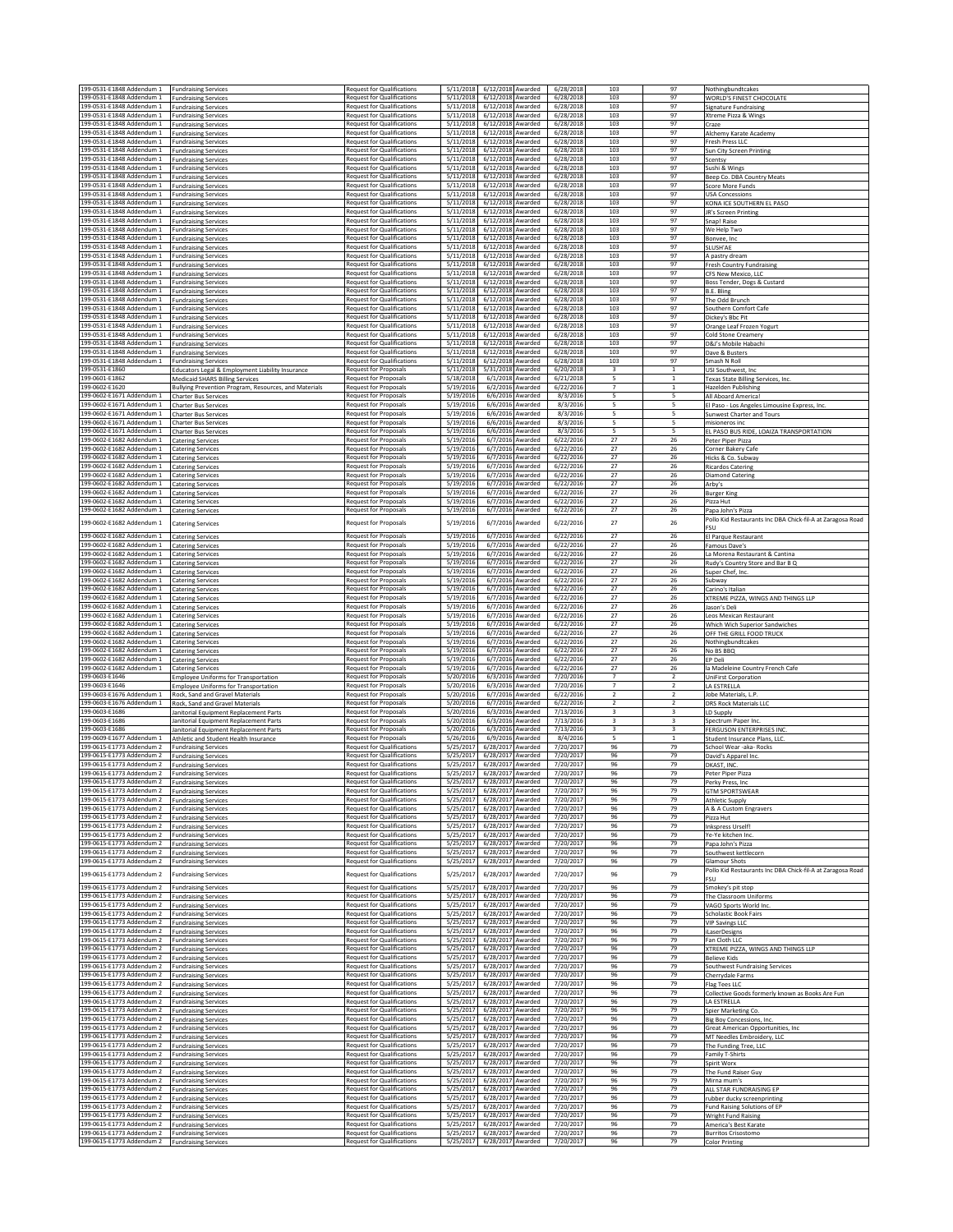| 199-0615-E1773 Addendum 2                              | <b>Fundraising Services</b>                                                                                           | <b>Request for Qualifications</b>                                      | 5/25/2017<br>6/28/2017 Awarded                                   | 7/20/2017                                                        | 96                      | 79                               | Bahama Buck's Original Shaved Ice Co.                                                 |
|--------------------------------------------------------|-----------------------------------------------------------------------------------------------------------------------|------------------------------------------------------------------------|------------------------------------------------------------------|------------------------------------------------------------------|-------------------------|----------------------------------|---------------------------------------------------------------------------------------|
| 199-0615-E1773 Addendum 2                              | <b>Fundraising Services</b>                                                                                           | <b>Request for Qualifications</b>                                      | 5/25/2017<br>6/28/2017 Awarded                                   | 7/20/2017                                                        | 96                      | 79                               | Dayanna's                                                                             |
| 199-0615-E1773 Addendum 2                              | <b>Fundraising Services</b>                                                                                           | <b>Request for Qualifications</b>                                      | 5/25/2017<br>6/28/2017 Awarded                                   | 7/20/2017                                                        | 96                      | 79                               | Linda Sermeno-Gold Canyon<br>Elite Fundraising, Premium Gold Fundraising, Generation, |
| 199-0615-E1773 Addendum 2                              | <b>Fundraising Services</b>                                                                                           | <b>Request for Qualifications</b>                                      | 5/25/2017<br>6/28/2017 Awarded                                   | 7/20/2017                                                        | 96                      | 79                               | <b>HD Fundraising</b>                                                                 |
| 199-0615-E1773 Addendum 2<br>199-0615-E1773 Addendum 2 | <b>Fundraising Services</b>                                                                                           | Request for Qualifications<br><b>Request for Qualifications</b>        | 6/28/2017 Awarded<br>5/25/2017<br>5/25/2017<br>6/28/2017 Awarded | 7/20/2017<br>7/20/2017                                           | 96<br>96                | 79<br>79                         | El Paso Stadium Operations Company                                                    |
| 199-0615-E1773 Addendum 2                              | <b>Fundraising Services</b><br><b>Fundraising Services</b>                                                            | <b>Request for Qualifications</b>                                      | 5/25/2017<br>6/28/2017 Awarded                                   | 7/20/2017                                                        | 96                      | 79                               | Old Fashion Candy Co Inc.<br>veronica soto                                            |
| 199-0615-E1773 Addendum 2                              | <b>Fundraising Services</b>                                                                                           | <b>Request for Qualifications</b>                                      | 5/25/2017<br>6/28/2017 Awarded                                   | 7/20/2017                                                        | 96                      | 79<br>79                         | Deanan Gourmet Popcorn                                                                |
| 199-0615-E1773 Addendum 2<br>199-0615-E1773 Addendum 2 | <b>Fundraising Services</b><br><b>Fundraising Services</b>                                                            | Request for Qualifications<br><b>Request for Qualifications</b>        | 5/25/2017<br>6/28/2017 Awarded<br>5/25/2017<br>6/28/2017 Awarded | 7/20/2017<br>7/20/2017                                           | 96<br>96                | 79                               | Mister Car Wash<br><b>Graphics Store</b>                                              |
| 199-0615-E1773 Addendum 2                              | <b>Fundraising Services</b>                                                                                           | <b>Request for Qualifications</b>                                      | 5/25/2017<br>6/28/2017 Awarded                                   | 7/20/2017                                                        | 96                      | 79                               | Golden Rule Eundraising                                                               |
| 199-0615-E1773 Addendum 2<br>199-0615-E1773 Addendum 2 | <b>Fundraising Services</b><br><b>Fundraising Services</b>                                                            | <b>Request for Qualifications</b><br><b>Request for Qualifications</b> | 5/25/2017<br>6/28/2017 Awarded<br>5/25/2017<br>6/28/2017 Awarded | 7/20/2017<br>7/20/2017                                           | 96<br>96                | 79<br>79                         | Clover Ranch, Inc.<br>Abigails flowers                                                |
| 199-0615-E1773 Addendum 2                              | <b>Fundraising Services</b>                                                                                           | <b>Request for Qualifications</b>                                      | 5/25/2017<br>6/28/2017 Awarded                                   | 7/20/2017                                                        | 96                      | 79                               | <b>Big Burger Mexican Eatery</b>                                                      |
| 199-0615-E1773 Addendum 2                              | <b>Fundraising Services</b>                                                                                           | <b>Request for Qualifications</b>                                      | 5/25/2017<br>6/28/2017                                           | Awarded<br>7/20/2017                                             | 96                      | 79                               | OFF THE GRILL FOOD TRUCK                                                              |
| 199-0615-E1773 Addendum 2<br>199-0615-E1773 Addendum 2 | undraising Services<br><b>Fundraising Services</b>                                                                    | <b>Request for Qualifications</b><br><b>Request for Qualifications</b> | 5/25/2017<br>6/28/2017 Awarded<br>5/25/2017<br>6/28/2017 Awarded | 7/20/2017<br>7/20/2017                                           | 96<br>96                | 79<br>79                         | Maribu's Mexican Restaurant<br><b>USA FUNDRAISERS</b>                                 |
| 199-0615-F1773 Addendum 2                              | <b>Fundraising Services</b>                                                                                           | <b>Request for Qualifications</b>                                      | 5/25/2017<br>6/28/2017 Awarded                                   | 7/20/2017                                                        | 96                      | 79                               | Krispy Kreme                                                                          |
| 199-0615-E1773 Addendum 2<br>199-0615-E1773 Addendum 2 | <b>Fundraising Services</b><br><b>Fundraising Services</b>                                                            | <b>Request for Qualifications</b><br><b>Request for Qualifications</b> | 5/25/2017<br>6/28/2017 Awarded<br>5/25/2017<br>6/28/2017 Awarded | 7/20/2017<br>7/20/2017                                           | 96<br>96                | 79<br>79                         | Nothingbundtcakes<br>WORLD'S FINEST CHOCOLATE                                         |
| 199-0615-E1773 Addendum 2                              | <b>Fundraising Services</b>                                                                                           | <b>Request for Qualifications</b>                                      | 5/25/2017<br>6/28/2017 Awarded                                   | 7/20/2017                                                        | 96                      | 79                               | Royal Popcorn                                                                         |
| 199-0615-E1773 Addendum 2                              | <b>Fundraising Services</b>                                                                                           | <b>Request for Qualifications</b>                                      | 5/25/2017<br>6/28/2017 Awarded                                   | 7/20/2017                                                        | 96                      | 79                               | <b>Signature Fundraising</b>                                                          |
| 199-0615-E1773 Addendum 2<br>199-0615-E1773 Addendum 2 | <b>Fundraising Services</b><br><b>Fundraising Services</b>                                                            | <b>Request for Qualifications</b><br><b>Request for Qualifications</b> | 5/25/2017<br>6/28/2017 Awarded<br>5/25/2017<br>6/28/2017 Awarded | 7/20/2017<br>7/20/2017                                           | 96<br>96                | 79<br>79                         | Craze<br>Dave and Busters Inc                                                         |
| 199-0615-E1773 Addendum 2                              | Fundraising Services                                                                                                  | <b>Request for Qualifications</b>                                      | 5/25/2017<br>6/28/2017 Awarded                                   | 7/20/2017                                                        | 96                      | 79                               | El Chihuahuitas tacos al pastor                                                       |
| 199-0615-E1773 Addendum 2<br>199-0615-E1773 Addendum 2 | <b>Fundraising Services</b><br><b>Fundraising Services</b>                                                            | <b>Request for Qualifications</b><br><b>Request for Qualifications</b> | 5/25/2017<br>6/28/2017 Awarded<br>5/25/2017<br>6/28/2017 Awarded | 7/20/2017<br>7/20/2017                                           | 96<br>96                | 79<br>79                         | Scentsy<br>Score More Funds                                                           |
| 199-0615-E1773 Addendum 2                              | <b>Fundraising Services</b>                                                                                           | <b>Request for Qualifications</b>                                      | 5/25/2017<br>6/28/2017 Awarded                                   | 7/20/2017                                                        | 96                      | 79                               | <b>USA Concessions</b>                                                                |
| 199-0615-E1773 Addendum 2                              | <b>Fundraising Services</b>                                                                                           | <b>Request for Qualifications</b>                                      | 5/25/2017<br>6/28/2017 Awarded                                   | 7/20/2017                                                        | 96<br>96                | 79<br>79                         | KONA ICE SOUTHERN EL PASO                                                             |
| 199-0615-E1773 Addendum 2<br>199-0615-E1773 Addendum 2 | <b>Fundraising Services</b><br><b>Fundraising Services</b>                                                            | <b>Request for Qualifications</b><br><b>Request for Qualifications</b> | 5/25/2017<br>6/28/2017 Awarded<br>5/25/2017<br>6/28/2017         | 7/20/2017<br>7/20/2017<br>Awarded                                | 96                      | 79                               | Bonvee, Inc.<br>5 Star Fundraising, LLC                                               |
| 199-0615-E1773 Addendum 2                              | <b>Fundraising Services</b>                                                                                           | Request for Qualifications                                             | 5/25/2017<br>6/28/2017                                           | Awarded<br>7/20/2017                                             | 96                      | 79                               | Maribu's Frozen Yogurt and Snacks                                                     |
| 199-0615-E1773 Addendum 2<br>199-0615-E1773 Addendum 2 | Fundraising Services<br><b>Fundraising Services</b>                                                                   | <b>Request for Qualifications</b><br><b>Request for Qualifications</b> | 5/25/2017<br>6/28/2017 Awarded<br>5/25/2017<br>6/28/2017 Awarded | 7/20/2017<br>7/20/2017                                           | 96<br>96                | 79<br>79                         | <b>BURGER KING</b><br>Coca-Cola Southwest Beverages LLC                               |
| 199-0622-E1712                                         | Gifted & Talented Materials, Supplies, and Services                                                                   | <b>Request for Proposals</b>                                           | 6/8/2016<br>6/22/2016 Awarded                                    | 7/27/2016                                                        | 25                      | $\overline{9}$                   | <b>School Specialty</b>                                                               |
| 199-0622-E1712<br>199-0622-E1712                       | Gifted & Talented Materials, Supplies, and Services<br>Gifted & Talented Materials, Supplies, and Services            | <b>Request for Proposals</b><br>Request for Proposals                  | 6/8/2016<br>6/22/2016 Awarded<br>6/8/2016<br>6/22/2016 Awarded   | 7/27/2016<br>7/27/2016                                           | 25<br>25                | 9<br>9                           | Adventures in Learning<br>Perfection Learning Corporation                             |
| 199-0622-E1712                                         | Gifted & Talented Materials, Supplies, and Services                                                                   | Request for Proposals                                                  | 6/8/2016<br>6/22/2016 Awarded                                    | 7/27/2016                                                        | 25                      | 9                                | TPR Education, LLC d/b/a The Princeton Review                                         |
| 199-0622-E1712<br>199-0622-F1712                       | Gifted & Talented Materials, Supplies, and Services                                                                   | <b>Request for Proposals</b>                                           | 6/8/2016<br>6/22/2016 Awarded                                    | 7/27/2016                                                        | 25                      | $\overline{9}$<br>9              | SCHOLASTIC TESTING SERVICE, INC                                                       |
| 199-0622-E1712                                         | Gifted & Talented Materials, Supplies, and Services<br><b>Sifted &amp; Talented Materials, Supplies, and Services</b> | Request for Proposals<br><b>Request for Proposals</b>                  | 6/8/2016<br>6/22/2016 Awarded<br>6/8/2016<br>6/22/2016 Awarded   | 7/27/2016<br>7/27/2016                                           | 25<br>25                | ۹                                | Shmoop University Inc.<br>Pearson Education, Inc.                                     |
| 199-0622-E1712                                         | Gifted & Talented Materials, Supplies, and Services                                                                   | <b>Request for Proposals</b>                                           | 6/22/2016 Awarded<br>6/8/2016                                    | 7/27/2016                                                        | 25                      | $\mathbf{q}$                     | Responsive Learning, LP                                                               |
| 199-0622-E1712<br>199-0622-E1714                       | Gifted & Talented Materials, Supplies, and Services                                                                   | Request for Proposals<br>Request for Proposals                         | 6/22/2016 Awarded<br>6/8/2016<br>6/8/2016<br>6/22/2016 Awarded   | 7/27/2016<br>7/27/2016                                           | 25<br>16                | q<br>6                           | <b>LEGO Education North America</b>                                                   |
| 199-0622-E1714                                         | <b>College Preparatory Materials and Services</b><br>College Preparatory Materials and Services                       | Request for Proposals                                                  | 6/8/2016<br>6/22/2016 Awarded                                    | 7/27/2016                                                        | 16                      | 6                                | Perfection Learning Corporation<br>The College Board                                  |
| 199-0622-E1714                                         | College Preparatory Materials and Services                                                                            | Request for Proposals                                                  | 6/8/2016<br>6/22/2016 Awarded                                    | 7/27/2016                                                        | 16                      | 6                                | TPR Education, LLC d/b/a The Princeton Review                                         |
| 199-0622-E1714<br>199-0622-E1714                       | <b>College Preparatory Materials and Services</b><br><b>College Preparatory Materials and Services</b>                | <b>Request for Proposals</b><br><b>Request for Proposals</b>           | 6/8/2016<br>6/22/2016 Awarded<br>6/22/2016 Awarded<br>6/8/2016   | 7/27/2016<br>7/27/2016                                           | 16<br>16                | 6<br>6                           | Shmoop University Inc.<br><b>AVID Center</b>                                          |
| 199-0622-E1714                                         | College Preparatory Materials and Services                                                                            | <b>Request for Proposals</b>                                           | 6/8/2016<br>6/22/2016 Awarded                                    | 7/27/2016                                                        | 16                      | 6                                | Pearson Education, Inc.                                                               |
| 199-0712-E1804                                         | Radio Communications Equipment, Installations and Support                                                             | <b>Request for Proposals</b>                                           | 6/28/201<br>7/12/2017                                            | 7/27/2017<br>Awarded                                             | $\overline{\mathbf{3}}$ | $\,$ 1 $\,$                      | R.T.C., Inc.                                                                          |
| 199-0712-E1806                                         | Rock, Sand and Gravel Materials                                                                                       | <b>Request for Proposals</b>                                           | 6/28/2017<br>7/12/2017 Awarded                                   | 7/27/2017                                                        | $\mathbf{1}$            | $\mathbf{1}$                     | Jobe Materials, L.P.                                                                  |
| 199-0801-E1705                                         | Landscaping Materials                                                                                                 | Request for Proposals                                                  | 7/18/2016                                                        | 8/1/2016 Awarded<br>9/27/2016                                    | 5                       | $\overline{4}$                   | <b>Ewing Irrigation Products</b>                                                      |
| 199-0801-E1705<br>199-0801-E1705                       | Landscaping Materials<br><b>Landscaping Materials</b>                                                                 | <b>Request for Proposals</b><br><b>Request for Proposals</b>           | 7/18/2016<br>7/18/2016                                           | 8/1/2016 Awarded<br>9/27/2016<br>8/1/2016 Awarded<br>9/27/2016   | 5<br>5                  | $\overline{4}$<br>$\overline{a}$ | Martinez Irrigation & Landsacpes, Inc.<br>Justin Seed Co.                             |
| 199-0801-E1705                                         | Landscaping Materials                                                                                                 | <b>Request for Proposals</b>                                           | 7/18/2016                                                        | 8/1/2016 Awarded<br>9/27/2016                                    | 5                       | $\overline{4}$                   | <b>Target Specialty Products</b>                                                      |
| 199-0801-E1707<br>199-0801-E1707                       | Paper Supplies<br>Paper Supplies                                                                                      | Request for Proposals<br><b>Request for Proposals</b>                  | 7/18/2016<br>7/18/2016                                           | 8/1/2016 Awarded<br>10/13/2016<br>8/1/2016 Awarded<br>10/13/2016 | 10<br>10                | 6<br>6                           | School Specialty<br>O-K Paper                                                         |
| 199-0801-E1707                                         | Paper Supplies                                                                                                        | <b>Request for Proposals</b>                                           | 7/18/2016                                                        | 8/1/2016 Awarded<br>10/13/2016                                   | 10                      | 6                                | Southwestern Mill Distributors Inc.                                                   |
| 199-0801-E1707<br>199-0801-E1707                       | Paper Supplies                                                                                                        | <b>Request for Proposals</b><br>Request for Proposals                  | 7/18/2016<br>7/18/2016                                           | 8/1/2016 Awarded<br>10/13/2016<br>8/1/2016 Awarded<br>10/13/2016 | 10<br>10                | 6<br>6                           | Spectrum Paper Inc<br><b>Express Office Products</b>                                  |
| 199-0801-E1707                                         | Paper Supplies<br>Paper Supplies                                                                                      | <b>Request for Proposals</b>                                           | 7/18/2016                                                        | 8/1/2016 Awarded<br>10/13/2016                                   | 10                      | 6                                | CONTRACT PAPER GROUP, INC.                                                            |
| 199-0801-E1708                                         | <b>Plumbing Materials</b>                                                                                             | Request for Proposals                                                  | 7/18/2016                                                        | 8/1/2016 Awarded<br>9/27/2016                                    | 6                       | $\overline{2}$                   | Dale Boren Service Supply                                                             |
| 199-0801-E1708<br>199-0801-E1711                       | <b>Plumbing Materials</b><br><b>Linen Supplies</b>                                                                    | <b>Request for Proposals</b><br><b>Request for Proposals</b>           | 7/18/2016<br>7/18/2016                                           | 8/1/2016 Awarded<br>9/27/2016<br>8/1/2016 Awarded<br>9/9/2016    | 6<br>$\overline{2}$     | $\overline{2}$<br>1              | C & L PLUMBING SUPPLY CO,. INC<br><b>Prudential Overall Supply</b>                    |
| 199-0801-E1717 Addendum 1                              | Paper Supplies Part II                                                                                                | Request for Proposals                                                  | 7/18/2016                                                        | 8/1/2016 Awarded<br>8/18/2016                                    | 8                       |                                  | Southwestern Mill Distributors Inc.                                                   |
| 199-0801-E1717 Addendum 1<br>199-0802-E1801            | Paper Supplies Part II<br><b>Employee Benefit Consulting Services</b>                                                 | <b>Request for Proposals</b><br><b>Request for Proposals</b>           | 7/18/2016<br>7/19/2017                                           | 8/1/2016 Awarded<br>8/18/2016<br>8/2/2017 Awarded<br>10/3/2017   | 8<br>5                  | $\overline{2}$<br>$\overline{1}$ | Spectrum Paper Inc<br><b>Gallagher Benefit Services</b>                               |
| 199-0802-E1803                                         | Paper Supplies                                                                                                        | <b>Request for Proposals</b>                                           | 7/19/2017                                                        | 8/2/2017 Awarded<br>9/20/2017                                    | 12                      | $\overline{7}$                   | <b>School Specialty</b>                                                               |
| 199-0802-E1803<br>199-0802-E1803                       | Paper Supplies                                                                                                        | Request for Proposals<br>Request for Proposals                         | 7/19/2017<br>7/19/2017                                           | 8/2/2017 Awarded<br>9/20/2017<br>8/2/2017 Awarded<br>9/20/2017   | $12\,$<br>12            | $\overline{7}$<br>$\overline{7}$ | COMPLETE REPROGRAPHICS                                                                |
| 199-0802-E1803                                         | Paper Supplies<br>Paper Supplies                                                                                      | Request for Proposals                                                  | 7/19/2017                                                        | 8/2/2017 Awarded<br>9/20/2017                                    | 12                      | $\overline{7}$                   | O-K Paper<br>Spectrum Paper Inc.                                                      |
| 199-0802-E1803                                         | Paper Supplies                                                                                                        | <b>Request for Proposals</b>                                           | 7/19/2017                                                        | 8/2/2017 Awarded<br>9/20/2017                                    | 12                      | $\overline{7}$                   | VERITIV OPERATING COMPANY                                                             |
| 199-0802-E1803<br>199-0802-E1803                       | Paper Supplies<br>Paper Supplies                                                                                      | Request for Proposals<br><b>Request for Proposals</b>                  | 7/19/2017<br>7/19/2017                                           | 8/2/2017 Awarded<br>9/20/2017<br>8/2/2017 Awarded<br>9/20/2017   | $12\,$<br>$12\,$        | $\overline{7}$<br>$\overline{7}$ | Express Office Products.<br>CONTRACT PAPER GROUP, INC                                 |
| 199-0802-E1807                                         | Janitorial Supplies                                                                                                   | <b>Request for Proposals</b>                                           | 7/19/2017                                                        | 8/2/2017 Awarded<br>9/20/2017                                    | $^{21}$                 | 13                               | PYRAMID SCHOOL PRODUCTS                                                               |
| 199-0802-E1807<br>199-0802-E1807                       | Janitorial Supplies<br>Janitorial Supplies                                                                            | Request for Proposals<br><b>Request for Proposals</b>                  | 7/19/2017<br>7/19/2017                                           | 9/20/2017<br>8/2/2017 Awarded<br>8/2/2017 Awarded<br>9/20/2017   | 21<br>21                | 13<br>13                         | <b>Unipak Corporation</b><br>Interboro Packaging Corp                                 |
| 199-0802-E1807                                         | Janitorial Supplies                                                                                                   | <b>Request for Proposals</b>                                           | 7/19/2017                                                        | 8/2/2017 Awarded<br>9/20/2017                                    | 21                      | 13                               | Baron Chemical, LLC                                                                   |
| 199-0802-E1807<br>199-0802-E1807                       | Janitorial Supplies                                                                                                   | Request for Proposals<br>Request for Proposals                         | 7/19/2017<br>7/19/2017                                           | 8/2/2017 Awarded<br>9/20/2017<br>8/2/2017 Awarded<br>9/20/2017   | 21<br>21                | 13<br>13                         | MSC Industrial Supply Co.                                                             |
| 199-0802-E1807                                         | Janitorial Supplies<br>Janitorial Supplies                                                                            | <b>Request for Proposals</b>                                           | 7/19/2017<br>8/2/2017                                            | Awarded<br>9/20/2017                                             | 21                      | 13                               | ARSA INDUSTRIES INC<br>LD Supply                                                      |
| 199-0802-E1807                                         | Janitorial Supplies                                                                                                   | Request for Proposals                                                  | 7/19/2017                                                        | 8/2/2017 Awarded<br>9/20/2017                                    | 21                      | 13                               | Southwestern Mill Distributors Inc.                                                   |
| 199-0802-E1807<br>199-0802-E1807                       | Janitorial Supplies<br>Janitorial Supplies                                                                            | Request for Proposals<br><b>Request for Proposals</b>                  | 7/19/2017<br>7/19/2017                                           | 8/2/2017 Awarded<br>9/20/2017<br>8/2/2017 Awarded<br>9/20/2017   | 21<br>21                | 13<br>13                         | Spectrum Paper Inc.<br>DISCOUNT SAFETY                                                |
| 199-0802-E1807                                         | Janitorial Supplies                                                                                                   | <b>Request for Proposals</b>                                           | 7/19/2017                                                        | 8/2/2017 Awarded<br>9/20/2017                                    | 21                      | 13                               | All American Poly                                                                     |
| 199-0802-E1807<br>199-0802-E1807                       | Janitorial Supplies<br>Janitorial Supplies                                                                            | Request for Proposals<br>Request for Proposals                         | 7/19/2017<br>7/19/2017                                           | 8/2/2017 Awarded<br>9/20/2017<br>8/2/2017 Awarded<br>9/20/2017   | 21<br>21                | 13<br>13                         | Genesis II, Inc.<br>Brady Industries of Texas, LLC                                    |
| 199-0802-E1811                                         | Legal Services                                                                                                        | <b>Request for Qualifications</b>                                      | 7/19/2017                                                        | 8/2/2017 Awarded<br>8/23/2017                                    | 10                      | $1\,$                            | Blanco Ordonez Mata & Wallace, P.C.                                                   |
| 199-0805-E1602                                         | Cafeteria Supplies                                                                                                    | <b>Request for Proposals</b>                                           | 7/22/2015                                                        | 8/5/2015 Awarded<br>8/20/2015                                    | 14                      | 9<br>9                           | Baron Chemical, LLC                                                                   |
| 199-0805-E1602<br>199-0805-E1602                       | Cafeteria Supplies<br>Cafeteria Supplies                                                                              | Request for Proposals<br>Request for Proposals                         | 7/22/2015<br>7/22/2015                                           | 8/5/2015 Awarded<br>8/20/2015<br>8/5/2015 Awarded<br>8/20/2015   | $14\,$<br>14            | 9                                | Wallace Packaging, LLC<br>Southwestern Mill Distributors Inc.                         |
| 199-0805-E1602                                         | Cafeteria Supplies                                                                                                    | Request for Proposals                                                  | 7/22/2015                                                        | 8/5/2015 Awarded<br>8/20/2015                                    | 14                      | $\mathbf{q}$                     | Spectrum Paper Inc                                                                    |
| 199-0805-E1602<br>199-0805-E1602                       | Cafeteria Supplies<br>Cafeteria Supplies                                                                              | Request for Proposals<br>Request for Proposals                         | 7/22/2015<br>7/22/2015                                           | 8/5/2015 Awarded<br>8/20/2015<br>8/5/2015 Awarded<br>8/20/2015   | $14\,$<br>14            | 9<br>9                           | <b>SUN PLASTICS INC</b><br>Calico Packaging, LLC                                      |
| 199-0805-E1602                                         | Cafeteria Supplies                                                                                                    | Request for Proposals                                                  | 7/22/2015                                                        | 8/5/2015 Awarded<br>8/20/2015                                    | 14                      | 9                                | Daxwell Distribution                                                                  |
| 199-0805-E1602<br>199-0805-E1602                       | Cafeteria Supplies<br>Cafeteria Supplies                                                                              | <b>Request for Proposals</b><br>Request for Proposals                  | 7/22/2015<br>7/22/2015                                           | 8/5/2015 Awarded<br>8/20/2015<br>8/5/2015 Awarded<br>8/20/2015   | 14<br>14                | ۹<br>$\overline{9}$              | Ekon-O-Pac<br>Brady Industries of Texas, LLC                                          |
| 199-0805-E1614                                         | Paper Supplies Part II                                                                                                | Request for Proposals                                                  | 7/22/2015<br>8/5/2015                                            | Awarded<br>8/20/2015                                             | 9                       | $\overline{2}$                   | Spectrum Paper Inc.                                                                   |
| 199-0805-E1614                                         | Paper Supplies Part II                                                                                                | Request for Proposals                                                  | 7/22/2015                                                        | 8/5/2015 Awarded<br>8/20/2015                                    | 9<br>$\overline{2}$     | $\overline{2}$<br>$^{\circ}$     | Brady Industries of Texas, LLC                                                        |
| 199-0807-E1605 Addendum 1<br>199-0815-E1810            | <b>Clinic Services</b><br>GPS Tracking System (Students, Fleet, Routing)                                              | Request for Information<br><b>Request for Proposals</b>                | 7/24/2015<br>8/1/2017<br>8/15/2017 Awarded                       | 8/7/2015 No Award<br>12/16/2015<br>1/29/2018                     | $\overline{4}$          | 1                                | <b>Tyler Technologies</b>                                                             |
| 199-0815-E1813                                         | <b>Guidance and Counseling Materials and Services</b>                                                                 | Request for Proposals                                                  | 8/1/2017<br>8/15/2017 Awarded                                    | 9/20/2017                                                        | $11\,$                  | 10                               | Next Tier Education, Inc.                                                             |
| 199-0815-E1813<br>199-0815-E1813                       | Guidance and Counseling Materials and Services<br>Guidance and Counseling Materials and Services                      | Request for Proposals<br>Request for Proposals                         | 8/1/2017<br>8/15/2017 Awarded<br>8/1/2017<br>8/15/2017 Awarded   | 9/20/2017<br>9/20/2017                                           | $11\,$<br>$11\,$        | 10<br>10                         | National Center for Youth Issues<br>Cloud9World Corp                                  |
| 199-0815-E1813                                         | Guidance and Counseling Materials and Services                                                                        | Request for Proposals                                                  | 8/1/2017<br>8/15/2017 Awarded                                    | 9/20/2017                                                        | $11\,$                  | 10                               | youthlight, Inc.                                                                      |
| 199-0815-E1813<br>199-0815-E1813                       | <b>Guidance and Counseling Materials and Services</b>                                                                 | Request for Proposals<br>Request for Proposals                         | 8/1/2017<br>8/15/2017 Awarded<br>8/1/2017<br>8/15/2017 Awarded   | 9/20/2017<br>9/20/2017                                           | 11<br>$11\,$            | 10<br>10                         | Monique Burr Foundation for Children                                                  |
| 199-0815-E1813                                         | <b>Guidance and Counseling Materials and Services</b><br><b>Suidance and Counseling Materials and Services</b>        | <b>Request for Proposals</b>                                           | 8/1/2017<br>8/15/2017 Awarded                                    | 9/20/2017                                                        | $11\,$                  | $10\,$                           | National Curriculum & Training Institute, Inc.<br>El Paso Child Guidance Center       |
| 199-0815-E1813                                         | <b>Guidance and Counseling Materials and Services</b>                                                                 | Request for Proposals                                                  | 8/1/2017<br>8/15/2017 Awarded                                    | 9/20/2017                                                        | $11\,$                  | 10                               | Tacky Box LLC                                                                         |
| 199-0815-E1813<br>199-0815-E1813                       | <b>Guidance and Counseling Materials and Services</b><br>Guidance and Counseling Materials and Services               | <b>Request for Proposals</b><br>Request for Proposals                  | 8/1/2017<br>8/15/2017 Awarded<br>8/1/2017<br>8/15/2017 Awarded   | 9/20/2017<br>9/20/2017                                           | 11<br>$11\,$            | 10<br>$10\,$                     | Marco Products Inc<br>LifeTrack Services, Inc.                                        |
| 199-0817-E1703 Addendum 1                              | District Awards                                                                                                       | Request for Proposals                                                  | 8/3/2016 8/23/2016 Awarded                                       | 10/19/2016                                                       | 10                      | 6                                | LONNIE'S ART & FRAME INC.                                                             |
| 199-0817-E1703 Addendum 1<br>199-0817-E1703 Addendum 1 | <b>District Awards</b><br><b>District Awards</b>                                                                      | Request for Proposals<br><b>Request for Proposals</b>                  | 8/3/2016<br>8/23/2016 Awarded<br>8/23/2016 Awarded<br>8/3/2016   | 10/19/2016<br>10/19/2016                                         | 10<br>10                | 6<br>-6                          | C&M Plaque and Trophy, Inc.<br>Roy Lowns Classic Awards                               |
| 199-0817-E1703 Addendum 1                              | <b>District Awards</b>                                                                                                | Request for Proposals                                                  | 8/3/2016<br>8/23/2016 Awarded                                    | 10/19/2016                                                       | 10                      | 6                                | Meza Trophies & Plaques                                                               |
| 199-0817-E1703 Addendum 1<br>199-0817-E1703 Addendum 1 | District Awards<br><b>District Awards</b>                                                                             | <b>Request for Proposals</b><br>Request for Proposals                  | 8/3/2016<br>8/23/2016 Awarded<br>8/23/2016 Awarded<br>8/3/2016   | 10/19/2016<br>10/19/2016                                         | 10<br>10                | 6<br>6                           | A&M Awards<br>The Gwinn Company                                                       |
| 199-0817-E1706                                         | Janitorial Supplies                                                                                                   | <b>Request for Proposals</b>                                           | 8/17/2016 Awarded<br>8/3/2016                                    | 10/24/2016                                                       | 26                      | 13                               | PYRAMID SCHOOL PRODUCTS                                                               |
| 199-0817-E1706                                         | Janitorial Supplies                                                                                                   | <b>Request for Proposals</b>                                           | 8/3/2016<br>8/17/2016 Awarded                                    | 10/24/2016                                                       | 26                      | 13                               | <b>Unipak Corporation</b>                                                             |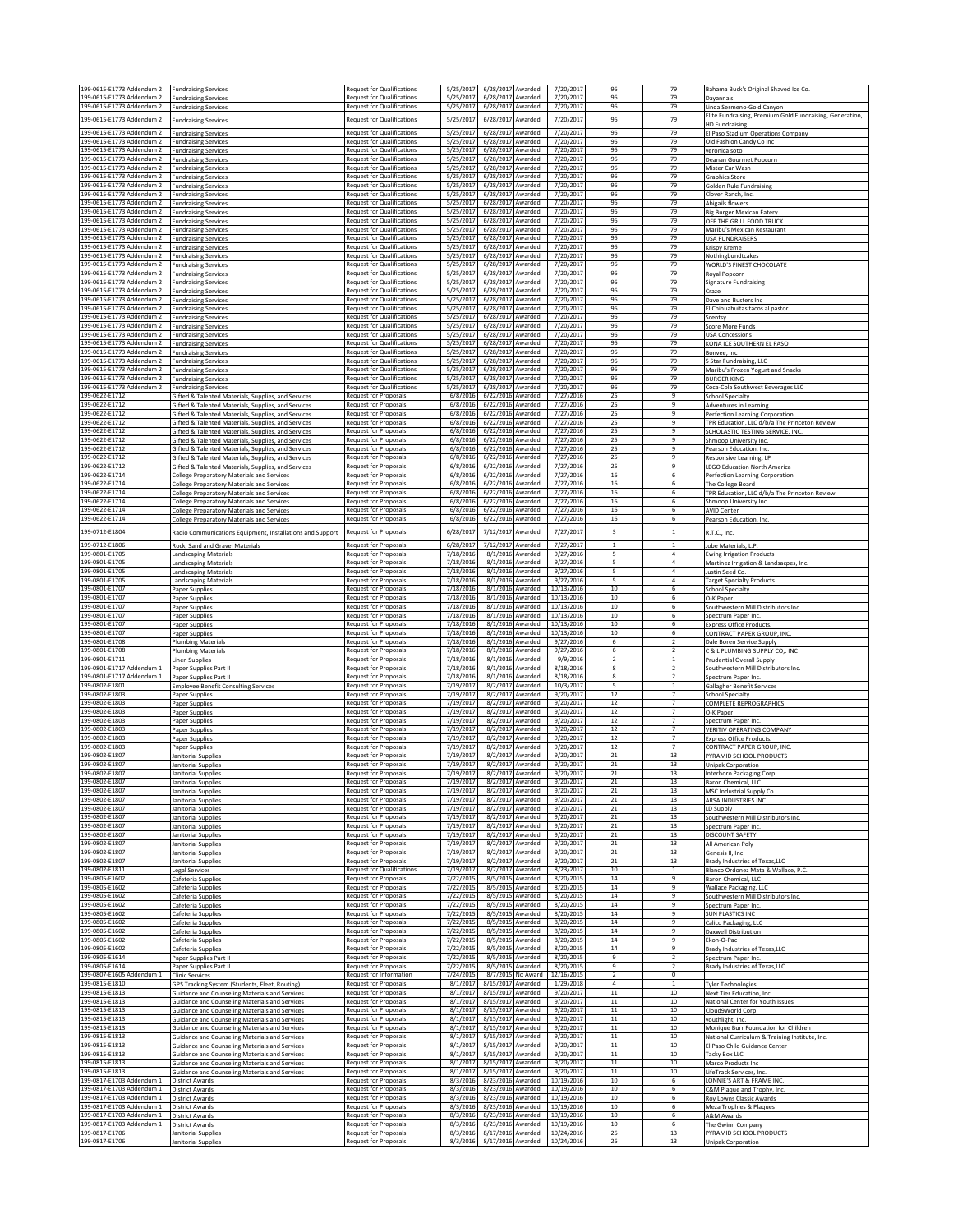| 199-0817-E1706                                         | Janitorial Supplies                                                                                      | Request for Proposals                                        | 8/3/2016                                 | 8/17/2016 Awarded                      |         | 10/24/2016               | 26                               | 13                              | AFP SCHOOL SUPPLY                                                |
|--------------------------------------------------------|----------------------------------------------------------------------------------------------------------|--------------------------------------------------------------|------------------------------------------|----------------------------------------|---------|--------------------------|----------------------------------|---------------------------------|------------------------------------------------------------------|
| 199-0817-E1706                                         | <b>Janitorial Supplies</b>                                                                               | <b>Request for Proposals</b>                                 | 8/3/2016                                 | 8/17/2016 Awarded                      |         | 10/24/2016               | 26                               | 13                              | MSC Industrial Supply Co.                                        |
| 199-0817-E1706                                         | Janitorial Supplies                                                                                      | <b>Request for Proposals</b>                                 | 8/3/2016 8/17/2016 Awarded               |                                        |         | 10/24/2016               | 26                               | 13                              | LD Supply                                                        |
| 199-0817-E1706                                         | Janitorial Supplies                                                                                      | <b>Request for Proposals</b>                                 | 8/3/2016 8/17/2016 Awarded               |                                        |         | 10/24/2016               | 26                               | 13                              | Gorman Industrial Supply Company                                 |
| 199-0817-E1706<br>199-0817-E1706                       | Janitorial Supplies                                                                                      | <b>Request for Proposals</b><br><b>Request for Proposals</b> | 8/3/2016<br>8/3/2016                     | 8/17/2016 Awarded<br>8/17/2016 Awarded |         | 10/24/2016<br>10/24/2016 | 26<br>26                         | 13<br>13                        | Southwestern Mill Distributors Inc.                              |
| 199-0817-E1706                                         | Janitorial Supplies<br>Janitorial Supplies                                                               | Request for Proposals                                        | 8/3/2016                                 | 8/17/2016 Awarded                      |         | 10/24/2016               | 26                               | 13                              | Spectrum Paper Inc.<br>All American Poly                         |
| 199-0817-E1706                                         | Janitorial Supplies                                                                                      | Request for Proposals                                        | 8/3/2016                                 | 8/17/2016 Awarded                      |         | 10/24/2016               | 26                               | 13                              | Genesis II, Inc                                                  |
| 199-0817-E1706                                         | Janitorial Supplies                                                                                      | <b>Request for Proposals</b>                                 | 8/3/2016                                 | 8/17/2016 Awarded                      |         | 10/24/2016               | 26                               | 13                              | El Paso Barnett                                                  |
| 199-0817-E1706                                         | Janitorial Supplies                                                                                      | <b>Request for Proposals</b>                                 | 8/3/2016                                 | 8/17/2016 Awarded                      |         | 10/24/2016               | 26                               | 13                              | <b>Brady Industries of Texas, LLC</b>                            |
| 199-0817-E1706<br>199-0817-E1709                       | Janitorial Supplies<br>Custodial Chemical Management System                                              | Request for Proposals<br><b>Request for Proposals</b>        | 8/3/2016<br>8/3/2016                     | 8/17/2016 Awarded<br>8/17/2016 Awarded |         | 10/24/2016<br>9/27/2016  | 26<br>8                          | 13<br>$\mathbf{1}$              | JB Wholesale<br>Brady Industries of Texas, LLC                   |
| 199-0817-E1716                                         | Athletic Equipment & Supplies                                                                            | <b>Request for Proposals</b>                                 | 8/3/2016                                 | 8/17/2016 Awarded                      |         | 9/21/2016                | 43                               | 16                              | <b>International Soccer Store</b>                                |
| 199-0817-E1716                                         | Athletic Equipment & Supplies                                                                            | Request for Proposals                                        | 8/3/2016                                 | 8/17/2016 Awarded                      |         | 9/21/2016                | 43                               | 16                              | Clarke Distributing Co.                                          |
| 199-0817-E1716                                         | Athletic Equipment & Supplies                                                                            | Request for Proposals                                        | 8/3/2016                                 | 8/17/2016 Awarded                      |         | 9/21/2016                | 43                               | 16                              | <b>BSN Sports</b>                                                |
| 199-0817-E1716                                         | Athletic Equipment & Supplies                                                                            | <b>Request for Proposals</b>                                 | 8/3/2016                                 | 8/17/2016 Awarded                      |         | 9/21/2016                | 43                               | 16                              | Riddell/All American                                             |
| 199-0817-E1716<br>199-0817-F1716                       | Athletic Equipment & Supplies                                                                            | <b>Request for Proposals</b><br><b>Request for Proposals</b> | 8/3/2016<br>8/3/2016                     | 8/17/2016 Awarded<br>8/17/2016 Awarded |         | 9/21/2016<br>9/21/2016   | 43<br>43                         | 16<br>16                        | Swim Shops of the Southwest                                      |
| 199-0817-E1716                                         | Athletic Equipment & Supplies<br>Athletic Equipment & Supplies                                           | Request for Proposals                                        | 8/3/2016                                 | 8/17/2016 Awarded                      |         | 9/21/2016                | 43                               | 16                              | Varsity Spirit Fashion & Supplies, LLC<br>Distractions, Inc.     |
| 199-0817-E1716                                         | Athletic Equipment & Supplies                                                                            | <b>Request for Proposals</b>                                 | 8/3/2016                                 | 8/17/2016 Awarded                      |         | 9/21/2016                | 43                               | 16                              | <b>Athletic Supply</b>                                           |
| 199-0817-E1716                                         | Athletic Equipment & Supplies                                                                            | Request for Proposals                                        | 8/3/2016                                 | 8/17/2016 Awarded                      |         | 9/21/2016                | 43                               | 16                              | Recreonics, Inc.                                                 |
| 199-0817-E1716                                         | Athletic Equipment & Supplies                                                                            | <b>Request for Proposals</b>                                 | 8/3/2016                                 | 8/17/2016 Awarded                      |         | 9/21/2016                | 43                               | 16                              | Morse Enterprises                                                |
| 199-0817-E1716                                         | <b>Athletic Equipment &amp; Supplies</b>                                                                 | <b>Request for Proposals</b>                                 | 8/3/2016                                 | 8/17/2016 Awarded                      |         | 9/21/2016                | 43                               | 16                              | M-F Athletic                                                     |
| 199-0817-E1716<br>199-0817-E1716                       | Athletic Equipment & Supplies<br>Athletic Equipment & Supplies                                           | Request for Proposals<br>Request for Proposals               | 8/3/2016<br>8/3/2016                     | 8/17/2016 Awarded<br>8/17/2016 Awarded |         | 9/21/2016<br>9/21/2016   | 43<br>43                         | 16<br>16                        | <b>Mansion Athletics</b><br>Coronado Tennis & Team Sports        |
| 199-0817-E1716                                         | Athletic Equipment & Supplies                                                                            | <b>Request for Proposals</b>                                 | 8/3/2016                                 | 8/17/2016 Awarded                      |         | 9/21/2016                | 43                               | 16                              | First to the Finish                                              |
| 199-0817-E1716                                         | <b>Athletic Equipment &amp; Supplies</b>                                                                 | <b>Request for Proposals</b>                                 | 8/3/2016                                 | 8/17/2016 Awarded                      |         | 9/21/2016                | 43                               | 16                              | Power Systems, Inc.                                              |
| 199-0817-E1716                                         | Athletic Equipment & Supplies                                                                            | Request for Proposals                                        | 8/3/2016                                 | 8/17/2016 Awarded                      |         | 9/21/2016                | 43                               | $16\,$                          | Big Game Sports, Inc.                                            |
| 199-0817-E1718                                         | Cafeteria Supplies                                                                                       | <b>Request for Proposals</b>                                 | 8/3/2016 8/17/2016 Awarded               |                                        |         | 9/23/2016                | 17                               | 12                              | PYRAMID SCHOOL PRODUCTS                                          |
| 199-0817-E1718<br>199-0817-E1718                       | Cafeteria Supplies                                                                                       | <b>Request for Proposals</b><br>Request for Proposals        | 8/3/2016<br>8/3/2016                     | 8/17/2016 Awarded<br>8/17/2016 Awarded |         | 9/23/2016<br>9/23/2016   | $17\,$<br>17                     | 12<br>12                        | Interboro Packaging Corp                                         |
| 199-0817-E1718                                         | Cafeteria Supplies<br>Cafeteria Supplies                                                                 | Request for Proposals                                        | 8/3/2016                                 | 8/17/2016 Awarded                      |         | 9/23/2016                | 17                               | $12\,$                          | Baron Chemical, LLC<br>Wallace Packaging, LLC                    |
| 199-0817-E1718                                         | Cafeteria Supplies                                                                                       | <b>Request for Proposals</b>                                 | 8/3/2016                                 | 8/17/2016 Awarded                      |         | 9/23/2016                | $17\,$                           | 12                              | Southwestern Mill Distributors Inc.                              |
| 199-0817-E1718                                         | Cafeteria Supplies                                                                                       | <b>Request for Proposals</b>                                 | 8/3/2016                                 | 8/17/2016 Awarded                      |         | 9/23/2016                | 17                               | 12                              | Spectrum Paper Inc.                                              |
| 199-0817-E1718                                         | Cafeteria Supplies                                                                                       | <b>Request for Proposals</b>                                 | 8/3/2016                                 | 8/17/2016 Awarded                      |         | 9/23/2016                | 17                               | 12                              | <b>SUN PLASTICS INC</b>                                          |
| 199-0817-E1718<br>199-0817-E1718                       | Cafeteria Supplies<br>Cafeteria Supplies                                                                 | Request for Proposals<br><b>Request for Proposals</b>        | 8/3/2016<br>8/3/2016                     | 8/17/2016 Awarded<br>8/17/2016 Awarded |         | 9/23/2016<br>9/23/2016   | 17<br>17                         | $12\,$<br>12                    | Calico Packaging, LLC                                            |
| 199-0817-E1718                                         | Cafeteria Supplies                                                                                       | <b>Request for Proposals</b>                                 | 8/3/2016                                 | 8/17/2016 Awarded                      |         | 9/23/2016                | 17                               | 12                              | Daxwell Distribution<br>Ekon-O-Pac                               |
| 199-0817-E1718                                         | Cafeteria Supplies                                                                                       | <b>Request for Proposals</b>                                 | 8/3/2016                                 | 8/17/2016 Awarded                      |         | 9/23/2016                | 17                               | 12                              | Serv-Pak Products                                                |
| 199-0817-E1718                                         | Cafeteria Supplies                                                                                       | Request for Proposals                                        | 8/3/2016                                 | 8/17/2016 Awarded                      |         | 9/23/2016                | 17                               | $12\,$                          | JB Wholesale                                                     |
| 199-0817-E1719                                         | Fine Arts Uniforms                                                                                       | Request for Proposals                                        | 8/3/2016                                 | 8/17/2016 Awarded                      |         | 9/20/2016                | $12\,$                           | 8                               | Southeastern Performance Apparel                                 |
| 199-0817-E1719                                         | <b>Fine Arts Uniforms</b>                                                                                | Request for Proposals                                        | 8/3/2016                                 | 8/17/2016 Awarded                      |         | 9/20/2016                | 12                               | 8                               | Varsity Spirit Fashion & Supplies, LLC                           |
| 199-0817-E1719<br>199-0817-E1719                       | <b>Fine Arts Uniforms</b>                                                                                | <b>Request for Proposals</b>                                 | 8/3/2016<br>8/3/2016                     | 8/17/2016 Awarded<br>8/17/2016 Awarded |         | 9/20/2016<br>9/20/2016   | 12<br>12                         | 8<br>8                          | The Mariachi Connection, Inc                                     |
| 199-0817-E1719                                         | Fine Arts Uniforms<br><b>Fine Arts Uniforms</b>                                                          | <b>Request for Proposals</b><br>Request for Proposals        | 8/3/2016                                 | 8/17/2016 Awarded                      |         | 9/20/2016                | $12\,$                           | 8                               | <b>GTM SPORTSWEAR</b><br>Jimmy Olivas Uniforms                   |
| 199-0817-E1719                                         | <b>Fine Arts Uniforms</b>                                                                                | Request for Proposals                                        | 8/3/2016                                 | 8/17/2016 Awarded                      |         | 9/20/2016                | 12                               | 8                               | McCormick's Enterprises, Inc.                                    |
| 199-0817-E1719                                         | Fine Arts Uniforms                                                                                       | <b>Request for Proposals</b>                                 | 8/3/2016                                 | 8/17/2016 Awarded                      |         | 9/20/2016                | 12                               | 8                               | <b>Stage Accents</b>                                             |
| 199-0817-F1719                                         | <b>Fine Arts Uniforms</b>                                                                                | Request for Proposals                                        | 8/3/2016                                 | 8/17/2016 Awarded                      |         | 9/20/2016                | 12                               | 8                               | BLUE RIBBON STYLES CO                                            |
| 199-0817-E1720 Addendum 1                              | <b>District Advertising Materials and Services</b>                                                       | Request for Proposals                                        | 8/3/2016                                 | 8/23/2016 Awarded                      |         | 9/20/2016                | 6                                |                                 | EL Paso Reprographics LLC                                        |
| 199-0817-E1720 Addendum 1<br>199-0817-E1720 Addendum 1 | <b>District Advertising Materials and Services</b><br><b>District Advertising Materials and Services</b> | <b>Request for Proposals</b>                                 | 8/3/2016                                 | 8/23/2016 Awarded                      |         | 9/20/2016                | 6<br>6                           | 5<br>5                          | <b>Big Media</b>                                                 |
| 199-0817-E1720 Addendum 1                              | <b>District Advertising Materials and Services</b>                                                       | <b>Request for Proposals</b><br><b>Request for Proposals</b> | 8/3/2016<br>8/3/2016                     | 8/23/2016 Awarded<br>8/23/2016 Awarded |         | 9/20/2016<br>9/20/2016   | 6                                | 5                               | Display Services, Inc.<br>Clear Channel Outdoor                  |
| 199-0817-E1720 Addendum 1                              | <b>District Advertising Materials and Services</b>                                                       | Request for Proposals                                        | 8/3/2016                                 | 8/23/2016 Awarded                      |         | 9/20/2016                | 6                                | 5                               | iHeartMedia                                                      |
| 199-0817-E1721                                         |                                                                                                          |                                                              | 8/3/2016                                 | 8/17/2016 Awarded                      |         |                          | $\overline{2}$                   | $\overline{2}$                  | Project Lead The Way                                             |
|                                                        | Project Lead the Way Technology Equipment & Supplies                                                     | Request for Proposals                                        |                                          |                                        |         | 9/20/2016                |                                  |                                 |                                                                  |
| 199-0817-E1721                                         | Project Lead the Way Technology Equipment & Supplies                                                     | Request for Proposals                                        | 8/3/2016                                 | 8/17/2016 Awarded                      |         | 9/20/2016                | $\overline{2}$                   | $\overline{2}$                  | <b>iDESIGN Solutions USA Corp.</b>                               |
| 199-0821-E1601                                         | District Software                                                                                        | Request for Proposals                                        | 8/7/2015                                 | 8/21/2015 Awarded                      |         | 9/16/2015                | 23                               | 12                              | Dell Marketing, L.P.                                             |
| 199-0821-E1601                                         | District Software                                                                                        | Request for Proposals                                        | 8/7/2015                                 | 8/21/2015 Awarded                      |         | 9/16/2019                | 23                               | 12                              | Houghton Mifflin Harcourt Publishing Company                     |
| 199-0821-E1601                                         | District Software                                                                                        | <b>Request for Proposals</b>                                 | 8/7/2015                                 | 8/21/2015 Awarded                      |         | 9/16/2015                | 23                               | 12                              | CompassLearning                                                  |
|                                                        |                                                                                                          |                                                              |                                          |                                        |         |                          |                                  |                                 |                                                                  |
| 199-0821-E1601                                         | District Software                                                                                        | Request for Proposals                                        | 8/7/2015                                 | 8/21/2015 Awarded                      |         | 9/16/2015                | 23                               | $12\,$                          | SHI Government Solutions Inc.                                    |
| 199-0821-E1601                                         | District Software                                                                                        | <b>Request for Proposals</b>                                 | 8/7/2015                                 | 8/21/2015 Awarded                      |         | 9/16/2015                | 23                               | 12                              | Renaissance Learning, Inc.                                       |
| 199-0821-E1601                                         | District Software                                                                                        | Request for Proposals                                        | 8/7/2015                                 | 8/21/2015 Awarded                      |         | 9/16/2015                | 23                               | 12                              | Achieve3000 Inc                                                  |
| 199-0821-E1601                                         | District Software                                                                                        | <b>Request for Proposals</b>                                 | 8/7/2015                                 | 8/21/2015 Awarded                      |         | 9/16/2015                | 23                               | 12                              | Istation                                                         |
| 199-0821-E1601                                         | District Software                                                                                        | <b>Request for Proposals</b>                                 | 8/7/2015                                 | 8/21/2015                              | Awarded | 9/16/2015                | 23                               | $12\,$                          | NCS Pearson, Inc., through its Clinical Assessment business      |
| 199-0821-E1601                                         | District Software                                                                                        | <b>Request for Proposals</b>                                 | 8/7/2015                                 | 8/21/2015 Awarded                      |         | 9/16/2015                | 23                               | 12                              | <b>Tyler Technologies</b>                                        |
| 199-0821-E1601                                         | District Software                                                                                        | <b>Request for Proposals</b>                                 | 8/7/2015                                 | 8/21/2015 Awarded                      |         | 9/16/2015                | 23                               | 12                              | K12 Virtual Schools, LLC                                         |
| 199-0821-E1601                                         | District Software                                                                                        | <b>Request for Proposals</b>                                 | 8/7/2015                                 | 8/21/2015 Awarded                      |         | 9/16/2015                | 23                               | $12\,$                          | Lumen Touch, LLC                                                 |
| 199-0821-E1601                                         | District Software                                                                                        | <b>Request for Proposals</b>                                 | 8/7/2015                                 | 8/21/2015 Awarded                      |         | 9/16/2015                | 23                               | $12\,$                          | Academic Superstore                                              |
| 199-0821-E1616                                         | Special Education Assessment & Instructional Materials                                                   | Request for Proposals                                        | 8/7/2015                                 | 8/21/2015 No Award                     |         | 9/9/2015                 | 36                               | $\mathsf{o}$                    |                                                                  |
|                                                        |                                                                                                          |                                                              |                                          |                                        |         |                          |                                  |                                 |                                                                  |
| 199-0827-E15108RB                                      | Energy Management Controls, OEM Parts and Equipment                                                      | <b>Request for Proposals</b>                                 | 8/13/2015                                | 8/27/2015 Awarded                      |         | 9/16/2015                | 5                                | $\overline{4}$                  | Sigler Wholesale Distributors                                    |
|                                                        |                                                                                                          |                                                              |                                          |                                        |         |                          |                                  |                                 |                                                                  |
| 199-0827-E15108RB                                      | Energy Management Controls, OEM Parts and Equipment                                                      | <b>Request for Proposals</b>                                 | 8/13/2015                                | 8/27/2015                              | Awarded | 9/16/2015                | 5                                | $\overline{4}$                  | Johnstone supply                                                 |
| 199-0827-E15108RB                                      | Energy Management Controls, OEM Parts and Equipment                                                      | <b>Request for Proposals</b>                                 | 8/13/2015                                | 8/27/2015 Awarded                      |         | 9/16/2015                | 5                                | $\overline{4}$                  | MASSEY IOHNSON ASSOCIATES                                        |
|                                                        |                                                                                                          |                                                              |                                          |                                        |         |                          |                                  |                                 |                                                                  |
| 199-0827-E15108RB                                      | Energy Management Controls, OEM Parts and Equipment                                                      | <b>Request for Proposals</b>                                 | 8/13/2015                                | 8/27/2015 Awarded                      |         | 9/16/2015                | 5                                | 4                               | AMES, COOKE & HOBSON, INC.                                       |
| 199-0827-E1607                                         | Shade Structures                                                                                         | <b>Request for Proposals</b>                                 | 8/13/2015                                | 8/27/2015 Awarded                      |         | 9/16/2015                | $\overline{2}$                   | 1                               | <b>IQP CANOPIES LLC</b>                                          |
| 199-0827-F1608                                         | Fire Extinguishers Inspections and Maintenance                                                           | Request for Proposals                                        | 8/13/201                                 | 8/27/2015                              | Awarded | 9/16/2015                | $\overline{\mathbf{3}}$          | 1                               | <b>Assurance Fire Protection</b>                                 |
| 199-0827-E1615                                         | Sheet Metal Fabrication and Installation                                                                 | <b>Request for Proposals</b>                                 | 8/13/2015                                | 8/27/2015 Awarded                      |         | 9/16/2015                | $\mathbf{1}$                     | $\mathbf{1}$                    | Gap Air Conditioning & Heating Company                           |
| 199-0828-E1604 Addendum 1<br>199-0828-E1604 Addendum 1 | Sewing & Embroidery Machines, Repairs and Parts                                                          | Request for Proposals                                        | 8/14/2015<br>8/14/2015                   | 9/10/2015 Awarded                      |         | 10/30/2015               | $\overline{2}$                   | $\mathcal{P}$<br>$\overline{2}$ | American Sewing Machine Co.                                      |
| 199-0828-E1613                                         | Sewing & Embroidery Machines, Repairs and Parts<br>Football Equipment Repair                             | <b>Request for Proposals</b>                                 | 8/14/2015                                | 9/10/2015 Awarded<br>8/28/2015 Awarded |         | 10/30/2015<br>11/4/2015  | $\overline{2}$<br>$\overline{1}$ | $\mathbf{1}$                    | ColDesi Inc<br>Riddell/All American                              |
| 199-0830-E1818                                         | <b>District Projectors and Accessories</b>                                                               | <b>Request for Proposals</b><br>Request for Proposals        | 8/16/2017                                | 8/30/2017 Awarded                      |         | 9/20/2017                | 13                               | $11\,$                          | SHI Government Solutions Inc.                                    |
| 199-0830-E1818                                         | District Projectors and Accessories                                                                      | Request for Proposals                                        | 8/16/2017                                | 8/30/2017 Awarded                      |         | 9/20/2017                | 13                               | $11\,$                          | Intech Southwest Services, LLC                                   |
| 199-0830-E1818                                         | <b>District Projectors and Accessories</b>                                                               | Request for Proposals                                        | 8/16/2017                                | 8/30/2017 Awarded                      |         | 9/20/2017                | 13                               | 11                              | Troxell Communications, Inc.                                     |
| 199-0830-E1818                                         | District Projectors and Accessories                                                                      | <b>Request for Proposals</b>                                 | 8/16/2017                                | 8/30/2017 Awarded                      |         | 9/20/2017                | 13                               | 11                              | Decision Tree Inc.                                               |
| 199-0830-E1818                                         | District Projectors and Accessories                                                                      | Request for Proposals                                        | 8/16/2017                                | 8/30/2017 Awarded                      |         | 9/20/2017                | 13                               | $11\,$                          | B&H Photo-Video-Pro-Audio                                        |
| 199-0830-E1818<br>199-0830-E1818                       | District Projectors and Accessories<br>District Projectors and Accessories                               | Request for Proposals<br><b>Request for Proposals</b>        | 8/16/2017<br>8/16/2017                   | 8/30/2017 Awarded<br>8/30/2017 Awarded |         | 9/20/2017<br>9/20/2017   | 13<br>13                         | $11\,$<br>11                    | Adorama Inc.<br>CDW Government LLC, CDWG                         |
| 199-0830-E1818                                         | District Projectors and Accessories                                                                      | <b>Request for Proposals</b>                                 | 8/16/2017                                | 8/30/2017 Awarded                      |         | 9/20/2017                | 13                               | 11                              | Weaver Technologies, LLC                                         |
| 199-0830-E1818                                         | <b>District Projectors and Accessories</b>                                                               | Request for Proposals                                        | 8/16/2017                                | 8/30/2017 Awarded                      |         | 9/20/2017                | 13                               | $11\,$                          | Compu-Cel                                                        |
| 199-0830-E1818                                         | District Projectors and Accessories                                                                      | Request for Proposals                                        | 8/16/2017                                | 8/30/2017 Awarded                      |         | 9/20/2017                | 13                               | $11\,$                          | Relampit                                                         |
| 199-0830-E1818<br>199-0911-E1606                       | District Projectors and Accessories                                                                      | <b>Request for Proposals</b><br><b>Request for Proposals</b> | 8/16/2017<br>8/28/2015                   | 8/30/2017 Awarded<br>9/11/2015 Awarded |         | 9/20/2017<br>10/28/2015  | 13<br>6                          | 11<br>-5                        | Delcom Group Lp                                                  |
| 199-0911-E1606                                         | PA Audio Equipment<br>PA Audio Equipment                                                                 | Request for Proposals                                        | 8/28/2019                                | 9/11/2015                              | Awarded | 10/28/2015               | 6                                | 5                               | PYRAMID SCHOOL PRODUCTS<br>Woodwind & Brasswind, Inc.            |
| 199-0911-E1606                                         | PA Audio Equipment                                                                                       | Request for Proposals                                        | 8/28/2015                                | 9/11/2015 Awarded                      |         | 10/28/2015               | 6                                | 5                               | HB Pro Sound                                                     |
| 199-0911-E1606                                         | PA Audio Equipment                                                                                       | <b>Request for Proposals</b>                                 | 8/28/2015                                | 9/11/2015 Awarded                      |         | 10/28/2015               | 6                                | 5                               | Troxell Communications, Inc.                                     |
| 199-0911-E1606                                         | PA Audio Equipment                                                                                       | <b>Request for Proposals</b>                                 | 8/28/2015                                | 9/11/2015 Awarded                      |         | 10/28/2015               | 6                                | 5                               | PyroCom Systems, Inc.                                            |
| 199-0911-E1609<br>199-0911-E1609                       | <b>Locksmith Supplies</b>                                                                                | Request for Proposals<br><b>Request for Proposals</b>        | 8/28/2015<br>8/28/2015                   | 9/11/2015 Awarded<br>9/11/2015 Awarded |         | 10/28/2015<br>10/28/2015 | 5<br>5                           | 5<br>5                          | HARDWARE SPECIALTIES & GLASS CO INC                              |
| 199-0911-E1609                                         | Locksmith Supplies<br>Locksmith Supplies                                                                 | <b>Request for Proposals</b>                                 | 8/28/2015                                | 9/11/2015 Awarded                      |         | 10/28/2015               | 5                                | 5                               | <b>APCO Building Specialties</b><br>INDEPENDENT HARDWARE INC     |
| 199-0911-E1609                                         | Locksmith Supplies                                                                                       | <b>Request for Proposals</b>                                 | 8/28/2015                                | 9/11/2015 Awarded                      |         | 10/28/2015               | 5                                | 5                               | Intermountain Lock & Security                                    |
| 199-0911-E1609                                         | Locksmith Supplies                                                                                       | <b>Request for Proposals</b>                                 | 8/28/2015                                | 9/11/2015 Awarded                      |         | 10/28/2015               | 5                                | 5                               | DH Pace Company, Inc.                                            |
| 199-0911-E1611                                         | Musical Instruments Repairs                                                                              | Request for Proposals                                        | 8/28/2015                                | 9/11/2015 Awarded                      |         | 10/29/2015               | $\overline{\mathbf{3}}$          | 3                               | <b>BubbleNut Music</b>                                           |
| 199-0911-E1611                                         | <b>Musical Instruments Repairs</b>                                                                       | <b>Request for Proposals</b>                                 | 8/28/2015                                | 9/11/2015 Awarded                      |         | 10/29/2015               | 3                                | 3                               | Olivas Music                                                     |
| 199-0911-E1611<br>199-0911-E1617 Addendum 1            | <b>Musical Instruments Repairs</b>                                                                       | <b>Request for Proposals</b>                                 | 8/28/2015<br>8/28/2015                   | 9/11/2015 Awarded<br>9/29/2015 Awarded |         | 10/29/2015<br>11/20/2015 | $\overline{\mathbf{3}}$<br>160   | $\overline{\mathbf{3}}$<br>95   | Bertie's Music Sales & Repair                                    |
| 199-0911-E1617 Addendum 1                              | Instructional Materials Local & National<br>Instructional Materials Local & National                     | Request for Proposals<br>Request for Proposals               | 8/28/2015                                | 9/29/2015 Awarded                      |         | 11/20/2015               | 160                              | 95                              | <b>D&amp;H Distributing Company</b><br>PYRAMID SCHOOL PRODUCTS   |
| 199-0911-E1617 Addendum 1                              | Instructional Materials Local & National                                                                 | Request for Proposals                                        | 8/28/2015                                | 9/29/2015 Awarded                      |         | 11/20/2015               | 160                              | 95                              | ETA hand2mind                                                    |
| 199-0911-E1617 Addendum 1                              | <b>Instructional Materials Local &amp; National</b>                                                      | <b>Request for Proposals</b>                                 | 8/28/2015                                | 9/29/2015 Awarded                      |         | 11/20/2015               | 160                              | 95                              | Houghton Mifflin Harcourt Publishing Company                     |
| 199-0911-E1617 Addendum 1                              | Instructional Materials Local & National                                                                 | <b>Request for Proposals</b>                                 | 8/28/2015                                | 9/29/2015 Awarded                      |         | 11/20/2015               | 160                              | 95                              | <b>Gumdrop Books</b>                                             |
| 199-0911-E1617 Addendum 1                              | Instructional Materials Local & National                                                                 | Request for Proposals                                        | 8/28/2015                                | 9/29/2015 Awarded                      |         | 11/20/2015               | 160                              | 95                              | C&M Plaque and Trophy, Inc.                                      |
| 199-0911-E1617 Addendum 1<br>199-0911-E1617 Addendum 1 | Instructional Materials Local & National<br>Instructional Materials Local & National                     | <b>Request for Proposals</b><br><b>Request for Proposals</b> | 8/28/2015<br>8/28/2015                   | 9/29/2015 Awarded<br>9/29/2015 Awarded |         | 11/20/2015<br>11/20/2015 | 160<br>160                       | 95<br>95                        | LAKESHORE LEARNING MATERIALS<br>National Educational Systems Inc |
| 199-0911-E1617 Addendum 1                              | Instructional Materials Local & National                                                                 | <b>Request for Proposals</b>                                 | 8/28/2015                                | 9/29/2015 Awarded                      |         | 11/20/2015               | 160                              | 95                              | <b>School Specialty</b>                                          |
| 199-0911-E1617 Addendum 1<br>199-0911-E1617 Addendum 1 | Instructional Materials Local & National<br>Instructional Materials Local & National                     | <b>Request for Proposals</b><br><b>Request for Proposals</b> | 8/28/2015<br>8/28/2015 9/29/2015 Awarded | 9/29/2015 Awarded                      |         | 11/20/2015<br>11/20/2015 | 160<br>160                       | 95<br>95                        | Scholastic Library Publishing, Inc.<br><b>Business Interiors</b> |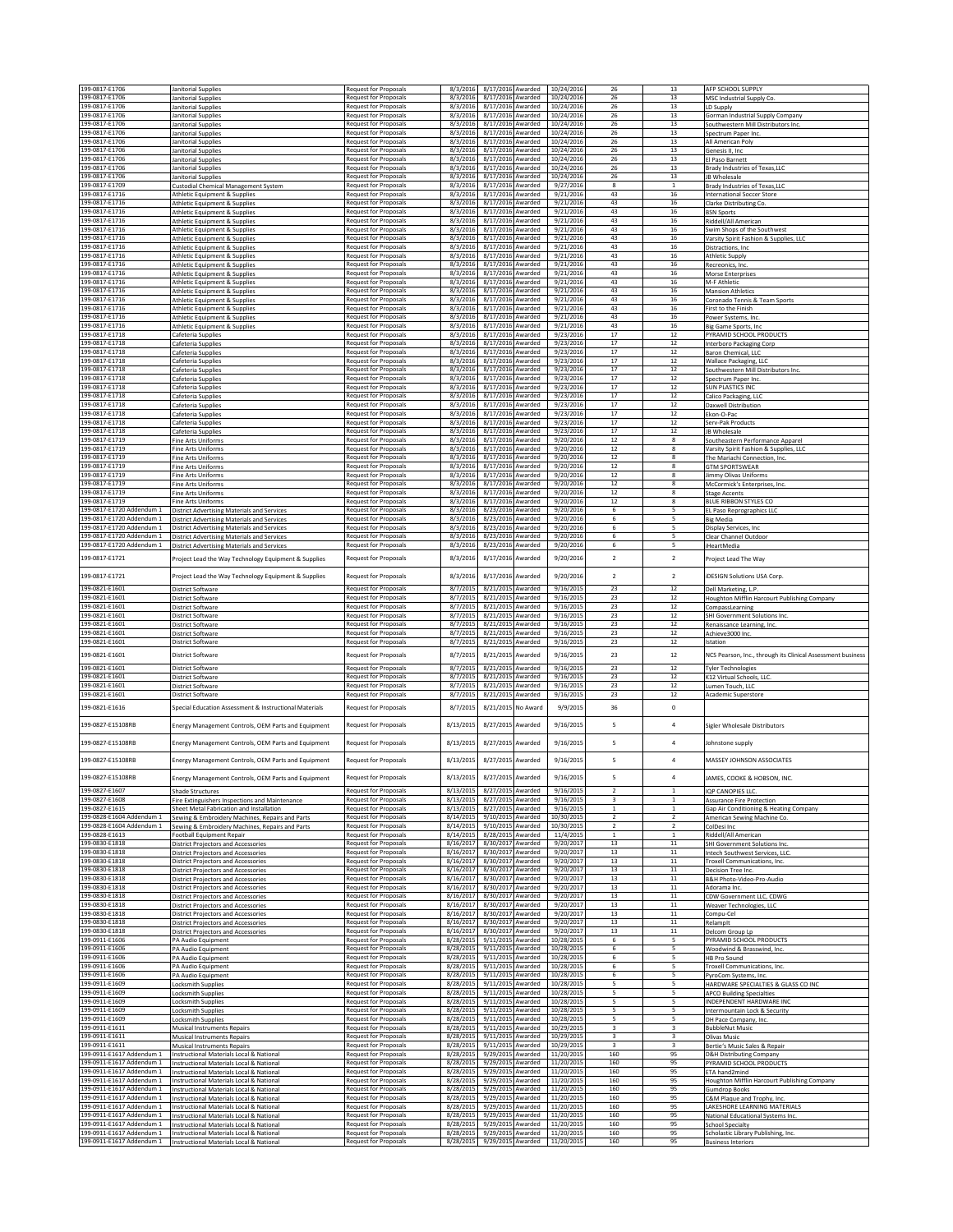| 199-0911-E1617 Addendum 1                              | Instructional Materials Local & National                                             | <b>Request for Proposals</b>                                 | 8/28/2015              | 9/29/2015 Awarded                      |                    | 11/20/2015               | 160            | 95                      | Kamico Instructional Media, Inc.                          |
|--------------------------------------------------------|--------------------------------------------------------------------------------------|--------------------------------------------------------------|------------------------|----------------------------------------|--------------------|--------------------------|----------------|-------------------------|-----------------------------------------------------------|
| 199-0911-E1617 Addendum 1                              | Instructional Materials Local & National                                             | Request for Proposals                                        | 8/28/2015              | 9/29/2015 Awarded                      |                    | 11/20/2015               | 160            | 95                      | Health Edco a division of WRS Group, LTD                  |
| 199-0911-E1617 Addendum 1                              | Instructional Materials Local & National                                             | Request for Proposals                                        | 8/28/2015              | 9/29/2015 Awarded                      |                    | 11/20/2015               | 160            | 95                      | Renaissance Learning, Inc.                                |
| 199-0911-E1617 Addendum 1                              | Instructional Materials Local & National                                             | <b>Request for Proposals</b>                                 | 8/28/2015              | 9/29/2015 Awarded                      |                    | 11/20/2015               | 160            | 95                      | <b>Triarco Arts and Crafts</b>                            |
| 199-0911-E1617 Addendum 1                              | Instructional Materials Local & National                                             | <b>Request for Proposals</b>                                 | 8/28/2015              | 9/29/2015 Awarded                      |                    | 11/20/2015               | 160            | 95                      | Mastery Education                                         |
| 199-0911-E1617 Addendum 1                              | Instructional Materials Local & National                                             | <b>Request for Proposals</b>                                 | 8/28/2015              | 9/29/2015 Awarded                      |                    | 11/20/2015               | 160            | 95                      | AFP SCHOOL SUPPLY                                         |
| 199-0911-E1617 Addendum 1                              | Instructional Materials Local & National                                             | <b>Request for Proposals</b>                                 | 8/28/201               | 9/29/2015 Awarded                      |                    | 11/20/2015               | 160            | 95                      | <b>Adventures in Learning</b>                             |
| 199-0911-E1617 Addendum 1<br>199-0911-E1617 Addendum 1 | Instructional Materials Local & National                                             | Request for Proposals<br><b>Request for Proposals</b>        | 8/28/2015<br>8/28/2015 | 9/29/2015 Awarded<br>9/29/2015 Awarded |                    | 11/20/2015<br>11/20/2015 | 160<br>160     | 95<br>95                | The Gale Group Inc                                        |
|                                                        | Instructional Materials Local & National                                             | <b>Request for Proposals</b>                                 | 8/28/2015              | 9/29/2015                              |                    | 11/20/2015               | 160            | 95                      | Nasco                                                     |
| 199-0911-E1617 Addendum 1<br>199-0911-E1617 Addendum 1 | Instructional Materials Local & National                                             | Request for Proposals                                        | 8/28/2015              | 9/29/2015                              | Awarded<br>Awarded | 11/20/2015               | 160            | 95                      | Perma-Bound Books                                         |
| 199-0911-E1617 Addendum 1                              | Instructional Materials Local & National<br>Instructional Materials Local & National | Request for Proposals                                        | 8/28/2015              | 9/29/2015                              | Awarded            | 11/20/2015               | 160            | 95                      | Davidson Titles, Inc.<br>Excelmath                        |
| 199-0911-E1617 Addendum 1                              | Instructional Materials Local & National                                             | <b>Request for Proposals</b>                                 | 8/28/2015              | 9/29/2015                              | Awarded            | 11/20/2015               | 160            | 95                      | Rainbow Book Company                                      |
| 199-0911-E1617 Addendum 1                              | Instructional Materials Local & National                                             | <b>Request for Proposals</b>                                 | 8/28/2015              | 9/29/2015                              | Awarded            | 11/20/2015               | 160            | 95                      | Community Playthings                                      |
| 199-0911-E1617 Addendum 1                              | Instructional Materials Local & National                                             | <b>Request for Proposals</b>                                 | 8/28/2015              | 9/29/2015 Awarded                      |                    | 11/20/2015               | 160            | 95                      | Pitsco                                                    |
| 199-0911-E1617 Addendum 1                              | Instructional Materials Local & National                                             | <b>Request for Proposals</b>                                 | 8/28/2015              | 9/29/2015                              | Awarded            | 11/20/2015               | 160            | 95                      | <b>HB Pro Sound</b>                                       |
| 199-0911-E1617 Addendum 1                              | Instructional Materials Local & National                                             | <b>Request for Proposals</b>                                 | 8/28/2015              | 9/29/2015 Awarded                      |                    | 11/20/2015               | 160            | 95                      | AVES AUDIO VISUAL SYSTEMS, INC.                           |
| 199-0911-E1617 Addendum 1                              | Instructional Materials Local & National                                             | <b>Request for Proposals</b>                                 | 8/28/2015              | 9/29/2015 Awarded                      |                    | 11/20/2015               | 160            | 95                      | AIMS EDUCATION FOUNDATION                                 |
| 199-0911-E1617 Addendum 1                              | Instructional Materials Local & National                                             | <b>Request for Proposals</b>                                 | 8/28/2015              | 9/29/2015 Awarded                      |                    | 11/20/2015               | 160            | 95                      | Perfection Learning Corporation                           |
| 199-0911-E1617 Addendum 1                              | Instructional Materials Local & National                                             | Request for Proposals                                        | 8/28/2015              | 9/29/2015                              | Awarded            | 11/20/2015               | 160            | 95                      | <b>Feacher Created Materials, Inc.</b>                    |
| 199-0911-E1617 Addendum 1                              | Instructional Materials Local & National                                             | <b>Request for Proposals</b>                                 | 8/28/2015              | 9/29/2015 Awarded                      |                    | 11/20/2015               | 160            | 95                      | Follett School Solutions, Inc.                            |
| 199-0911-E1617 Addendum 1                              | Instructional Materials Local & National                                             | <b>Request for Proposals</b>                                 | 8/28/2015              | 9/29/2015 Awarded                      |                    | 11/20/2015               | 160            | 95                      | Kagan Professional Development                            |
| 199-0911-E1617 Addendum 1                              | Instructional Materials Local & National                                             | <b>Request for Proposals</b>                                 | 8/28/2015              | 9/29/2015 Awarded                      |                    | 11/20/2015               | 160            | 95                      | Learning Without Tears                                    |
| 199-0911-E1617 Addendum 1                              | Instructional Materials Local & National                                             | <b>Request for Proposals</b>                                 | 8/28/2015              | 9/29/2015 Awarded                      |                    | 11/20/2015               | 160            | 95                      | Pearson Education, Inc., publishing as Scott Foresman and |
|                                                        |                                                                                      |                                                              |                        |                                        |                    |                          |                |                         | Prentice Hall                                             |
| 199-0911-E1617 Addendum 1                              | Instructional Materials Local & National                                             | <b>Request for Proposals</b>                                 | 8/28/2015              | 9/29/2015 Awarded                      |                    | 11/20/2015               | 160            | 95                      | Lone Star Learning                                        |
| 199-0911-E1617 Addendum 1                              | Instructional Materials Local & National                                             | Request for Proposals                                        | 8/28/2015              | 9/29/2015 Awarded                      |                    | 11/20/2015               | 160            | 95                      | <b>ACP Direct</b>                                         |
| 199-0911-E1617 Addendum 1                              | Instructional Materials Local & National                                             | <b>Request for Proposals</b>                                 | 8/28/2015              | 9/29/2015                              | Awarded            | 11/20/2015               | 160            | 95                      | station                                                   |
| 199-0911-E1617 Addendum 1                              | Instructional Materials Local & National                                             | Request for Proposals                                        | 8/28/2015              | 9/29/2015                              | Awarded            | 11/20/2015               | 160            | 95                      | The Riverside Publishing Company                          |
| 199-0911-E1617 Addendum 1                              | Instructional Materials Local & National                                             | <b>Request for Proposals</b>                                 | 8/28/2015              | 9/29/2015 Awarded                      |                    | 11/20/2015               | 160            | 95<br>95                | Scholastic Inc.                                           |
| 199-0911-E1617 Addendum 1<br>199-0911-E1617 Addendum 1 | nstructional Materials Local & National                                              | Request for Proposals<br><b>Request for Proposals</b>        | 8/28/2015<br>8/28/2015 | 9/29/2015<br>9/29/2015 Awarded         | Awarded            | 11/20/2015<br>11/20/2015 | 160<br>160     | 95                      | Positive Promotions                                       |
| 199-0911-E1617 Addendum 1                              | Instructional Materials Local & National<br>Instructional Materials Local & National | Request for Proposals                                        | 8/28/2015              | 9/29/2015 Awarded                      |                    | 11/20/2015               | 160            | 95                      | argent-Welch                                              |
| 199-0911-E1617 Addendum 1                              | Instructional Materials Local & National                                             | <b>Request for Proposals</b>                                 | 8/28/2015              | 9/29/2015 Awarded                      |                    | 11/20/2015               | 160            | 95                      | ECS Learning Systems/Novel Units<br>NOVEL UNITS, INC      |
| 199-0911-E1617 Addendum 1                              | Instructional Materials Local & National                                             | <b>Request for Proposals</b>                                 | 8/28/2015              | 9/29/2015 Awarded                      |                    | 11/20/2015               | 160            | 95                      | Barnes & Noble Booksellers Inc.                           |
| 199-0911-E1617 Addendum 1                              | Instructional Materials Local & National                                             | <b>Request for Proposals</b>                                 | 8/28/2015              | 9/29/2015 Awarded                      |                    | 11/20/2015               | 160            | 95                      | QEP, Inc. Professional Books                              |
| 199-0911-E1617 Addendum 1                              | Instructional Materials Local & National                                             | Request for Proposals                                        | 8/28/2015              | 9/29/2015                              | Awarded            | 11/20/2015               | 160            | 95                      | Flinn Scientific Inc                                      |
| 199-0911-E1617 Addendum 1                              | Instructional Materials Local & National                                             | <b>Request for Proposals</b>                                 | 8/28/201               | 9/29/2015                              | Awarded            | 11/20/2015               | 160            | 95                      | Zaner-Bloser, Inc.                                        |
|                                                        |                                                                                      |                                                              |                        |                                        |                    |                          |                |                         | Rosen Classroom OR Rosen Digital OR Jackdaw               |
| 199-0911-E1617 Addendum 1                              | Instructional Materials Local & National                                             | Request for Proposals                                        | 8/28/2015              | 9/29/2015                              | Awarded            | 11/20/2015               | 160            | 95                      | Publications                                              |
| 199-0911-E1617 Addendum 1                              | Instructional Materials Local & National                                             | Request for Proposals                                        | 8/28/2019              | 9/29/2015                              | Awarded            | 11/20/2015               | 160            | 95                      | National Science Teachers Association                     |
| 199-0911-E1617 Addendum 1                              | Instructional Materials Local & National                                             | <b>Request for Proposals</b>                                 | 8/28/2015              | 9/29/2015 Awarded                      |                    | 11/20/2015               | 160            | 95                      | CONSTRUCTIVE PLAYTHINGS                                   |
| 199-0911-E1617 Addendum 1                              | Instructional Materials Local & National                                             | <b>Request for Proposals</b>                                 | 8/28/2015              | 9/29/2015 Awarded                      |                    | 11/20/2015               | 160            | 95                      | <b>Eraser Dust</b>                                        |
| 199-0911-E1617 Addendum 1                              | Instructional Materials Local & National                                             | <b>Request for Proposals</b>                                 | 8/28/2015              | 9/29/2015                              | Awarded            | 11/20/2015               | 160            | 95                      | Lectorum Publications Inc.                                |
| 199-0911-E1617 Addendum 1                              | Instructional Materials Local & National                                             | <b>Request for Proposals</b>                                 | 8/28/2015              | 9/29/2015                              | Awarded            | 11/20/2015               | 160            | 95                      | Cengage Learning, Inc.                                    |
| 199-0911-E1617 Addendum 1                              | Instructional Materials Local & National                                             | Request for Proposals                                        | 8/28/2015              | 9/29/2015                              | Awarded            | 11/20/2015               | 160            | 95                      | <b>EBSCO Information Services</b>                         |
| 199-0911-E1617 Addendum 1                              | Instructional Materials Local & National                                             | <b>Request for Proposals</b>                                 | 8/28/2015              | 9/29/2015 Awarded                      |                    | 11/20/2015               | 160            | 95                      | TFH USA LTD                                               |
| 199-0911-E1617 Addendum 1                              | Instructional Materials Local & National                                             | <b>Request for Proposals</b>                                 | 8/28/2015              | 9/29/2015                              | Awarded            | 11/20/2015               | 160            | 95                      | SureScore, Campus2Careers, SureScore K12                  |
| 199-0911-E1617 Addendum 1                              | Instructional Materials Local & National                                             | <b>Request for Proposals</b>                                 | 8/28/2015              | 9/29/2015 Awarded                      |                    | 11/20/2015               | 160            | 95                      | ACT, Inc                                                  |
| 199-0911-E1617 Addendum 1                              | Instructional Materials Local & National                                             | Request for Proposals                                        | 8/28/2015              | 9/29/2015 Awarded                      |                    | 11/20/2015               | 160            | 95                      | Jarrett Publishing Company                                |
| 199-0911-E1617 Addendum 1                              | Instructional Materials Local & National                                             | <b>Request for Proposals</b>                                 | 8/28/2015              | 9/29/2015 Awarded                      |                    | 11/20/2015               | 160            | 95                      | Mentoring Minds, L. P.                                    |
| 199-0911-E1617 Addendum 1                              | Instructional Materials Local & National                                             | Request for Proposals                                        | 8/28/2015              | 9/29/2015 Awarded                      |                    | 11/20/2015               | 160            | 95                      | MathWarm-Ups.com                                          |
| 199-0911-E1617 Addendum 1                              | Instructional Materials Local & National                                             | <b>Request for Proposals</b>                                 | 8/28/2015              | 9/29/2015 Awarded                      |                    | 11/20/2015               | 160            | 95                      | The Penworthy Company                                     |
| 199-0911-E1617 Addendum 1                              | Instructional Materials Local & National                                             | Request for Proposals                                        | 8/28/2015              | 9/29/2015 Awarded                      |                    | 11/20/2015               | 160            | 95                      | Prufrock Press, Inc.                                      |
| 199-0911-E1617 Addendum 1                              | Instructional Materials Local & National                                             | <b>Request for Proposals</b>                                 | 8/28/2015              | 9/29/2015                              | Awarded            | 11/20/2015               | 160            | 95                      | Think Tonight                                             |
| 199-0911-E1617 Addendum 1                              | Instructional Materials Local & National                                             | Request for Proposals                                        | 8/28/2015              | 9/29/2015                              | Awarded            | 11/20/2019               | 160            | 95                      | Forde-Ferrier LL                                          |
| 199-0911-E1617 Addendum 1                              | Instructional Materials Local & National                                             | <b>Request for Proposals</b>                                 | 8/28/2015              | 9/29/2015 Awarded                      |                    | 11/20/2015               | 160            | 95                      | Imagery Graphic Systems, Inc.                             |
| 199-0911-E1617 Addendum 1                              | Instructional Materials Local & National                                             | <b>Request for Proposals</b>                                 | 8/28/2015              | 9/29/2015                              | Awarded            | 11/20/2015               | 160            | 95                      | Vernier Software & Technology, LLC                        |
| 199-0911-E1617 Addendum 1                              | Instructional Materials Local & National                                             | <b>Request for Proposals</b>                                 | 8/28/2015              | 9/29/2015                              | Awarded            | 11/20/2015               | 160            | 95                      | Carolina Biological Supply Company                        |
| 199-0911-E1617 Addendum 1                              | Instructional Materials Local & National                                             | Request for Proposals                                        | 8/28/2015              | 9/29/2015                              | Awarded            | 11/20/2019               | 160            | 95                      | NINE Enterprises, Inc.                                    |
| 199-0911-E1617 Addendum 1                              | Instructional Materials Local & National                                             | <b>Request for Proposals</b>                                 | 8/28/2015              | 9/29/2015                              | Awarded            | 11/20/2015               | 160            | 95                      | McGraw-Hill School Education, LLC                         |
| 199-0911-E1617 Addendum 1                              | Instructional Materials Local & National                                             | Request for Proposals                                        | 8/28/2015              | 9/29/2015                              | Awarded            | 11/20/2015               | 160            | 95                      | <b>Empowering Writers</b>                                 |
| 199-0911-E1617 Addendum 1                              | Instructional Materials Local & National                                             | <b>Request for Proposals</b>                                 | 8/28/2015              | 9/29/2015                              | Awarded            | 11/20/2015               | 160            | 95                      | <b>Vew Mexico Clay</b>                                    |
| 199-0911-E1617 Addendum 1                              | Instructional Materials Local & National                                             | <b>Request for Proposals</b>                                 | 8/28/2015              | 9/29/2015                              | Awarded            | 11/20/2015               | 160            | 95                      | <b>ACE Educational Supplies</b>                           |
| 199-0911-E1617 Addendum 1                              | Instructional Materials Local & National                                             | <b>Request for Proposals</b>                                 | 8/28/2015              | 9/29/2015                              | Awarded            | 11/20/2015               | 160            | 95                      | SmartSchool Systems                                       |
| 199-0911-E1617 Addendum 1                              | Instructional Materials Local & National                                             | <b>Request for Proposals</b>                                 | 8/28/2015              | 9/29/2015 Awarded                      |                    | 11/20/2015               | 160            | 95                      | School Outfitters                                         |
| 199-0911-E1617 Addendum 1                              | Instructional Materials Local & National                                             | <b>Request for Proposals</b>                                 | 8/28/2015              | 9/29/2015 Awarded                      |                    | 11/20/2015               | 160            | 95                      | Kaplan Early Learning Company                             |
| 199-0911-E1617 Addendum 1                              | Instructional Materials Local & National                                             | <b>Request for Proposals</b>                                 | 8/28/2015              | 9/29/2015 Awarded                      |                    | 11/20/2015               | 160            | 95                      | REALLY GOOD STUFF, LLC                                    |
| 199-0911-E1617 Addendum 1<br>199-0911-F1617 Addendum 1 | Instructional Materials Local & National                                             | <b>Request for Proposals</b><br><b>Request for Proposals</b> | 8/28/2015<br>8/28/2015 | 9/29/2015 Awarded<br>9/29/2015 Awarded |                    | 11/20/2015<br>11/20/2015 | 160<br>160     | 95<br>95                | Richard C. Owen Publishers, Inc.                          |
| 199-0911-E1617 Addendum 1                              | Instructional Materials Local & National                                             | <b>Request for Proposals</b>                                 | 8/28/2015              | 9/29/2015 Awarded                      |                    | 11/20/2015               | 160            | 95                      | Wood Etc. Co.                                             |
| 199-0911-E1617 Addendum 1                              | Instructional Materials Local & National<br>Instructional Materials Local & National | <b>Request for Proposals</b>                                 | 8/28/2015              | 9/29/2015 Awarded                      |                    | 11/20/2015               | 160            | 95                      | Math Teachers Press, Inc.                                 |
| 199-0911-E1617 Addendum 1                              | Instructional Materials Local & National                                             | <b>Request for Proposals</b>                                 | 8/28/2015              | 9/29/2015 Awarded                      |                    | 11/20/2015               | 160            | 95                      | <b>Resources for Reading</b>                              |
| 199-0911-F1617 Addendum 1                              | Instructional Materials Local & National                                             | <b>Request for Proposals</b>                                 | 8/28/2015              | 9/29/2015 Awarded                      |                    | 11/20/2015               | 160            | 95                      | Pacific Learning, Inc.<br>Booksource                      |
| 199-0911-E1617 Addendum 1                              | Instructional Materials Local & National                                             | <b>Request for Proposals</b>                                 | 8/28/2015              | 9/29/2015 Awarded                      |                    | 11/20/2015               | 160            | 95                      | <b>Benchmark Education Company</b>                        |
| 199-0911-E1617 Addendum 1                              | Instructional Materials Local & National                                             | Request for Proposals                                        | 8/28/2015              | 9/29/2015 Awarded                      |                    | 11/20/2015               | 160            | 95                      | Garrett Book Company                                      |
| 199-0911-E1617 Addendum 1                              | Instructional Materials Local & National                                             | Request for Proposals                                        | 8/28/2015              | 9/29/2015 Awarded                      |                    | 11/20/2015               | 160            | 95                      | Opal Booz & Associates                                    |
|                                                        |                                                                                      |                                                              |                        |                                        |                    |                          |                |                         |                                                           |
| 199-0911-E1617 Addendum 1                              | Instructional Materials Local & National                                             | Request for Proposals                                        | 8/28/2015              | 9/29/2015 Awarded                      |                    | 11/20/2015               | 160            | 95                      | MPS c/o Bedford, Freeman & Worth Publishing Group         |
| 99-0911-E1617 Addendum 1                               | nstructional Materials Local & Nationa                                               | equest for Proposal                                          | 8/28/2011              | 9/29/201:                              | Awarded            | 11/20/201                |                |                         | Norid Trade Press                                         |
| 199-0911-E1617 Addendum 1                              | Instructional Materials Local & National                                             | Request for Proposals                                        | 8/28/2015              | 9/29/2015 Awarded                      |                    | 11/20/2015               | 160            | 95                      | Accelerate Learning Inc.                                  |
| 199-0911-E1617 Addendum 1                              | Instructional Materials Local & National                                             | <b>Request for Proposals</b>                                 | 8/28/2015              | 9/29/2015 Awarded                      |                    | 11/20/2015               | 160            | 95                      | <b>Rally Education</b>                                    |
| 199-0911-E1617 Addendum 1                              | Instructional Materials Local & National                                             | <b>Request for Proposals</b>                                 | 8/28/2015              | 9/29/2015 Awarded                      |                    | 11/20/2015               | 160            | 95                      | Mometrix Media LLC                                        |
| 199-0911-E1617 Addendum 1                              | Instructional Materials Local & National                                             | <b>Request for Proposals</b>                                 | 8/28/2015              | 9/29/2015 Awarded                      |                    | 11/20/2015               | 160            | 95                      | Voyager Sopris Learning, Inc.                             |
| 199-0911-E1617 Addendum 1                              | Instructional Materials Local & National                                             | Request for Proposals                                        | 8/28/2015              | 9/29/2015 Awarded                      |                    | 11/20/2015               | 160            | 95                      | Learning A-Z, LLC                                         |
| 199-0911-E1617 Addendum 1                              | Instructional Materials Local & National                                             | <b>Request for Proposals</b>                                 | 8/28/2015              | 9/29/2015 Awarded                      |                    | 11/20/2015               | 160            | 95                      | NATIONAL SCHOOL PRODUCTS                                  |
| 199-0911-E1617 Addendum 1                              | Instructional Materials Local & National                                             | <b>Request for Proposals</b>                                 | 8/28/2015              | 9/29/2015 Awarded                      |                    | 11/20/2015               | 160            | 95                      | Newmark Learning, LLC                                     |
| 199-0911-E1624                                         | Janitorial Supplies                                                                  | Request for Proposals                                        | 8/28/2015              | 9/11/2015 Awarded                      |                    | 10/28/2015               | 20             | $11\,$                  | PYRAMID SCHOOL PRODUCTS                                   |
| 199-0911-E1624                                         | Janitorial Supplies                                                                  | Request for Proposals                                        | 8/28/2015              | 9/11/2015 Awarded                      |                    | 10/28/2015               | 20             | $11\,$                  | Unipak Corporation                                        |
| 199-0911-E1624<br>199-0911-E1624                       | Janitorial Supplies                                                                  | Request for Proposals                                        | 8/28/2015              | 9/11/2015 Awarded                      |                    | 10/28/2015               | $20\,$         | 11                      | MSC Industrial Supply Co.                                 |
| 199-0911-E1624                                         | <b>Janitorial Supplies</b><br><b>Janitorial Supplies</b>                             | Request for Proposals<br><b>Request for Proposals</b>        | 8/28/2015<br>8/28/2015 | 9/11/2015 Awarded<br>9/11/2015 Awarded |                    | 10/28/2015<br>10/28/2015 | 20<br>20       | 11<br>$11\,$            | LD Supply<br>Southwestern Mill Distributors Inc.          |
| 199-0911-E1624                                         |                                                                                      |                                                              |                        |                                        |                    |                          |                |                         | Spectrum Paper Inc.                                       |
| 199-0911-E1624                                         |                                                                                      |                                                              |                        |                                        |                    |                          |                |                         |                                                           |
| 199-0911-E1624                                         | Janitorial Supplies                                                                  | Request for Proposals                                        | 8/28/2015              | 9/11/2015 Awarded                      |                    | 10/28/2015               | 20             | $11\,$                  |                                                           |
|                                                        | Janitorial Supplies                                                                  | Request for Proposals                                        | 8/28/2015              | 9/11/2015 Awarded                      |                    | 10/28/2015               | 20             | 11                      | DISCOUNT SAFETY                                           |
| 199-0911-E1624                                         | <b>Janitorial Supplies</b>                                                           | <b>Request for Proposals</b>                                 | 8/28/2015              | 9/11/2015 Awarded                      |                    | 10/28/2015               | 20             | 11                      | All American Poly                                         |
| 199-0911-E1624                                         | <b>Janitorial Supplies</b>                                                           | Request for Proposals<br><b>Request for Proposals</b>        | 8/28/2015<br>8/28/2015 | 9/11/2015                              | Awarded            | 10/28/2015<br>10/28/2015 | 20<br>20       | $11$<br>$11\,$          | Genesis II, Inc<br>Brady Industries of Texas, LLC         |
| 199-0911-E1624                                         | Janitorial Supplies<br>Janitorial Supplies                                           | <b>Request for Proposals</b>                                 |                        | 9/11/2015                              | Awarded<br>Awarded |                          | 20             | 11                      | Veritiv Corp                                              |
|                                                        |                                                                                      |                                                              | 8/28/2015              | 9/11/2015                              |                    | 10/28/2015               |                |                         |                                                           |
| 199-0911-E1625                                         | Contracted Services for Food Service Equipment, Repair Parts<br>and Materials        | Request for Proposals                                        | 8/28/2019              | 9/11/2015                              | Awarded            | 11/5/2015                | $\it 4$        | $\overline{4}$          | Johnstone supply                                          |
|                                                        | Contracted Services for Food Service Equipment, Repair Parts                         |                                                              |                        |                                        |                    |                          |                |                         |                                                           |
| 199-0911-E1625                                         | and Materials                                                                        | Request for Proposals                                        | 8/28/2015              | 9/11/2015 Awarded                      |                    | 11/5/2015                | $\sqrt{4}$     | $\bf{4}$                | Trejo Commercial Refrigeration, Llc.                      |
|                                                        | Contracted Services for Food Service Equipment, Repair Parts                         |                                                              |                        |                                        |                    |                          |                |                         |                                                           |
| 199-0911-E1625                                         | and Materials                                                                        | Request for Proposals                                        | 8/28/2015              | 9/11/2015 Awarded                      |                    | 11/5/2015                | $\sqrt{4}$     | $\overline{4}$          | Heritage Food Service Group, INC.                         |
|                                                        | Contracted Services for Food Service Equipment, Repair Parts                         |                                                              |                        |                                        |                    |                          |                |                         |                                                           |
| 199-0911-E1625                                         | and Materials                                                                        | Request for Proposals                                        | 8/28/2015              | 9/11/2015                              | Awarded            | 11/5/2015                | $\sqrt{4}$     | 4                       | lagar Restauarant Service LLC                             |
| 199-0911-E1626                                         | Audio Visual Media                                                                   | Request for Proposals                                        | 8/28/2015              |                                        | 9/11/2015 No Award | 9/30/2015                | 6              | $\Omega$                |                                                           |
| 199-0911-E1627 Addendum 2                              | <b>Library Supplies</b>                                                              | Request for Proposals                                        | 8/28/2015              | 9/16/2015 Awarded                      |                    | 11/4/2015                | 6              | $\overline{\mathbf{3}}$ | The Library Store, Inc.                                   |
| 199-0911-E1627 Addendum 2                              | <b>Library Supplies</b>                                                              | Request for Proposals                                        | 8/28/2015              | 9/16/2015 Awarded                      |                    | 11/4/2015                | 6              | $\overline{\mathbf{3}}$ | DEMCO Inc                                                 |
| 199-0911-E1627 Addendum 2                              | Library Supplies                                                                     | Request for Proposals                                        | 8/28/2015              | 9/16/2015 Awarded                      |                    | 11/4/2015                | 6              | 3                       | <b>Brodart Company</b>                                    |
| 199-0911-E1629                                         | <b>Dropout Recovery Curriculum</b>                                                   | <b>Request for Proposals</b>                                 | 8/28/2015              | 9/11/2015 Awarded                      |                    | 11/18/2015               | $\overline{4}$ | $\overline{2}$          | CompassLearning                                           |
| 199-0911-E1629                                         | Dropout Recovery Curriculum                                                          | <b>Request for Proposals</b>                                 | 8/28/2015              | 9/11/2015 Awarded                      |                    | 11/18/2015               | $\sqrt{4}$     | $\overline{2}$          | Edgenuity Inc.                                            |
| 199-0918-E1621 Addendum 1                              | Miscellaneous Operational Supplies                                                   | Request for Proposals                                        | 9/8/2015               | 9/22/2015 Awarded                      |                    | 11/4/2015                | 30             | 19                      | O'Reilly Auto Parts                                       |
| 199-0918-E1621 Addendum 1                              | Miscellaneous Operational Supplies                                                   | Request for Proposals                                        | 9/8/2015               | 9/22/2015 Awarded                      |                    | 11/4/2015                | 30             | 19                      | Summit Electric Supply                                    |
| 199-0918-E1621 Addendum 1                              | <b>Miscellaneous Operational Supplies</b>                                            | <b>Request for Proposals</b>                                 | 9/8/2015               | 9/22/2015                              | Awarded            | 11/4/2015                | 30             | 19                      | AMERICAN REFRIGERATION SUPPLIES                           |
| 199-0918-E1621 Addendum 1                              | <b>Miscellaneous Operational Supplies</b>                                            | <b>Request for Proposals</b>                                 | 9/8/2015               | 9/22/2015 Awarded                      |                    | 11/4/2015                | 30             | 19                      | HARDWARE SPECIALTIES & GLASS CO INC                       |
| 199-0918-E1621 Addendum 1                              | Miscellaneous Operational Supplies                                                   | Request for Proposals                                        | 9/8/2015               | 9/22/2015 Awarded                      |                    | 11/4/2015                | 30             | 19                      | Passage Supply Co.                                        |
| 199-0918-E1621 Addendum 1                              | Miscellaneous Operational Supplies                                                   | Request for Proposals                                        | 9/8/2015               | 9/22/2015 Awarded                      |                    | 11/4/2015                | 30             | 19                      | WISCO SUPPLY, INC.                                        |
| 199-0918-E1621 Addendum 1                              | Miscellaneous Operational Supplies                                                   | <b>Request for Proposals</b>                                 | 9/8/2015               | 9/22/2015 Awarded                      |                    | 11/4/2015                | 30             | 19                      | <b>Ewing Irrigation Products</b>                          |
| 199-0918-E1621 Addendum 1<br>199-0918-E1621 Addendum 1 | Miscellaneous Operational Supplies<br>Miscellaneous Operational Supplies             | <b>Request for Proposals</b><br>Request for Proposals        | 9/8/2015<br>9/8/2015   | 9/22/2015 Awarded<br>9/22/2015 Awarded |                    | 11/4/2015<br>11/4/2015   | 30<br>30       | 19<br>19                | Chalk's Truck Parts<br><b>APCO Building Specialties</b>   |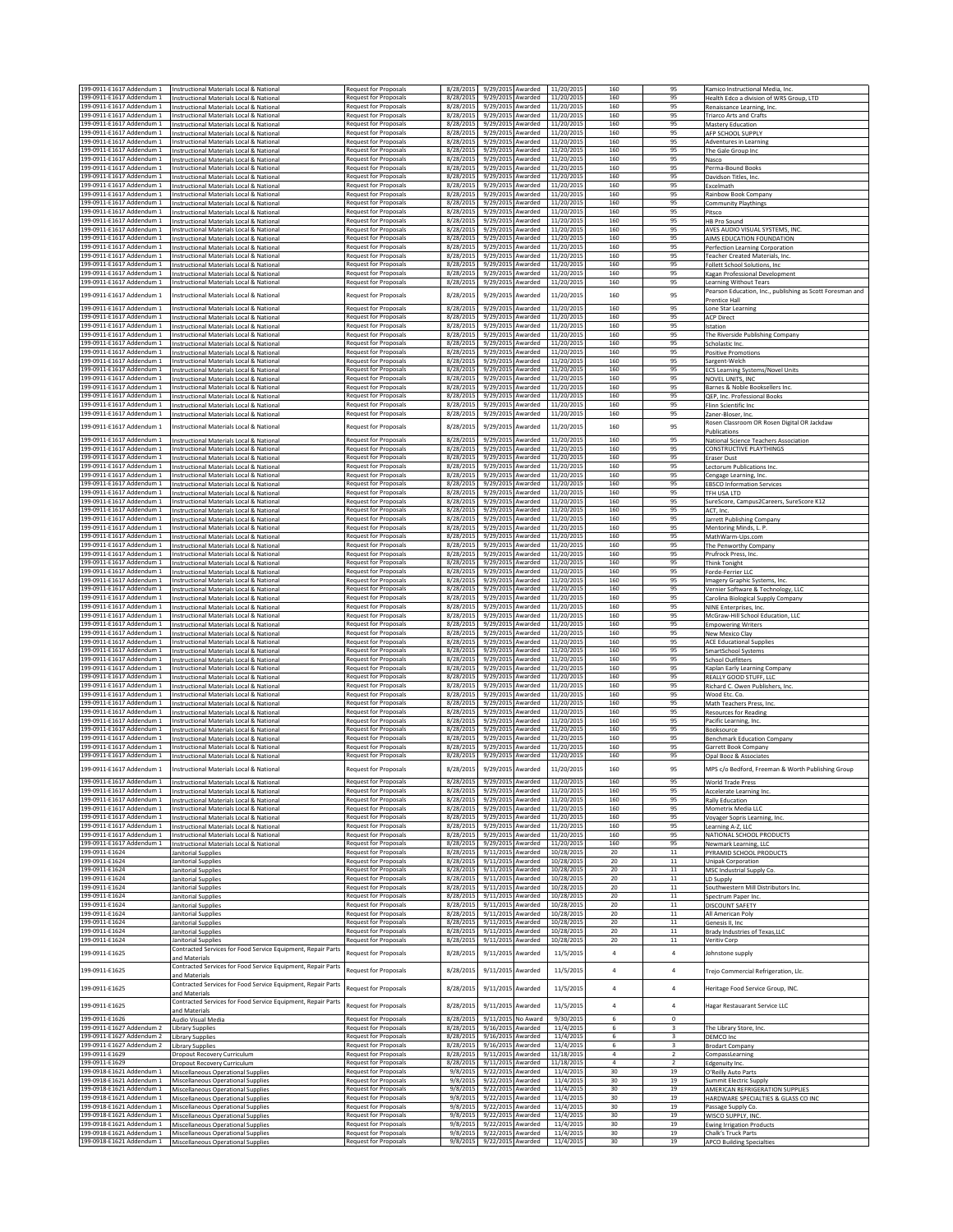| 199-0918-E1621 Addendum 1                              | Miscellaneous Operational Supplies                                                                       | Request for Proposals                                                  | 9/8/2015                 | 9/22/2015 Awarded                                   | 11/4/2015                | 30                                         | 19                                                 | Wholesale Building Materials Company, Inc.                                         |
|--------------------------------------------------------|----------------------------------------------------------------------------------------------------------|------------------------------------------------------------------------|--------------------------|-----------------------------------------------------|--------------------------|--------------------------------------------|----------------------------------------------------|------------------------------------------------------------------------------------|
| 199-0918-E1621 Addendum 1                              | Miscellaneous Operational Supplies                                                                       | Request for Proposals                                                  | 9/8/2015                 | 9/22/2015 Awarded                                   | 11/4/2015                | 30                                         | 19                                                 | Johnstone supply                                                                   |
| 199-0918-E1621 Addendum 1<br>199-0918-E1621 Addendum 1 | Miscellaneous Operational Supplies<br>Miscellaneous Operational Supplies                                 | <b>Request for Proposals</b><br>Request for Proposals                  | 9/8/2015<br>9/8/2019     | 9/22/2015<br>Awarded<br>9/22/2015 Awarded           | 11/4/2015<br>11/4/2015   | 30<br>30                                   | 19<br>19                                           | Triangle Electrical Supply Co.<br>border states electric                           |
| 199-0918-E1621 Addendum 1                              | Miscellaneous Operational Supplies                                                                       | Request for Proposals                                                  | 9/8/2015                 | 9/22/2015 Awarded                                   | 11/4/2015                | 30                                         | 19                                                 | Graybar Electric Corp                                                              |
| 199-0918-E1621 Addendum 1<br>199-0918-E1621 Addendum 1 | <b>Miscellaneous Operational Supplies</b>                                                                | <b>Request for Proposals</b><br>Request for Proposals                  | 9/8/2015<br>9/8/2015     | 9/22/2015 Awarded<br>9/22/2015 Awarded              | 11/4/2015<br>11/4/2015   | 30<br>30                                   | 19<br>19                                           | Dale Boren Service Supply                                                          |
| 199-0918-E1621 Addendum 1                              | <b>Miscellaneous Operational Supplies</b><br>Miscellaneous Operational Supplies                          | Request for Proposals                                                  | 9/8/2015                 | 9/22/2015<br>Awarded                                | 11/4/2015                | 30                                         | 19                                                 | <b>Consolidated Elect Dist</b><br>Applied Industrial Technologies                  |
| 199-0918-E1621 Addendum 1                              | Miscellaneous Operational Supplies                                                                       | Request for Proposals                                                  | 9/8/2015                 | 9/22/2015 Awarded                                   | 11/4/2015                | 30                                         | 19<br>19                                           | W.W. Grainger Inc, dba Grainger                                                    |
| 199-0918-E1621 Addendum 1<br>199-0918-E1631 Addendum 1 | <b>Miscellaneous Operational Supplies</b><br>Memory                                                      | Request for Proposals<br>Request for Proposals                         | 9/8/2019<br>9/8/201      | 9/22/2015<br>Awarded<br>9/22/2015<br>Awarded        | 11/4/2015<br>11/3/2015   | 30<br>$\overline{7}$                       | $\overline{2}$                                     | Baron Irrigation Supply, Inc<br>Silicon Mountain Memory                            |
| 199-0918-E1631 Addendum 1                              | Memory                                                                                                   | Request for Proposals                                                  | 9/8/2019                 | 9/22/2015 Awarded                                   | 11/3/2015                | $\overline{7}$                             | $\overline{2}$                                     | Data Memory Systems, Inc.                                                          |
| 199-0919-E1702<br>199-0919-E1702                       | Library Books<br>Library Books                                                                           | Request for Proposals<br><b>Request for Proposals</b>                  | 9/5/2016<br>9/5/2016     | 9/19/2016 Awarded<br>9/19/2016 Awarded              | 10/19/2016<br>10/19/2016 | 19<br>19                                   | $\overline{4}$<br>4                                | <b>Mackin Educational Resources</b><br>Perma-Bound Books                           |
| 199-0919-E1702                                         | Library Books                                                                                            | Request for Proposals                                                  | 9/5/2016                 | 9/19/2016<br>Awarded                                | 10/19/2016               | 19                                         | $\overline{4}$                                     | Davidson Titles, Inc.                                                              |
| 199-0919-E1702<br>199-0923-E1622 Addendum 1            | Library Books                                                                                            | Request for Proposals<br>Request for Qualifications                    | 9/5/2016<br>9/4/2015     | 9/19/2016<br>Awarded<br>9/30/2015<br>No Award       | 10/19/2016<br>10/20/2015 | 19<br>$\overline{2}$                       | $\overline{4}$<br>$\,$ 0                           | Follett School Solutions, Inc.                                                     |
| 199-0925-E1805                                         | <b>Miscellaneous Auditing Services</b><br>Musical Instruments Repairs                                    | Request for Proposals                                                  | 9/11/2017                | 9/25/2017<br>Awarded                                | 10/18/2017               | $\overline{2}$                             | $\overline{2}$                                     | <b>BubbleNut Music</b>                                                             |
| 199-0925-E1805                                         | Musical Instruments Repairs                                                                              | <b>Request for Proposals</b>                                           | 9/11/2017                | 9/25/2017 Awarded                                   | 10/18/2017               | $\overline{2}$<br>$\overline{2}$           | $\overline{2}$<br>$\overline{2}$                   | <b>Olivas Music</b>                                                                |
| 199-0925-E1814<br>199-0925-E1814                       | Football Equipment Repair<br>Football Equipment Repair                                                   | Request for Proposals<br>Request for Proposals                         | 9/11/201<br>9/11/2017    | 9/25/2017 Awarded<br>9/25/2017 Awarded              | 10/18/2017<br>10/18/2017 | $\mathbf 2$                                | $\overline{2}$                                     | Riddell/All American<br><b>Schutt Reconditioning</b>                               |
| 199-0925-E1821                                         | Library Supplies                                                                                         | <b>Request for Proposals</b>                                           | 9/11/2017                | 9/25/2017 Awarded                                   | 10/18/2017               | $11\,$                                     | 5                                                  | School Specialty                                                                   |
| 199-0925-E1821<br>199-0925-E1821                       | Library Supplies<br>Library Supplies                                                                     | Request for Proposals<br><b>Request for Proposals</b>                  | 9/11/2017<br>9/11/2017   | 9/25/2017 Awarded<br>9/25/2017 Awarded              | 10/18/2017<br>10/18/2017 | $11\,$<br>$11\,$                           | 5<br>5                                             | The Library Store, Inc.<br>DEMCO Inc                                               |
| 199-0925-E1821                                         | Library Supplies                                                                                         | Request for Proposals                                                  | 9/11/2017                | 9/25/2017<br>Awarded                                | 10/18/2017               | 11                                         | 5                                                  | <b>Brodart Company</b>                                                             |
| 199-0925-E1821<br>199-1005-E1812                       | Library Supplies                                                                                         | Request for Proposals                                                  | 9/11/2017<br>9/21/2017   | 9/25/2017 Awarded<br>10/5/2017                      | 10/18/2017<br>11/15/2017 | $11\,$<br>$\overline{a}$                   | 5<br>$\Delta$                                      | KAPCO                                                                              |
| 199-1005-E1812                                         | Locksmith Supplies<br><b>Locksmith Supplies</b>                                                          | Request for Proposals<br>Request for Proposals                         | 9/21/201                 | Awarded<br>10/5/2017<br>Awarded                     | 11/15/2017               | $\sqrt{4}$                                 | $\boldsymbol{4}$                                   | <b>APCO Building Specialties</b><br>INDEPENDENT HARDWARE INC                       |
| 199-1005-E1812                                         | Locksmith Supplies                                                                                       | Request for Proposals                                                  | 9/21/2017                | 10/5/2017 Awarded                                   | 11/15/2017               | $\overline{a}$                             | $\overline{4}$<br>$\overline{4}$                   | Intermountain Lock & Security                                                      |
| 199-1005-E1812<br>199-1005-E1815                       | Locksmith Supplies<br>Telephones                                                                         | Request for Proposals<br>Request for Proposals                         | 9/21/2017<br>9/21/2017   | 10/5/2017 Awarded<br>10/5/2017<br>Awarded           | 11/15/2017<br>11/15/2017 | 4<br>$\mathbf 1$                           | <sup>1</sup>                                       | DH Pace Company, Inc.<br><b>Sigma Solutions</b>                                    |
| 199-1005-E1816                                         | <b>Filters and Accessories</b>                                                                           | Request for Proposals                                                  | 9/21/2017                | 10/5/2017<br>Awarded                                | 11/17/2017               | $\overline{a}$                             | $\mathbf{1}$                                       | Johnstone supply                                                                   |
| 199-1005-E1817 Addendum 2<br>199-1005-E1817 Addendum 2 | Special Education Professional Specialist/Services<br>Special Education Professional Specialist/Services | Request for Proposals<br>Request for Proposals                         | 9/21/2017<br>9/21/2017   | 10/25/2017<br>Awarded<br>10/25/2017<br>Awarded      | 11/15/2017<br>11/15/2017 | $11\,$<br>$11\,$                           | 10<br>10                                           | Invo Healthcare Associates<br>Cumberland Therapy Services, LLC                     |
| 199-1005-E1817 Addendum 2                              | Special Education Professional Specialist/Services                                                       | Request for Proposals                                                  | 9/21/2017                | 10/25/2017<br>Awarded                               | 11/15/2017               | $11\,$                                     | 10                                                 | <b>ATX Learning</b>                                                                |
| 199-1005-E1817 Addendum 2<br>199-1005-E1817 Addendum 2 | Special Education Professional Specialist/Services<br>Special Education Professional Specialist/Services | Request for Proposals<br>Request for Proposals                         | 9/21/2017<br>9/21/2017   | 10/25/2017 Awarded<br>10/25/2017 Awarded            | 11/15/2017<br>11/15/2017 | 11<br>$11\,$                               | 10<br>10                                           | Walsh Gallegos Treviño Russo & Kyle P.C<br>Cobb Pediatric Therapy Services         |
| 199-1005-E1817 Addendum 2                              | Special Education Professional Specialist/Services                                                       | Request for Proposals                                                  | 9/21/2017                | 10/25/2017 Awarded                                  | 11/15/2017               | $11\,$                                     | 10                                                 | <b>Advanced School Staffing</b>                                                    |
| 199-1005-E1817 Addendum 2<br>199-1005-E1817 Addendum 2 | Special Education Professional Specialist/Services<br>Special Education Professional Specialist/Services | <b>Request for Proposals</b><br>Request for Proposals                  | 9/21/2017<br>9/21/2017   | 10/25/2017 Awarded<br>10/25/2017 Awarded            | 11/15/2017<br>11/15/2017 | 11<br>11                                   | 10<br>10                                           | Armida Martinez<br>Annette P. Brooks                                               |
| 199-1005-E1817 Addendum 2                              | Special Education Professional Specialist/Services                                                       | Request for Proposals                                                  | 9/21/2017                | 10/25/2017<br>Awarded                               | 11/15/2017               | 11                                         | 10                                                 | <b>Healthpro Heritage LLC</b>                                                      |
| 199-1005-E1817 Addendum 2<br>199-1005-E1819            | Special Education Professional Specialist/Services                                                       | Request for Proposals<br>Request for Proposals                         | 9/21/2017<br>9/21/2017   | 10/25/2017<br>Awarded<br>10/5/2017                  | 11/15/2017<br>11/17/2017 | 11                                         | 10<br>5                                            | RICHARDS LINDSAY & MARTIN, LLP<br>PYRAMID SCHOOL PRODUCTS                          |
| 199-1005-E1819                                         | <b>PA Audio Equipment</b><br>PA Audio Equipment                                                          | Request for Proposals                                                  | 9/21/2017                | Awarded<br>10/5/2017<br>Awarded                     | 11/17/2017               | 6<br>6                                     | 5                                                  | HB Pro Sound                                                                       |
| 199-1005-E1819                                         | PA Audio Equipment                                                                                       | <b>Request for Proposals</b>                                           | 9/21/2017                | 10/5/2017<br>Awarded                                | 11/17/2017               | 6                                          | 5                                                  | AVES AUDIO VISUAL SYSTEMS, INC                                                     |
| 199-1005-E1819<br>199-1005-E1819                       | PA Audio Equipment<br>PA Audio Equipment                                                                 | Request for Proposals<br><b>Request for Proposals</b>                  | 9/21/2017<br>9/21/2017   | 10/5/2017 Awarded<br>10/5/2017 Awarded              | 11/17/2017<br>11/17/2017 | 6<br>6                                     | 5<br>5                                             | PyroCom Systems, Inc.<br>FULL COMPASS SYSTEMS, LTD                                 |
| 199-1012-E1610                                         | <b>Pest Control Services</b>                                                                             | Request for Proposals                                                  | 9/28/2015                | 10/12/2015 Awarded                                  | 11/20/2015               | $\overline{2}$                             | $\mathbf{1}$                                       | Continental Termite & Pest Control                                                 |
| 199-1012-E1618<br>199-1012-E1618                       | <b>Irrigation Supplies</b><br>rrigation Supplies                                                         | <b>Request for Proposals</b><br>Request for Proposals                  | 9/29/2015<br>9/29/2015   | 10/12/2015<br>Awarded<br>10/12/2015<br>Awarded      | 1/20/2016<br>1/20/2016   | $\overline{a}$<br>$\it 4$                  | $\overline{2}$<br>$\overline{a}$                   | SiteOne Landscape Supply<br>Baron Irrigation Supply, Inc.                          |
| 199-1012-E1623                                         | Intrusion Alarm Upgrades and Maintenance                                                                 | <b>Request for Proposals</b>                                           | 9/28/2015                | 10/12/2015<br>Awarded                               | 11/20/2015               | $\it 4$                                    | $\overline{2}$                                     | PyroCom Systems, Inc.                                                              |
| 199-1012-E1623                                         | ntrusion Alarm Upgrades and Maintenance                                                                  | Request for Proposals                                                  | 9/28/2015                | 10/12/2015<br>Awarded                               | 11/20/2015               | $\overline{a}$                             | $\overline{2}$                                     | AEGIS Special Systems, LLC                                                         |
| 199-1013-E1729 Addendum 1                              | Architectural Professional Services for New Elementary School                                            | <b>Request for Qualifications</b>                                      | 9/29/2016                | 10/13/2016<br>Unsealed                              | 10/13/2016               | 15                                         | $\mathsf{o}\,$                                     |                                                                                    |
| 199-1019-E1632<br>199-1020-E1630                       | System Software for Child Nutrition Services                                                             | Request for Information                                                | 10/2/2015                | 10/19/2015 No Award<br>10/20/2015 Awarded           | 9/27/2016                | $\overline{4}$                             | 0                                                  |                                                                                    |
|                                                        | Telephones                                                                                               | <b>Request for Proposals</b>                                           | 10/7/2015                |                                                     | 11/18/2015               | 5                                          | $\mathbf{1}$                                       | <b>Sigma Solutions</b>                                                             |
| 199-1021-E1633                                         | Facility Assessment, Land Analysis and Demographic Study                                                 | <b>Request for Qualifications</b>                                      | 10/2/2015                | 10/21/2015<br>Unsealed                              | 10/22/2015               | 6                                          | $\mathsf{o}\,$                                     |                                                                                    |
| 199-1028-E1710<br>199-1028-E1710                       | <b>Electrical Parts and Supplies</b><br><b>Electrical Parts and Supplies</b>                             | Request for Proposals<br>Request for Proposals                         | 10/14/2016<br>10/14/2016 | 10/28/2016 Awarded<br>10/28/2016 Awarded            | 1/31/2017<br>1/31/2017   | 8<br>8                                     | 5<br>5                                             | Summit Electric Supply<br>Triangle Electrical Supply Co.                           |
| 199-1028-E1710                                         | <b>Electrical Parts and Supplies</b>                                                                     | Request for Proposals                                                  | 10/14/2016               | 10/28/2016 Awarded                                  | 1/31/2017                | 8                                          | 5                                                  | Graybar Electric Corp                                                              |
| 199-1028-E1710<br>199-1028-E1710                       | <b>Electrical Parts and Supplies</b><br><b>Electrical Parts and Supplies</b>                             | Request for Proposals<br>Request for Proposals                         | 10/14/2016<br>10/14/2016 | 10/28/2016 Awarded<br>10/28/2016 Awarded            | 1/31/2017<br>1/31/2017   | 8<br>8                                     | 5<br>5                                             | <b>Consolidated Elect Dist</b><br><b>Dealers Electrical Supply</b>                 |
| 199-1028-E1724 Addendum 2                              | Health Insurance Audit Services (Medical & Pharmacy)                                                     | Request for Proposals                                                  | 10/14/2016               | 11/4/2016 Awarded                                   | 1/10/2017                | 5                                          | $\mathbf{1}$                                       | Sagebrush Solutions                                                                |
| 199-1028-E1725<br>199-1028-E1725                       | Intrusion Alarm Upgrades and Maintenance<br>Intrusion Alarm Upgrades and Maintenance                     | Request for Proposals<br><b>Request for Proposals</b>                  | 10/14/2016<br>10/14/2016 | 10/28/2016 Awarded<br>10/28/2016<br>Awarded         | 12/5/2016<br>12/5/2016   | $\overline{2}$<br>$\overline{2}$           | $\overline{2}$<br>$\overline{2}$                   | PyroCom Systems, Inc.<br>Intraworks, Inc.                                          |
| 199-1028-E1726 Addendum 2                              | Fuel                                                                                                     | Request for Proposals                                                  | 10/14/2016               | 10/28/2016<br>Awarded                               | 11/30/2016               | 9                                          | 1                                                  | C&R Distributing, LLC                                                              |
| 199-1028-E1727 Addendum 2                              | Construction Audit Services (New, Renovation and Additions)                                              | Request for Proposals                                                  | 10/14/2016               | 11/4/2016<br>Awarded                                | 2/1/2017                 | $\mathbf 2$                                | $\,$ 1 $\,$                                        | R. L. Townsend & Associates, LLC                                                   |
| 199-1028-E1728                                         | <b>District Interactive Projectors</b>                                                                   | Request for Proposals                                                  | 10/14/2016               | 10/28/2016 Awarded                                  | 11/17/2016               | 5                                          | $\overline{\mathbf{3}}$                            | <b>Troxell Communications, Inc</b>                                                 |
| 199-1028-E1728<br>199-1028-E1728                       | <b>District Interactive Projectors</b><br>District Interactive Projectors                                | Request for Proposals<br>Request for Proposals                         | 10/14/2016<br>10/14/2016 | 10/28/2016 Awarded<br>10/28/2016 Awarded            | 11/17/2016<br>11/17/2016 | 5<br>5                                     | $\overline{\mathbf{3}}$<br>$\overline{\mathbf{3}}$ | Summus Industries, Inc<br>Delcom Group Lp                                          |
| 199-1105-E1633                                         | Musical Instruments                                                                                      | Request for Proposals                                                  | 10/22/2015               | 11/5/2015 Awarded                                   | 12/16/2015               | 16                                         | 12                                                 | San Antonio Music / Alamo Music Center                                             |
| 199-1105-F1633<br>199-1105-E1633                       | Musical Instruments                                                                                      | Request for Proposals                                                  | 10/22/2015               | 11/5/2015 Awarded<br>11/5/2015                      | 12/16/2015               | 16                                         | 12                                                 | Washington Music Sales Center, Inc.                                                |
| 199-1105-E1633                                         | <b>Musical Instruments</b><br>Musical Instruments                                                        | Request for Proposals<br><b>Request for Proposals</b>                  | 10/22/2015<br>10/22/2015 | Awarded<br>11/5/2015 Awarded                        | 12/16/2015<br>12/16/2015 | 16<br>16                                   | 12<br>12                                           | Romeo Music<br>Woodwind & Brasswind, Inc.                                          |
| 199-1105-E1633<br>199-1105-E1633                       | Musical Instruments                                                                                      | <b>Request for Proposals</b><br><b>Request for Proposals</b>           | 10/22/2015               | 11/5/2015 Awarded<br>11/5/2015 Awarded              | 12/16/2015<br>12/16/2015 | 16                                         | 12<br>12                                           | <b>Wenger Corporation</b>                                                          |
| 199-1105-E1633                                         | Musical Instruments<br><b>Musical Instruments</b>                                                        | Request for Proposals                                                  | 10/22/2015<br>10/22/2015 | 11/5/2015 Awarded                                   | 12/16/2015               | 16<br>16                                   | 12                                                 | <b>Interstate Music</b><br>Olivas Music                                            |
| 199-1105-E1633                                         | Musical Instruments                                                                                      | <b>Request for Proposals</b>                                           | 10/22/2015               | 11/5/2015 Awarded                                   | 12/16/2015               | 16                                         | 12                                                 | Sweet Pipes Inc                                                                    |
| 199-1105-E1633<br>199-1105-E1633                       | Musical Instruments<br>Musical Instruments                                                               | Request for Proposals<br><b>Request for Proposals</b>                  | 10/22/2015<br>10/22/2015 | 11/5/2015 Awarded<br>11/5/2015 Awarded              | 12/16/2015<br>12/16/2015 | 16<br>16                                   | 12<br>12                                           | Brook Mays /H&H Music<br>White's Music Box                                         |
| 199-1105-E1633                                         | Musical Instruments                                                                                      | Request for Proposals                                                  | 10/22/2015               | 11/5/2015<br>Awarded                                | 12/16/2015               | 16                                         | $12\,$                                             | Taylor Music, Inc.                                                                 |
| 199-1105-E1633<br>199-1112-E1603                       | Musical Instruments<br>Electronic Video Board System Upgrade                                             | <b>Request for Proposals</b><br>Competitive Sealed Proposals           | 10/22/2015<br>10/22/2015 | 11/5/2015<br>Awarded<br>11/12/2015 Awarded          | 12/16/2015<br>3/1/2016   | 16<br>3                                    | 12<br>$\mathbf 1$                                  | Music & Arts<br>Daktronics, Inc.                                                   |
| 199-1112-E1634                                         | Learning Management System                                                                               | Request for Proposals                                                  | 10/22/2015               | 11/12/2015<br>No Award                              | 12/18/2015               | 6                                          | $^{\circ}$                                         |                                                                                    |
| 199-1120-E15102 Part 2<br>199-1120-E15102 Part 2       | Fund Raising<br><b>Fund Raising</b>                                                                      | <b>Request for Qualifications</b><br><b>Request for Qualifications</b> | 10/30/2015<br>10/30/2015 | 11/20/2015 Awarded<br>11/20/2015 Awarded            | 12/11/2015<br>12/11/2015 | 23<br>23                                   | 19<br>19                                           | Peter Piper Pizza<br>Coca Cola refreshments                                        |
| 199-1120-E15102 Part 2                                 | <b>Fund Raising</b>                                                                                      | Request for Qualifications                                             | 10/30/2015               | 11/20/2015 Awarded                                  | 12/11/2015               | 23                                         | 19                                                 | <b>Burger King</b>                                                                 |
| 199-1120-E15102 Part 2                                 | <b>Fund Raising</b>                                                                                      | <b>Request for Qualifications</b>                                      | 10/30/2015               | 11/20/2015 Awarded                                  | 12/11/2015               | 23                                         | 19                                                 | <b>Glamour Shots</b><br>Pollo Kid Restaurants Inc DBA Chick-fil-A at Zaragosa Road |
| 199-1120-E15102 Part 2                                 | <b>Fund Raising</b>                                                                                      | Request for Qualifications                                             | 10/30/2015               | 11/20/2015<br>Awarded                               | 12/11/2015               | 23                                         | 19                                                 | <b>FSU</b>                                                                         |
| 199-1120-E15102 Part 2<br>199-1120-E15102 Part 2       | <b>Fund Raising</b><br><b>Fund Raising</b>                                                               | <b>Request for Qualifications</b><br><b>Request for Qualifications</b> | 10/30/2015<br>10/30/2015 | 11/20/2015<br>Awarded<br>11/20/2015<br>Awarded      | 12/11/2015<br>12/11/2015 | 23<br>23                                   | 19<br>19                                           | VAGO Sports World Inc.<br>XTREME PIZZA, WINGS AND THINGS LLP                       |
| 199-1120-E15102 Part 2                                 | <b>Fund Raising</b>                                                                                      | <b>Request for Qualifications</b>                                      | 10/30/2015               | 11/20/2015 Awarded                                  | 12/11/2015               | 23                                         | 19                                                 | <b>Color Printing</b>                                                              |
| 199-1120-E15102 Part 2<br>199-1120-E15102 Part 2       | <b>Fund Raising</b><br><b>Fund Raising</b>                                                               | Request for Qualifications<br>Request for Qualifications               | 10/30/2015               | 11/20/2015 Awarded<br>10/30/2015 11/20/2015 Awarded | 12/11/2015<br>12/11/2015 | 23<br>23                                   | 19<br>19                                           | Mister Car Wash<br>California Designs                                              |
| 199-1120-E15102 Part 2                                 | <b>Fund Raising</b>                                                                                      | <b>Request for Qualifications</b>                                      |                          | 10/30/2015 11/20/2015 Awarded                       | 12/11/2015               | 23                                         | $\overline{19}$                                    | Chalak mandigo-Genghis Grill                                                       |
| 199-1120-E15102 Part 2<br>199-1120-E15102 Part 2       | <b>Fund Raising</b><br><b>Fund Raising</b>                                                               | <b>Request for Qualifications</b><br><b>Request for Qualifications</b> | 10/30/2015<br>10/30/2015 | 11/20/2015<br>Awarded<br>11/20/2015<br>Awarded      | 12/11/2015<br>12/11/2015 | 23<br>23                                   | 19<br>19                                           | No BS BBQ<br>WORLD'S FINEST CHOCOLATE                                              |
| 199-1120-E15102 Part 2                                 | Fund Raising                                                                                             | <b>Request for Qualifications</b>                                      | 10/30/2015               | 11/20/2015 Awarded                                  | 12/11/2015               | 23                                         | 19                                                 | Royal Popcorn                                                                      |
| 199-1120-E15102 Part 2<br>199-1120-E15102 Part 2       | <b>Fund Raising</b>                                                                                      | Request for Qualifications<br><b>Request for Qualifications</b>        | 10/30/2015<br>10/30/2015 | 11/20/2015 Awarded<br>11/20/2015 Awarded            | 12/11/2015<br>12/11/2015 | 23<br>23                                   | 19<br>19                                           | Java Joes Fundraising, LLC                                                         |
| 199-1120-E15102 Part 2                                 | <b>Fund Raising</b><br>Fund Raising                                                                      | Request for Qualifications                                             | 10/30/2015               | 11/20/2015 Awarded                                  | 12/11/2015               | 23                                         | 19                                                 | Sun City Coupon Book<br><b>Tacos Don Cuco</b>                                      |
| 199-1120-E15102 Part 2<br>199-1120-E15102 Part 2       | <b>Fund Raising</b>                                                                                      | Request for Qualifications<br><b>Request for Qualifications</b>        | 10/30/2015               | 11/20/2015 Awarded<br>10/30/2015 11/20/2015 Awarded | 12/11/2015<br>12/11/2015 | 23<br>23                                   | 19<br>19                                           | Vexteria Marketing                                                                 |
| 199-1128-E1704                                         | <b>Fund Raising</b><br><b>Irrigation Supplies</b>                                                        | Request for Proposals                                                  | 11/11/2016               | 11/28/2016 Awarded                                  | 1/18/2017                | 5                                          | $\overline{\mathbf{3}}$                            | Lighthouse Fundraising DBA Adrenaline Fundraising<br>WISCO SUPPLY, INC             |
| 199-1128-E1704                                         | <b>Irrigation Supplies</b>                                                                               | <b>Request for Proposals</b>                                           | 11/11/2016               | 11/28/2016 Awarded                                  | 1/18/2017                | 5                                          | 3                                                  | JAMES, COOKE & HOBSON, INC.                                                        |
| 199-1128-E1704<br>199-1128-E1730                       | <b>Irrigation Supplies</b><br>Landscaping, Xeriscaping and Masonry Services                              | Request for Proposals<br>Request for Proposals                         | 11/11/2016<br>11/11/2016 | 11/28/2016 Awarded<br>11/28/2016 Awarded            | 1/18/2017<br>2/9/2017    | 5<br>3                                     | 3<br>3                                             | Baron Irrigation Supply, Inc.<br>Lower Valley Concrete                             |
| 199-1128-E1730                                         | andscaping, Xeriscaping and Masonry Services                                                             | Request for Proposals                                                  | 11/11/2016               | 11/28/2016 Awarded                                  | 2/9/2017                 | $\mathsf 3$                                | $\overline{\mathbf{3}}$                            | <b>Greatland Construction</b>                                                      |
| 199-1128-E1730<br>199-1128-E1731 Addendum 2            | Landscaping, Xeriscaping and Masonry Services<br>Police, Attendance and Security Uniforms                | <b>Request for Proposals</b><br>Request for Proposals                  | 11/11/2016<br>11/11/2016 | 11/28/2016 Awarded<br>12/2/2016 Awarded             | 2/9/2017<br>1/5/2017     | $\overline{\mathbf{3}}$<br>$\mathbf{1}$    | $\overline{\mathbf{3}}$<br>$\mathbf{1}$            | PRIME IRRIGATION & LANDSCAPE, INC<br>Premier Uniforms & Tactical Supply            |
| 199-1128-E1733                                         | Relocation of Portables and Related Services                                                             | Request for Proposals                                                  |                          | 11/11/2016 11/28/2016 Awarded                       | 1/30/2017                | $\,$ 1 $\,$                                | $\mathbf{1}$                                       | "R" LITTLE ENTERPRISES, INC.                                                       |
| 199-1128-E1823<br>199-1128-E1823                       | <b>Irrigation Supplies</b><br><b>Irrigation Supplies</b>                                                 | Request for Proposals<br><b>Request for Proposals</b>                  | 11/9/2017<br>11/9/2017   | 11/28/2017 Awarded<br>11/28/2017 Awarded            | 12/14/2017<br>12/14/2017 | $\overline{\phantom{a}}$<br>$\overline{7}$ | $\overline{2}$<br>$\overline{2}$                   | JAMES, COOKE & HOBSON, INC.<br>Baron Irrigation Supply, Inc.                       |
| 199-1128-E1825 Addendum 2                              | District Instructional Curriculum Part 2                                                                 | Request for Proposals                                                  | 11/9/2017                | 12/15/2017 Awarded                                  | 2/21/2018                | 33                                         | 28                                                 | The Gale Group Inc                                                                 |
| 199-1128-E1825 Addendum 2                              | District Instructional Curriculum Part 2                                                                 | <b>Request for Proposals</b>                                           | 11/9/2017                | 12/15/2017 Awarded                                  | 2/21/2018                | 33                                         | 28                                                 | Curriculum Associates, LLC                                                         |
| 199-1128-E1825 Addendum 2                              | District Instructional Curriculum Part 2                                                                 | Request for Proposals                                                  | 11/9/2017                | 12/15/2017<br>Awarded                               | 2/21/2018                | 33                                         | 28                                                 | NCS Pearson, Inc., through its Clinical Assessment business                        |
| 199-1128-E1825 Addendum 2                              | District Instructional Curriculum Part 2                                                                 | Request for Proposals                                                  | 11/9/2017                | 12/15/2017 Awarded                                  | 2/21/2018                | 33                                         | 28                                                 | Crisis Prevention Institute, Inc.                                                  |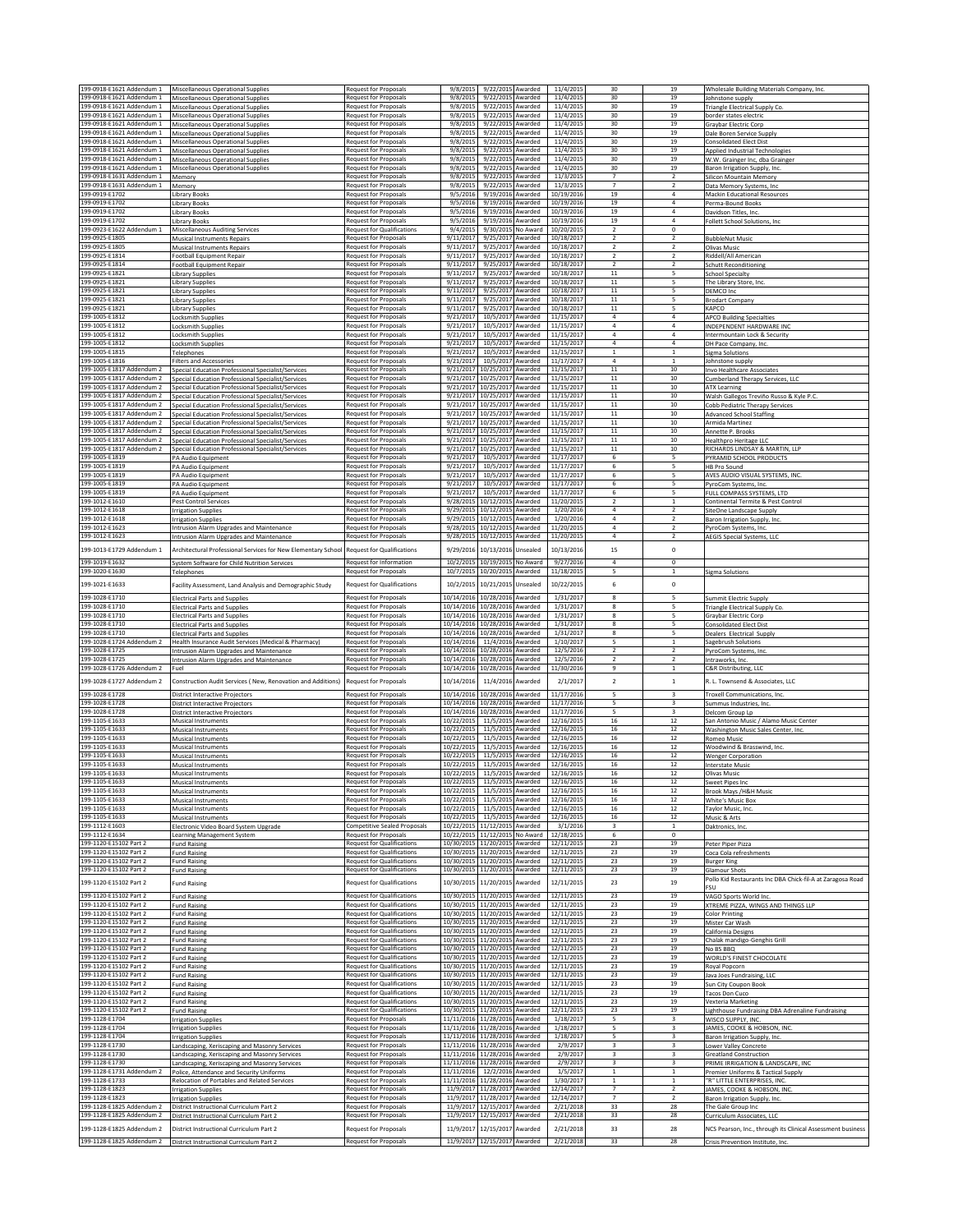| 199-1128-E1825 Addendum 2<br>199-1128-E1825 Addendum 2 | District Instructional Curriculum Part 2<br>District Instructional Curriculum Part 2                                        | Request for Proposals<br>Request for Proposals                                 |                                     | 11/9/2017 12/15/2017 Awarded<br>11/9/2017 12/15/2017 Awarded    | 2/21/2018<br>2/21/2018              | 33<br>33                         | 28<br>28                         | ProQuest LLC<br>Pearson Education, Inc.                                 |
|--------------------------------------------------------|-----------------------------------------------------------------------------------------------------------------------------|--------------------------------------------------------------------------------|-------------------------------------|-----------------------------------------------------------------|-------------------------------------|----------------------------------|----------------------------------|-------------------------------------------------------------------------|
| 199-1128-E1825 Addendum 2                              | District Instructional Curriculum Part 2                                                                                    | Request for Proposals                                                          |                                     | 11/9/2017 12/15/2017 Awarded                                    | 2/21/2018                           | 33                               | 28                               | ASW Enterprises, LLC                                                    |
| 199-1128-E1825 Addendum 2<br>199-1128-E1825 Addendum 2 | District Instructional Curriculum Part 2<br>District Instructional Curriculum Part 2                                        | Request for Proposals<br>Request for Proposals                                 |                                     | 11/9/2017 12/15/2017 Awarded<br>11/9/2017 12/15/2017 Awarded    | 2/21/2018<br>2/21/2018              | 33<br>33                         | 28<br>28                         | Flocabulary<br><b>Texas Instruments</b>                                 |
| 199-1128-E1825 Addendum 2                              | District Instructional Curriculum Part 2                                                                                    | Request for Proposals                                                          | 11/9/2017                           | 12/15/2017<br>Awarded                                           | 2/21/2018                           | 33                               | 28                               | MPS c/o Bedford, Freeman & Worth Publishing Group                       |
| 199-1128-E1825 Addendum 2                              | District Instructional Curriculum Part 2                                                                                    | Request for Proposals                                                          | 11/9/2017                           | 12/15/2017<br>Awarded                                           | 2/21/2018                           | 33                               | 28                               | Sunburst Digital                                                        |
| 199-1128-E1825 Addendum 2<br>199-1128-E1825 Addendum 2 | District Instructional Curriculum Part 2<br>District Instructional Curriculum Part 2                                        | Request for Proposals<br><b>Request for Proposals</b>                          |                                     | 11/9/2017 12/15/2017 Awarded<br>11/9/2017 12/15/2017 Awarded    | 2/21/2018<br>2/21/2018              | 33<br>33                         | 28<br>28                         | lead4ward, LLC<br>Edusmart                                              |
| 199-1128-E1825 Addendum 2<br>199-1128-E1825 Addendum 2 | District Instructional Curriculum Part 2<br>District Instructional Curriculum Part 2                                        | Request for Proposals<br>Request for Proposals                                 |                                     | 11/9/2017 12/15/2017 Awarded<br>11/9/2017 12/15/2017<br>Awarded | 2/21/2018<br>2/21/2018              | 33<br>33                         | 28<br>28                         | <b>Teaching Strategies, LLC</b><br><b>Reading Horizons</b>              |
| 199-1128-E1825 Addendum 2                              | District Instructional Curriculum Part 2                                                                                    | Request for Proposals                                                          |                                     | 11/9/2017 12/15/2017<br>Awarded                                 | 2/21/2018                           | 33                               | 28                               | TeachThought PD                                                         |
| 199-1128-E1825 Addendum 2<br>199-1128-E1825 Addendum 2 | District Instructional Curriculum Part 2<br>District Instructional Curriculum Part 2                                        | Request for Proposals<br>Request for Proposals                                 | 11/9/2017                           | 12/15/2017<br>Awarded<br>11/9/2017 12/15/2017 Awarded           | 2/21/2018<br>2/21/2018              | 33<br>33                         | 28<br>28                         | Discount School Supply<br>Ahead of the Class Educational Services, Inc. |
| 199-1128-E1825 Addendum 2<br>199-1128-E1825 Addendum 2 | District Instructional Curriculum Part 2<br>District Instructional Curriculum Part 2                                        | <b>Request for Proposals</b><br>Request for Proposals                          |                                     | 11/9/2017 12/15/2017 Awarded<br>11/9/2017 12/15/2017 Awarded    | 2/21/2018<br>2/21/2018              | 33<br>33                         | 28<br>28                         | ALAMO CLASSROOM SOLUTIONS<br>Bonscher Educational Services, LLC         |
| 199-1128-E1825 Addendum 2<br>199-1128-F1825 Addendum 2 | District Instructional Curriculum Part 2<br>District Instructional Curriculum Part 2                                        | Request for Proposals<br><b>Request for Proposals</b>                          |                                     | 11/9/2017 12/15/2017 Awarded<br>11/9/2017 12/15/2017 Awarded    | 2/21/2018<br>2/21/2018              | 33<br>33                         | 28<br>28                         | Springshare, LLC<br>Visible Body                                        |
| 199-1128-F1825 Addendum 2                              | District Instructional Curriculum Part 2                                                                                    | <b>Request for Proposals</b>                                                   |                                     | 11/9/2017 12/15/2017 Awarded                                    | 2/21/2018                           | 33                               | 28                               | <b>CATCH Global Foundation</b>                                          |
| 199-1128-E1825 Addendum 2<br>199-1128-E1825 Addendum 2 | District Instructional Curriculum Part 2<br>District Instructional Curriculum Part 2                                        | Request for Proposals<br>Request for Proposals                                 | 11/9/2017                           | 11/9/2017 12/15/2017 Awarded<br>12/15/2017<br>Awarded           | 2/21/2018<br>2/21/2018              | 33<br>33                         | 28<br>28                         | TUNE IN<br>806 Technologies, Inc.                                       |
| 199-1128-E1825 Addendum 2<br>199-1128-E1825 Addendum 2 | District Instructional Curriculum Part 2<br>District Instructional Curriculum Part 2                                        | Request for Proposals<br>Request for Proposals                                 |                                     | 11/9/2017 12/15/2017 Awarded<br>11/9/2017 12/15/2017 Awarded    | 2/21/2018<br>2/21/2018              | 33<br>33                         | 28<br>28                         | <b>Todd Whitaker</b><br><b>Fluency Matters</b>                          |
| 199-1128-E1825 Addendum 2                              | District Instructional Curriculum Part 2                                                                                    | <b>Request for Proposals</b>                                                   |                                     | 11/9/2017 12/15/2017 Awarded                                    | 2/21/2018                           | 33                               | 28                               | <b>GenFit Education</b>                                                 |
| 199-1128-E1827<br>199-1128-E1827                       | Landscaping, Xeriscaping and Masonry Services<br>Landscaping, Xeriscaping and Masonry Services                              | Request for Proposals<br>Request for Proposals                                 |                                     | 11/9/2017 11/28/2017 Awarded<br>11/9/2017 11/28/2017 Awarded    | 1/12/2018<br>1/12/2018              | $\overline{4}$<br>$\overline{4}$ | $\overline{2}$<br>$\overline{2}$ | <b>Lower Valley Concrete</b><br>Martinez Irrigation & Landsacpes, Inc.  |
| 199-1129-E1735<br>199-1130-E1736 Addendum 2            | <b>Technology Lab Equipment</b><br><b>Building and Carpentry Materials</b>                                                  | Request for Proposals<br><b>Request for Proposals</b>                          | 11/11/2016                          | 11/11/2016 11/29/2016 Awarded<br>12/6/2016 Awarded              | 1/18/2017<br>1/18/2017              | $\overline{2}$<br>27             | $\mathbf{1}$<br>25               | Lab Resources<br>HARDWARE SPECIALTIES & GLASS CO INC                    |
| 199-1130-E1736 Addendum 2                              | <b>Building and Carpentry Materials</b>                                                                                     | Request for Proposals                                                          | 11/11/2016                          | 12/6/2016 Awarded                                               | 1/18/2017                           | 27                               | 25                               | Alamo Auto Supply                                                       |
| 199-1130-E1736 Addendum 2<br>199-1130-E1736 Addendum 2 | <b>Building and Carpentry Materials</b><br><b>Building and Carpentry Materials</b>                                          | <b>Request for Proposals</b><br>Request for Proposals                          | 11/11/2016<br>11/11/2016            | 12/6/2016 Awarded<br>12/6/2016 Awarded                          | 1/18/2017<br>1/18/2017              | 27<br>27                         | 25<br>25                         | SWIFCO<br><b>Building Specialties</b>                                   |
| 199-1130-E1736 Addendum 2<br>199-1130-E1736 Addendum 2 | <b>Building and Carpentry Materials</b><br><b>Building and Carpentry Materials</b>                                          | Request for Proposals<br>Request for Proposals                                 | 11/11/2016<br>11/11/2016            | 12/6/2016 Awarded<br>12/6/2016 Awarded                          | 1/18/2017<br>1/18/2017              | 27<br>27                         | 25<br>25                         | K D Scholten Company<br>El Paso Bolt & Screw Co., Inc.                  |
| 199-1130-E1736 Addendum 2<br>199-1130-E1736 Addendum 2 | <b>Building and Carpentry Materials</b>                                                                                     | <b>Request for Proposals</b><br><b>Request for Proposals</b>                   | 11/11/2016                          | 12/6/2016 Awarded                                               | 1/18/2017                           | 27<br>27                         | 25<br>25                         | <b>APCO Building Specialties</b>                                        |
| 199-1130-E1736 Addendum 2                              | <b>Building and Carpentry Materials</b><br><b>Building and Carpentry Materials</b>                                          | <b>Request for Proposals</b>                                                   | 11/11/2016<br>11/11/2016            | 12/6/2016 Awarded<br>12/6/2016 Awarded                          | 1/18/2017<br>1/18/2017              | 27                               | 25                               | Piedmont Plastics, Inc.<br><b>BORDER SUPPLY CO.</b>                     |
| 199-1130-E1736 Addendum 2<br>199-1130-E1736 Addendum 2 | <b>Building and Carpentry Materials</b><br><b>Building and Carpentry Materials</b>                                          | Request for Proposals<br>Request for Proposals                                 | 11/11/2016<br>11/11/2016            | 12/6/2016<br>Awarded<br>12/6/2016 Awarded                       | 1/18/2017<br>1/18/2017              | 27<br>27                         | 25<br>25                         | Centar Industries, Inc<br>el paso concrete systems                      |
| 199-1130-E1736 Addendum 2<br>199-1130-E1736 Addendum 2 | <b>Building and Carpentry Materials</b>                                                                                     | Request for Proposals<br><b>Request for Proposals</b>                          | 11/11/2016<br>11/11/2016            | 12/6/2016 Awarded<br>12/6/2016 Awarded                          | 1/18/2017<br>1/18/2017              | 27<br>27                         | 25<br>25                         | El Paso Metals & Supply, Inc.                                           |
| 199-1130-E1736 Addendum 2                              | <b>Building and Carpentry Materials</b><br><b>Building and Carpentry Materials</b>                                          | Request for Proposals                                                          | 11/11/2016                          | 12/6/2016 Awarded                                               | 1/18/2017                           | 27                               | 25                               | Copper State Bolt & Nut Co., Inc.<br>Westair                            |
| 199-1130-E1736 Addendum 2<br>199-1130-E1736 Addendum 2 | <b>Building and Carpentry Materials</b><br><b>Building and Carpentry Materials</b>                                          | <b>Request for Proposals</b><br>Request for Proposals                          | 11/11/2016<br>11/11/2016            | 12/6/2016 Awarded<br>12/6/2016 Awarded                          | 1/18/2017<br>1/18/2017              | 27<br>27                         | 25<br>25                         | Gorman Industrial Supply Company<br>Southwest Decor El Paso             |
| 199-1130-E1736 Addendum 2<br>199-1130-E1736 Addendum 2 | <b>Building and Carpentry Materials</b>                                                                                     | Request for Proposals                                                          | 11/11/2016<br>11/11/2016            | 12/6/2016 Awarded<br>12/6/2016 Awarded                          | 1/18/2017<br>1/18/2017              | 27<br>27                         | 25<br>25                         | Door Sa-Lutions, Inc.                                                   |
| 199-1130-E1736 Addendum 2                              | <b>Building and Carpentry Materials</b><br><b>Building and Carpentry Materials</b>                                          | Request for Proposals<br>Request for Proposals                                 | 11/11/2016                          | 12/6/2016 Awarded                                               | 1/18/2017                           | 27                               | 25                               | Intermountain Lock & Security<br>Rio Industrial Supply Inc. Co.         |
| 199-1130-E1736 Addendum 2<br>199-1130-E1736 Addendum 2 | <b>Building and Carpentry Materials</b><br><b>Building and Carpentry Materials</b>                                          | <b>Request for Proposals</b><br>Request for Proposals                          | 11/11/2016<br>11/11/2016            | 12/6/2016 Awarded<br>12/6/2016 Awarded                          | 1/18/2017<br>1/18/2017              | 27<br>27                         | 25<br>25                         | <b>LVR CarpetCenter</b><br>American Fabrics                             |
| 199-1130-E1736 Addendum 2                              | <b>Building and Carpentry Materials</b>                                                                                     | <b>Request for Proposals</b>                                                   | 11/11/2016                          | 12/6/2016 Awarded                                               | 1/18/2017                           | 27                               | 25                               | Dakota Premium Hardwoods El Paso                                        |
| 199-1130-E1736 Addendum 2<br>199-1130-E1736 Addendum 2 | <b>Building and Carpentry Materials</b><br><b>Building and Carpentry Materials</b>                                          | Request for Proposals<br>Request for Proposals                                 | 11/11/2016<br>11/11/2016            | 12/6/2016 Awarded<br>12/6/2016 Awarded                          | 1/18/2017<br>1/18/2017              | 27<br>27                         | 25<br>25                         | Adams Moulding & Lumber<br><b>Franklin Building Materials</b>           |
| 199-1130-E1736 Addendum 2<br>199-1201-E1637            | <b>Building and Carpentry Materials</b><br>Medical Services for Athletic Events                                             | <b>Request for Proposals</b><br>Request for Proposals                          | 11/11/2016<br>11/10/2015            | 12/6/2016 Awarded<br>12/1/2015 Awarded                          | 1/18/2017<br>12/18/2015             | $27\,$<br>$1\,$                  | 25<br>1                          | Northern Tool & Equipment<br>ProAction Emergency Services Institute     |
| 199-1201-E1638                                         | Chemicals for the Aquatic Center                                                                                            | Request for Proposals                                                          | 11/10/2015                          | 12/1/2015 Awarded                                               | 12/18/2015                          | 3                                | 3                                | Baron Chemical, LLC                                                     |
| 199-1201-E1638<br>199-1201-E1638                       | Chemicals for the Aquatic Center<br>Chemicals for the Aquatic Center                                                        | Request for Proposals<br>Request for Proposals                                 | 11/10/2015<br>11/10/2015            | 12/1/2015 Awarded<br>12/1/2015 Awarded                          | 12/18/2015<br>12/18/2015            | 3<br>3                           | $\overline{\mathbf{3}}$<br>3     | Aquatic Environmental Systems, Inc.<br>Leslies Swimming Pool Supplies   |
| 199-1201-E1647<br>199-1202-E1739 Addendum 1            | <b>Glass Replacement Services</b><br>Real Estate Agent/Brokerage Services                                                   | <b>Request for Proposals</b><br>Request for Qualifications                     | 11/10/2015<br>11/18/2016            | 12/1/2015 Awarded<br>12/6/2016 Awarded                          | 12/16/2015<br>3/3/2017              | 3<br>$\overline{\mathbf{3}}$     | $\mathbf{1}$<br>$\mathbf{1}$     | One Stop Glass LLC<br>CBRE, Inc.                                        |
| 199-1207-E15102 Part 4                                 | <b>Fund Raising</b>                                                                                                         | Request for Qualifications                                                     | 11/11/2016                          | 12/7/2016 Awarded                                               | 1/5/2017                            | 16                               | $10\,$                           | David D'Angelo Productions                                              |
|                                                        |                                                                                                                             |                                                                                |                                     |                                                                 |                                     |                                  |                                  |                                                                         |
| 199-1207-E15102 Part 4<br>199-1207-E15102 Part 4       | <b>Fund Raising</b><br><b>Fund Raising</b>                                                                                  | <b>Request for Qualifications</b><br><b>Request for Qualifications</b>         | 11/11/2016<br>11/11/2016            | 12/7/2016 Awarded<br>12/7/2016 Awarded                          | 1/5/2017<br>1/5/2017                | 16<br>16                         | 10<br>10                         | veronica soto<br>Krispy Kreme                                           |
| 199-1207-E15102 Part 4                                 | <b>Fund Raising</b>                                                                                                         | Request for Qualifications                                                     | 11/11/2016                          | 12/7/2016<br>Awarded                                            | 1/5/2017                            | 16                               | $10\,$                           | <b>Club's Choice Fundraising</b>                                        |
| 199-1207-E15102 Part 4<br>199-1207-E15102 Part 4       | <b>Fund Raising</b><br><b>Fund Raising</b>                                                                                  | Request for Qualifications<br>Request for Qualifications                       | 11/11/2016<br>11/11/2016            | 12/7/2016<br>Awarded<br>12/7/2016<br>Awarded                    | 1/5/2017<br>1/5/2017                | 16<br>16                         | $10\,$<br>$10\,$                 | El Chihuahuitas tacos al pastor<br>Fresh Press LLC                      |
| 199-1207-E15102 Part 4<br>199-1207-E15102 Part 4       | <b>Fund Raising</b><br><b>Fund Raising</b>                                                                                  | <b>Request for Qualifications</b><br><b>Request for Qualifications</b>         | 11/11/2016<br>11/11/2016            | 12/7/2016 Awarded<br>12/7/2016 Awarded                          | 1/5/2017<br>1/5/2017                | 16<br>16                         | 10<br>10                         | Scentsy<br>Sushi & Wings                                                |
| 199-1207-E15102 Part 4                                 | <b>Fund Raising</b>                                                                                                         | <b>Request for Qualifications</b>                                              | 11/11/2016<br>11/11/2016            | 12/7/2016 Awarded                                               | 1/5/2017                            | 16                               | 10                               | Harcourt Outlines, Inc.                                                 |
| 199-1207-E15102 Part 4                                 | <b>Fund Raising</b><br>Architectural Professional Services for Socorro High School Re                                       | <b>Request for Qualifications</b>                                              |                                     | 12/7/2016 Awarded                                               | 1/5/2017                            | 16                               | $10\,$                           | Beep Co. DBA Country Meats                                              |
| 199-1215-E1830 Addendum 1                              | Construction, New Student Activities Complex (SAC II) and<br>New Middle School                                              | <b>Request for Qualifications</b>                                              | 12/1/2017                           | 12/15/2017 Awarded                                              | 5/17/2018                           | 17                               | $\overline{\mathbf{3}}$          | Milares-Mora Architects, Inc.                                           |
|                                                        | Architectural Professional Services for Socorro High School Re<br>Construction, New Student Activities Complex (SAC II) and |                                                                                |                                     |                                                                 |                                     |                                  |                                  |                                                                         |
| 199-1215-E1830 Addendum 1                              | New Middle School                                                                                                           | Request for Qualifications                                                     | 12/1/2017                           | 12/15/2017 Awarded                                              | 5/17/2018                           | 17                               | 3                                | VLK Architects, Inc.                                                    |
| 199-1215-E1830 Addendum 1                              | Architectural Professional Services for Socorro High School Re<br>Construction, New Student Activities Complex (SAC II) and | Request for Qualifications                                                     | 12/1/2017                           | 12/15/2017<br>Awarded                                           | 5/17/2018                           | 17                               | $\overline{3}$                   | HKS, Inc.                                                               |
|                                                        | New Middle School                                                                                                           |                                                                                |                                     |                                                                 |                                     | 1                                | $\mathbf{1}$                     |                                                                         |
| 199-1216-E1653 Addendum 2<br>199-1216-E1654 Addendum 2 | <b>Local Telecommunication Services</b><br><b>Long Distance Services</b>                                                    | <b>Request for Proposals</b><br>Reguest for Proposals                          | 11/18/2015<br>11/18/2015            | 1/5/2016 Awarded<br>1/5/2016 Awarded                            | 2/8/2016<br>2/8/2016                |                                  |                                  | AT&T<br>AT&T                                                            |
| E1901<br>E1901                                         | <b>District Software</b><br>District Software                                                                               | Request for Proposals<br><b>Request for Proposals</b>                          | 6/29/2018<br>6/29/2018              | 7/13/2018 Awarded<br>7/13/2018 Awarded                          | 8/22/2018<br>8/22/2018              | $41\,$<br>$41\,$                 | 28<br>28                         | Dell Marketing, L.P.<br>Houghton Mifflin Harcourt Publishing Company    |
| E1901<br>E1901                                         | District Software                                                                                                           | <b>Request for Proposals</b>                                                   | 6/29/2018<br>6/29/2018              | 7/13/2018 Awarded<br>7/13/2018 Awarded                          | 8/22/2018<br>8/22/2018              | 41<br>41                         | 28<br>28                         | SHI Government Solutions Inc.                                           |
| E1901                                                  | District Software<br><b>District Software</b>                                                                               | Request for Proposals<br><b>Request for Proposals</b>                          | 6/29/2018                           | 7/13/2018 Awarded                                               | 8/22/2018                           | $41\,$                           | 28                               | Renaissance Learning, Inc.<br>Intech Southwest Services, LLC.           |
| E1901<br>E1901                                         | District Software<br><b>District Software</b>                                                                               | Request for Proposals<br>Request for Proposals                                 | 6/29/2018<br>6/29/2018              | 7/13/2018 Awarded<br>7/13/2018 Awarded                          | 8/22/2018<br>8/22/2018              | 41<br>41                         | 28<br>28                         | Decision Tree Inc.<br>Follett School Solutions, Inc.                    |
| E1901<br>E1901                                         | District Software                                                                                                           | <b>Request for Proposals</b><br>Request for Proposals                          | 6/29/2018<br>6/29/2018              | 7/13/2018 Awarded<br>7/13/2018 Awarded                          | 8/22/2018<br>8/22/2018              | $41\,$<br>$41\,$                 | 28<br>28                         | Checkpoint Services, Inc.                                               |
| E1901                                                  | <b>District Software</b><br>District Software                                                                               | <b>Request for Proposals</b>                                                   | 6/29/2018                           | 7/13/2018 Awarded                                               | 8/22/2018                           | $41\,$                           | 28                               | Achieve3000 Inc.<br>Istation                                            |
| E1901<br>E1901                                         | District Software<br>District Software                                                                                      | <b>Request for Proposals</b><br>Request for Proposals                          | 6/29/2018<br>6/29/2018              | 7/13/2018 Awarded<br>7/13/2018 Awarded                          | 8/22/2018<br>8/22/2018              | $41\,$<br>$41\,$                 | 28<br>28                         | Scholastic Inc.<br>McComas & Associates, Incorporated                   |
| E1901<br>E1901                                         | <b>District Software</b><br><b>District Software</b>                                                                        | Request for Proposals<br>Request for Proposals                                 | 6/29/2018<br>6/29/2018              | 7/13/2018 Awarded<br>7/13/2018 Awarded                          | 8/22/2018<br>8/22/2018              | 41<br>$41\,$                     | 28<br>28                         | Liberty Source LP                                                       |
| E1901                                                  | District Software                                                                                                           | Request for Proposals                                                          | 6/29/2018                           | 7/13/2018 Awarded                                               | 8/22/2018                           | $41\,$                           | 28                               | McGraw-Hill School Education, LLC<br>Pearson Education, Inc.            |
| E1901<br>E1901                                         | <b>District Software</b><br><b>District Software</b>                                                                        | Request for Proposals<br>Request for Proposals                                 | 6/29/2018<br>6/29/2018              | 7/13/2018 Awarded<br>7/13/2018 Awarded                          | 8/22/2018<br>8/22/2018              | $41\,$<br>41                     | 28<br>28                         | Edgenuity Inc.<br>eduphoria incorporated                                |
| E1901<br>E1901                                         | <b>District Software</b><br>District Software                                                                               | Request for Proposals<br>Request for Proposals                                 | 6/29/2018<br>6/29/2018              | 7/13/2018 Awarded<br>7/13/2018<br>Awarded                       | 8/22/2018<br>8/22/2018              | $41\,$<br>$41\,$                 | 28<br>28                         | CDW Government LLC, CDWG<br>Edmentum Holdings, Inc.                     |
| E1901                                                  | <b>District Software</b>                                                                                                    | Request for Proposals                                                          | 6/29/2018<br>6/29/2018              | 7/13/2018 Awarded                                               | 8/22/2018                           | 41                               | 28                               | Davis Publications, Inc.                                                |
| E1901<br>E1901                                         | District Software<br>District Software                                                                                      | <b>Request for Proposals</b><br>Request for Proposals                          | 6/29/2018                           | 7/13/2018 Awarded<br>7/13/2018 Awarded                          | 8/22/2018<br>8/22/2018              | 41<br>41                         | 28<br>28                         | Academic Superstore<br>Spectrum Technologies                            |
| E1901<br>E1901                                         | District Software<br><b>District Software</b>                                                                               | Request for Proposals<br><b>Request for Proposals</b>                          | 6/29/2018<br>6/29/2018              | 7/13/2018 Awarded<br>7/13/2018 Awarded                          | 8/22/2018<br>8/22/2018              | $41\,$<br>41                     | 28<br>28                         | Nearpod<br>Apex Learning Inc.                                           |
| E1901<br>E1901                                         | District Software<br><b>District Software</b>                                                                               | <b>Request for Proposals</b><br>Request for Proposals                          | 6/29/2018<br>6/29/2018              | 7/13/2018 Awarded<br>7/13/2018 Awarded                          | 8/22/2018<br>8/22/2018              | 41<br>$41\,$                     | 28<br>28                         | IXL Learning, Inc.<br>NoodleTools, Inc.                                 |
| E1901                                                  | District Software                                                                                                           | Request for Proposals                                                          | 6/29/2018                           | 7/13/2018 Awarded                                               | 8/22/2018                           | $41\,$                           | 28                               | Newsela                                                                 |
| E1901<br>E1903                                         | <b>District Software</b><br>Sheet Metal Fabrication and Installation                                                        | Request for Proposals<br>Request for Proposals                                 | 6/29/2018<br>6/29/2018              | 7/13/2018 Awarded<br>7/13/2018 Awarded                          | 8/22/2018<br>9/7/2018               | $41\,$<br>$\overline{2}$         | 28<br>$\overline{2}$             | CWK Network, Inc<br>Gap Air Conditioning & Heating Company              |
| E1903<br>E1904                                         | Sheet Metal Fabrication and Installation                                                                                    | Request for Proposals<br>Request for Proposals                                 | 6/29/2018<br>6/29/2018              | 7/13/2018 Awarded<br>7/13/2018 Awarded                          | 9/7/2018<br>8/22/2018               | $\overline{2}$<br>10             | $\overline{2}$<br>5              | <b>JAG Construction Group</b><br>School Specialty                       |
| E1904                                                  | Paper Supplies<br>Paper Supplies                                                                                            | Request for Proposals                                                          | 6/29/2018                           | 7/13/2018 Awarded                                               | 8/22/2018                           | 10                               | 5                                | COMPLETE REPROGRAPHICS                                                  |
| E1904<br>E1904                                         | Paper Supplies<br>Paper Supplies                                                                                            | <b>Request for Proposals</b><br><b>Request for Proposals</b>                   | 6/29/2018<br>6/29/2018              | 7/13/2018 Awarded<br>7/13/2018 Awarded                          | 8/22/2018<br>8/22/2018              | 10<br>10                         | 5<br>5                           | O-K Paper<br>Spectrum Paper Inc.                                        |
| E1904<br>E1905                                         | Paper Supplies<br>Plumbing Services and Materials                                                                           | Request for Proposals<br>Request for Proposals                                 | 6/29/2018<br>6/29/2018              | 7/13/2018 Awarded<br>7/13/2018 Awarded                          | 8/22/2018<br>8/23/2018              | 10<br>4                          | 5                                | VERITIV OPERATING COMPANY<br>Dale Boren Service Supply                  |
| E1906<br>E1906                                         | Cafeteria Supplies                                                                                                          | Request for Proposals                                                          | 6/29/2018                           | 7/13/2018 Awarded                                               | 8/22/2018                           | 17                               | 12<br>12                         | PYRAMID SCHOOL PRODUCTS                                                 |
| E1906<br>E1906                                         | Cafeteria Supplies<br>Cafeteria Supplies<br>Cafeteria Supplies                                                              | Request for Proposals<br>Request for Proposals<br><b>Request for Proposals</b> | 6/29/2018<br>6/29/2018<br>6/29/2018 | 7/13/2018 Awarded<br>7/13/2018 Awarded<br>7/13/2018 Awarded     | 8/22/2018<br>8/22/2018<br>8/22/2018 | 17<br>17<br>17                   | 12<br>$12\,$                     | Pasco Brokerage, Inc<br>Interboro Packaging Corp<br>Baron Chemical, LLC |